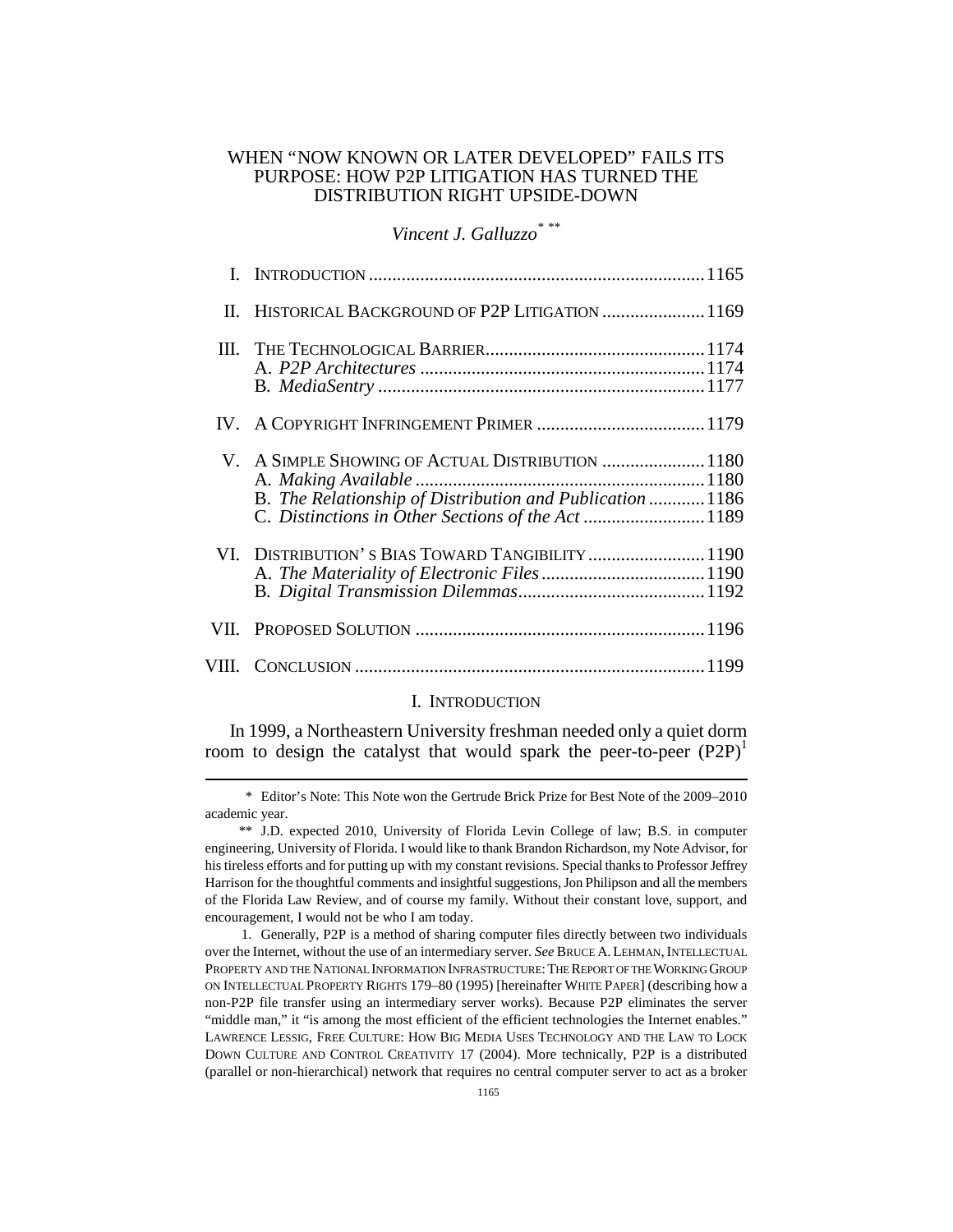downloading phenomenon.<sup>2</sup> That freshman, the then-teenaged Shawn Fanning, spawned the now-infamous computer program Napster—a program that facilitated the free transfer of  $MP3<sup>3</sup>$  files between any two  $\frac{1}{2}$  individuals anywhere in the world.<sup>4</sup> Napster was widely accessible to the public, available as a free download on the Internet, and required only a simple subscription to utilize the software.<sup>5</sup>

Although P2P had existed for many years,<sup>6</sup> Napster distinguished itself with its foresight and innovative design. It "combined the practicality of sharing personal music and finding MP3s online with the community features of Internet Relay Chat," a chat room interface popular with the computer-savvy.<sup>7</sup> Importantly, Napster "provide[d] media fans with a forum to communicate their interests and tastes with one another  $\dots$ ."<sup>8</sup>

As a free and fast way to get your favorite music, Napster quickly became popular, gaining ten million users within nine months of its July 1999 launch date.<sup>9</sup> Merely a year and a half after its launch, Napster garnered nearly eighty million users.<sup>10</sup> The record companies were not amused when after the release of Napster, CD sales fell as much as thirty

 2. Jefferson Graham, *Entertainment Firms Win File-Sharing Duel—Court Rules Sites Could Be Held Liable for Piracy*, USA TODAY, June 28, 2005, at 1B.

 3. "MP3," also known as MPEG-1 Audio Layer 3, is a compressed digital audio storage standard created by the Moving Picture Experts Group that is popular for its small size and ability to maintain near CD-quality sound. *See* JESSICA LITMAN, DIGITAL COPYRIGHT 154 (2001). MP3 is merely a file format for digital audio recordings, which may be used for infringing and unauthorized recordings, but also may be used for many legitimate uses. *See id.* Record companies dislike the MP3 format because MP3 is an non–secure standard that provides no copy protection, from which files could be copied *ad infinitum*. *Id.*

 4. Napster allowed a user to download MP3 files directly from another user free of charge, without checking to see whether the MP3 files transferred were copyrighted material. See *infra* Part III.A for a more detailed discussion of how Napster functioned.

 6. *See, e.g.*, A Brief(ish) History of P2P, http://iml.jou.ufl.edu/projects/fall02/moody/histo ry.html (last visited Oct. 15, 2009).

7. MATTHEW RIMMER, DIGITAL COPYRIGHT AND THE CONSUMER REVOLUTION 93 (2007).

between the transferor and transferee. *See* Niels Schaumann, *Copyright Infringement and Peer-to-Peer Technology*, 28 WM. MITCHELL L.REV. 1001, 1020 (2002). All individuals participating in the P2P network are equals, and each individual acts as both client and server. *Id.* at 1021. Thus, a "many-to-many" (or "peer-to-peer") relationship exists in which each individual computer is a "peer" of all other computers on the network. *Id.* P2P's basic architectural configuration eliminates the lag generated by transacting with an intermediary server, and allows for direct high-bandwidth communications between the transferor and transferee, making the transaction extremely efficient. *See id.* at 1022–23. At the heart of all P2P-providing computer programs, however, is an algorithm for connecting the individual users so that they may transfer files between each other. There are two popular ways to do this: Supernode and Decentralized Node. For a detailed description of these two architectures, see *infra* Part III.A.

 <sup>5.</sup> *See* LITMAN, *supra* note 3, at 158.

 <sup>8.</sup> *Id.*

 <sup>9.</sup> LESSIG, *supra* note 1, at 67.

 <sup>10.</sup> LESSIG, *supra* note 1, at 67.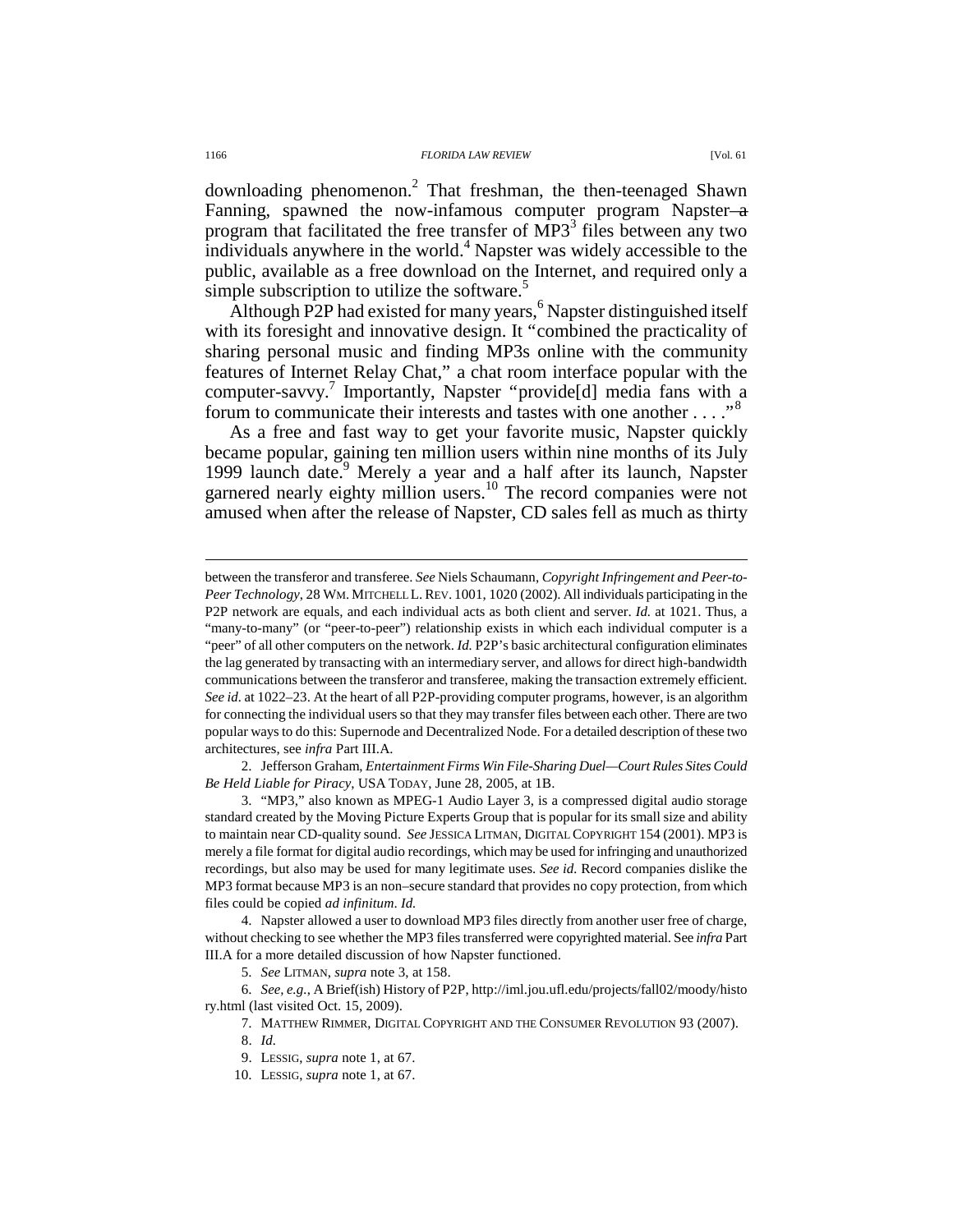percent.<sup>11</sup> Seeing the CD sales market hastily eroded<sup>12</sup> by what it viewed as "rampant piracy,"<sup>13</sup> the recording industry sought the help of its trade group, the Recording Industry Association of America (RIAA).<sup>14</sup> In an effort to stop or even reverse the effects of the P2P craze, the RIAA first turned to  $\text{Congress}^{15}$  and then to the courts<sup>16</sup> for relief. Eventually, the RIAA turned its litigious eyes toward the individual infringers, relying on the exclusive right of distribution granted to copyright holders by the Copyright Act of 1976 (Copyright Act).<sup>17</sup> In the process, the RIAA tested

 12. Record companies built their business models entirely upon the distribution of tangible copies of music. Schaumann, *supra* note 1, at 1013. Record companies were concerned that if anyone could access a "comprehensive recorded library of music" from anywhere at any time, then nobody would need tangible copies of music. *Id.*

 13. Graham, *supra* note 11, at 1B. What was most threatening to the recording industry was not that P2P facilitates copying—copying has been going on in tangible media for as long as recordable media have been around. Rather, it was P2P's distribution capability, which "directly undermine[d] content owners' control of their product." Schaumann, *supra* note 1, at 1039.

 14. The RIAA is the self-proclaimed trade group that represents the major record companies in the United States. *See* RIAA, Who We Are, http://www.riaa.com/aboutus.php (last visited Oct. 10, 2009). The RIAA is also an "extraordinarily powerful" lobbying group, reportedly paying its president "more than \$1 million a year." LESSIG, *supra* note 1, at 52.

 15. *See, e.g.*, *Competition, Innovation, and Public Policy in the Digital Age: Is the Marketplace Working to Protect Digital Creative Works?: Hearing Before the S. Comm. on the Judiciary*, 107th Cong. (2002) (written statement of Hilary B. Rosen, President and CEO, Recording Industry Association of America), *available at* http://judiciary.senate.gov/resources/ transcripts/107transcripts.cfm.

 16. *See, e.g.*, A&M Records, Inc. v. Napster, Inc. (*Napster II*), 239 F.3d 1004 (9th Cir. 2001) (resolving a conflict between record companies and the P2P provider Napster). Even though copyright infringement is a criminal offense, federal prosecutors have been reluctant to go after individual infringers for lack of resources, among other reasons. Lorenza Munoz & Jon Healey, *Crackdown on Piracy Hits Barrier; Federal Prosecutors Are Reluctant to Go After Typical Downloaders of Music and Movies*, L.A. TIMES, May 9, 2005, at C.1. Thus, when the RIAA brought civil actions against infringers, it suffered the bills of litigation. *Id.*

 17. Congress passed the Copyright Act of 1976 as an attempt to overhaul the United States copyright laws to adhere to the Berne Convention . Copyright Act of 1976, Pub. L. No. 94-553, 90 Stat. 2541 (codified as amended at 17 U.S.C. §§ 101–1301 (2006)). *See* 4 WILLIAM F. PATRY, PATRY ON COPYRIGHT § 1:72 (Sept. 2008). One of the most notable changes within the Copyright Act was that a work became copyrighted upon creation and fixation, rather than registration. See id. § 1:82. As a structural matter, the Copyright Act granted unrestricted rights to copyright owners in

 <sup>11.</sup> Jefferson Graham, *RIAA Chief Says Illegal Song-Sharing 'Contained'-Double-Digit Piracy Growth Hits Hollywood, Though*, USA TODAY, June 13, 2006, at 1B. However, some have questioned whether illegal downloading was actually a major cause of the drop in album sales. *See* Jane Black, *Big Music's Broken Record*, BUS. WK. ONLINE, Feb. 13, 2003, *available at* 2003 WLNR 12391939. For example, one reason sales dropped may have been due to a 20–25% decrease in new albums released between 1999 (38,900 new albums released) and 2001 (27,000– 31,734 new albums released). *Id.* Another reason may be the rise in average CD price in the same period from \$13.04 in 1999 to \$14.19 in 2001, an increase of 7.2%. *Id.* Yet another reason could be that in 2002, "35% of U.S. homes had a DVD player, up from zero just three years" earlier. *Id.* DVD prices seemed cheap in comparison: the soundtrack to the film High Fidelity, for instance, was \$18.98, but you could purchase the entire movie on DVD for \$19.99. *Id.* Rapidly increasing DVD sales caused even more problems for the recording industry. *Id.*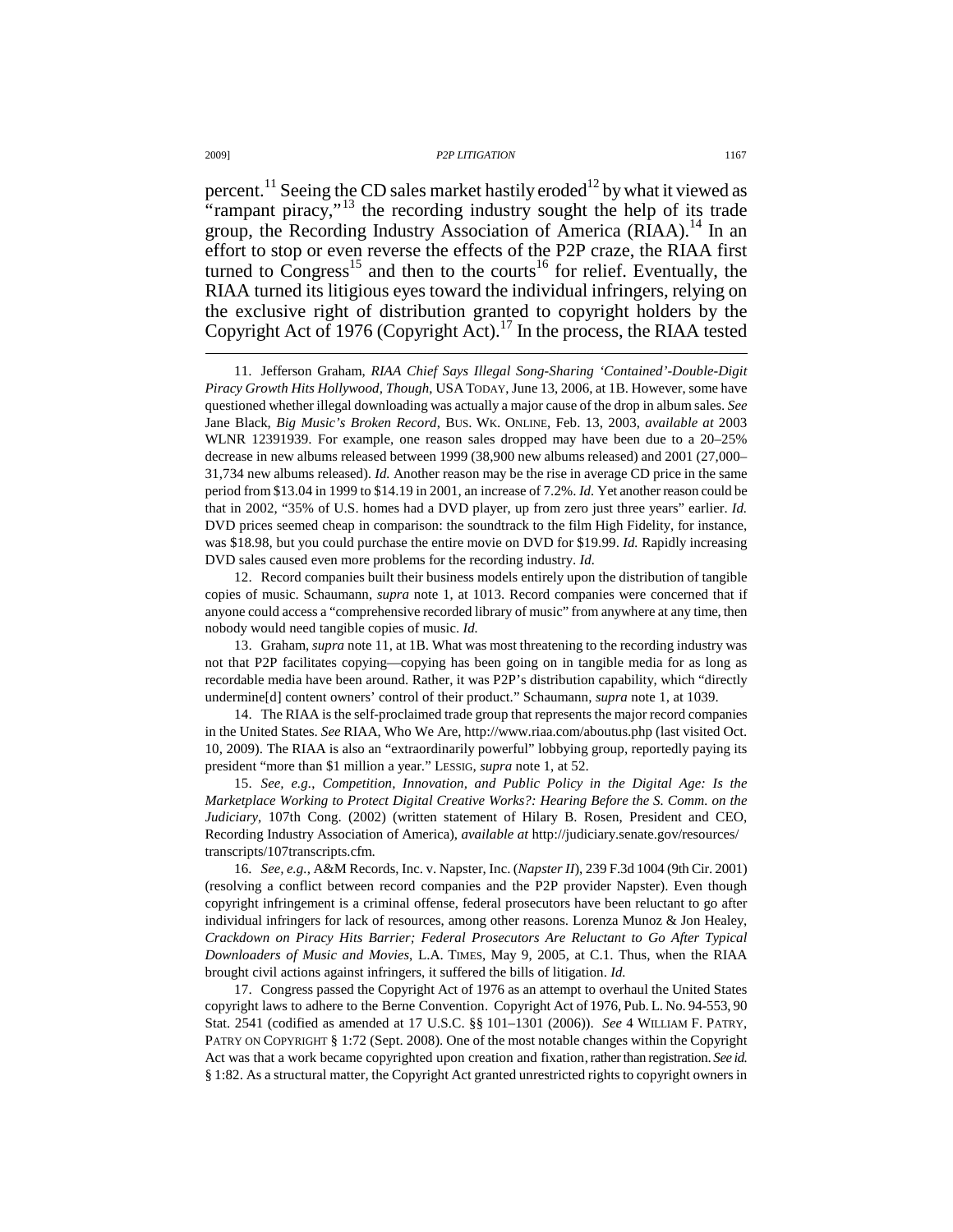the limits of the distribution right and turned the case law interpreting that right upside-down.

Today, P2P litigation "present[s] one of the thorniest practical problems" in copyright law.<sup>18</sup> Not only are individuals confused and misled about which actions are illegal and which are fair use, $^{19}$  but the courts even disagree about the current state of copyright holders' rights in the aftermath of the Internet revolution.<sup>20</sup> In the past, Congress had simply modified existing copyright law every time there was a new technological advance that potentially threatened the rights of copyright holders.<sup>21</sup> Since the massive overhaul of copyright law in  $1976$ ,<sup>22</sup> Congress has amended the law more than fifty times.<sup>23</sup> However, the recent "problems posed by the Internet are themselves more numerous—and reach farther into copyright law and policy—than those raised by earlier technology."<sup>24</sup> In light of current judicial struggles with Internet technology, it has become "difficult and awkward to adapt the specific statutory provisions to comport with the [copyright] law' s principles," and therefore, it is time for Congress to make a change. $^{2}$ 

This Note analyzes the current legal climate of P2P litigation, specifically regarding the distribution right of 17 U.S.C. § 106(3), and argues that Congress should amend the Copyright Act once again to encompass digital transmissions and any future means of transmissions not yet thought of or invented. Part II of this Note offers a brief historical account of P2P litigation, with emphasis on the cases involving individual infringers. To assist in understanding many of the legal issues surrounding P2P and digital transmissions, Part III provides a technical overview of

<sup>§ 106,</sup> subject only to the limitations set forth in subsequent sections of the Copyright Act. *Id.* § 8:22. One of the exclusive rights of § 106 is the right of distribution. *See* Copyright Act of 1976 § 106(3).

 <sup>18.</sup> Schaumann, *supra* note 1, at 1002; *see also* Michael W. Carroll, *The Struggle for Music Copyright*, 57 FLA. L.REV. 907, 911–12 (2005) ("[D]isputes about music copyright rank among the most pressing issues of the day in contemporary intellectual property law.").

 <sup>19.</sup> For a discussion of the applicability of fair use to the distribution right, see *infra* note 110. 20. *See* Reno v. ACLU, 521 U.S. 844, 849–53 (1997) (recounting in detail the history of the

Internet and its "extraordinary growth").

 <sup>21.</sup> LITMAN, *supra* note 3, at 23; *see also* Schaumann, *supra* note 1, at 1005 ("Nearly every technological advance touching copyright has required revision of the copyright laws.").

 <sup>22.</sup> Copyright Act of 1976, Pub. L. No. 94-553, 90 Stat. 2541 (codified as amended at 17 U.S.C. §§ 101–1301 (2006)). For further discussion of the overhaul of the Copyright Act, see *supra* note 17.

 <sup>23.</sup> Between 1976 and October 2007, Congress amended the Copyright Act fifty-nine times. *See* Preface to Copyright Act, http://www.copyright.gov/title17/92preface.pdf.

 <sup>24.</sup> Schaumann, *supra* note 1, at 1011; *see also* Lawrence Lessig, *The Creative Commons*, 55 FLA. L. REV. 763, 772 (2003) ("[Copyright] law has been responding to changes in the technology of distribution since the turn of the last century. But until the Internet, the law's response to this change has been consistent and appropriately conservative.").

 <sup>25.</sup> WHITE PAPER, *supra* note 1, at 211.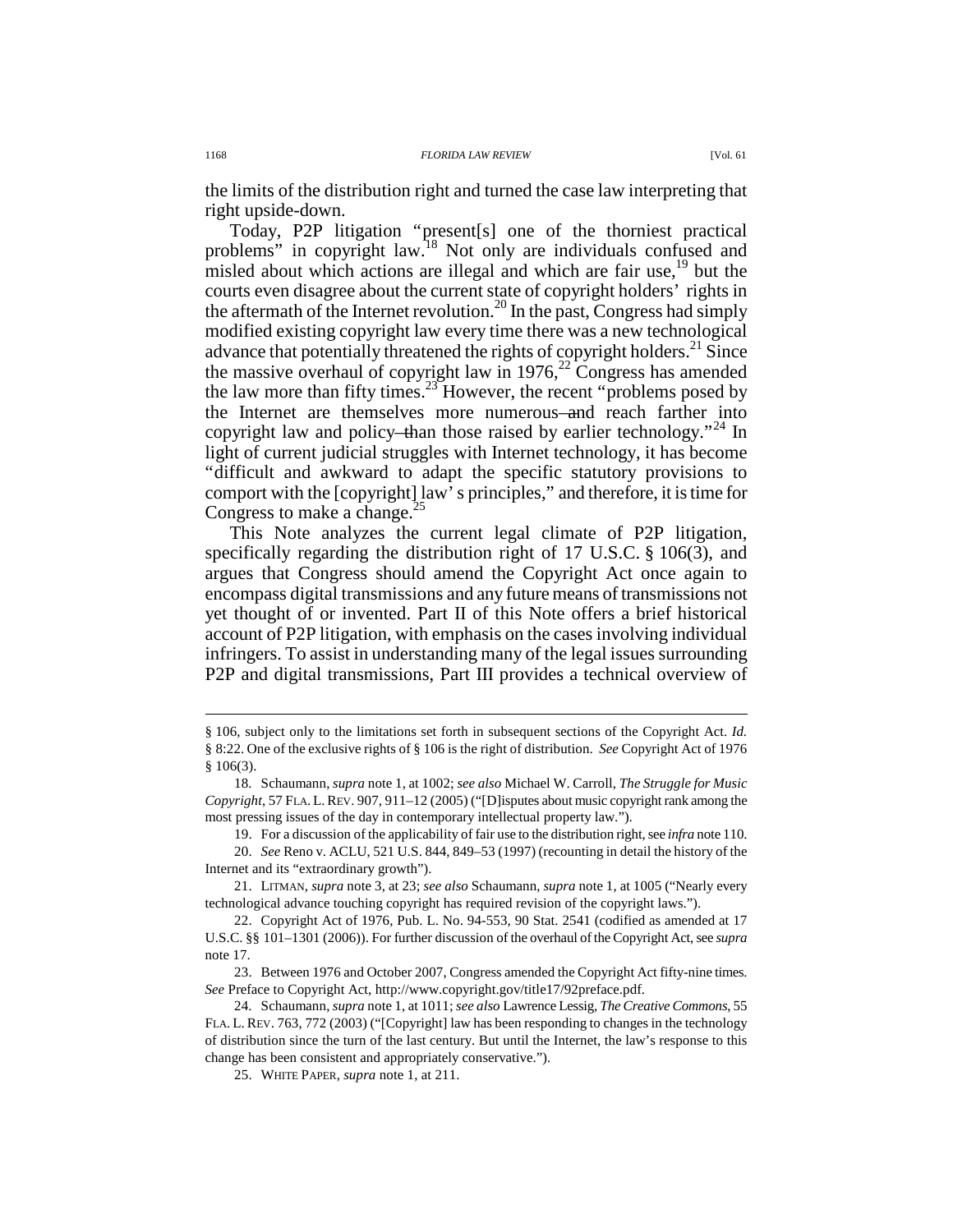how P2P works and how the RIAA gathers evidence for litigation. Part IV outlines what constitutes copyright infringement and introduces copyright terms. Part V surveys legal authority and illustrates that a digital distribution, like all other distributions, requires actual dissemination of the copyrighted works. Part VI addresses the technological dissonance between current copyright law and digital distributions. Finally, Part VII argues that by amending the Copyright Act once again, Congress may finally resolve this dissonance and reinforce the Copyright Act against current and future problems associated with technology.

# II. HISTORICAL BACKGROUND OF P2P LITIGATION

P2P litigation was born on December 7, 1999, when the RIAA banded together a few record companies and filed suit against Napster for contributory and vicarious copyright infringement.<sup>26</sup> This first attempt to quell P2P piracy was a resounding victory for the RIAA and its constituents, as the District Court for the Northern District of California (*Napster I*)<sup>27</sup> and the Ninth Circuit Court of Appeals (*Napster II*)<sup>28</sup> agreed that Napster infringed the record companies' copyrights. Both courts issued a preliminary injunction with which Napster was unable to comply while continuing to operate its file-sharing network, and Napster eventually ceased operations.<sup>29</sup> The RIAA aimed this and many subsequent P2P lawsuits at the computer programs that facilitated individual infringement, sparing users of those programs from legal trouble.<sup>30</sup> The insulation of individual users from legal action, however, did not last long.

The RIAA began its "education and enforcement campaign"<sup>31</sup> in the summer of 2003 when it filed more than 1600 subpoenas to Internet Service Providers  $(ISPs)^{32}$  across the country requesting personal

 <sup>26.</sup> Complaint for Contributory and Vicarious Copyright Infringement, Violations of California Civil Code Section 980(a)(2), and Unfair Competition at 2, A&M Records, Inc. v. Napster, Inc. (*Napster I*)*,*114 F. Supp. 2d 896 (N.D. Cal. 2000) (No. C99-5183-MHP), http://w2. eff.org/IP/P2P/Napster/napster\_complaint.

pdf. Although the plaintiffs listed in P2P litigation are individual record companies, the RIAA actually litigates these lawsuits. *See* Ray Beckerman, *Content Holders vs. the Web: 2008 US Copyright Law Victories Point to Robust Internet*, J. INTERNET L., Jan. 2009, at 16, 16 n.2. The plaintiffs listed are those that own the specific copyrights in question. *See id.* at 16 n.2.

 <sup>27.</sup> A&M Records, Inc. v. Napster, Inc. (*Napster I*), 114 F. Supp. 2d 896, 896–911 (N.D. Cal. 2000).

 <sup>28.</sup> *Napster II*, 239 F.3d. 1004, 1014 (9th Cir. 2001).

 <sup>29.</sup> *In re* Napster, Inc. Copyright Litigation, 377 F. Supp. 2d 796, 799 (N.D. Cal. 2005). Napster officially shut down operations on July 1, 2001. *Id.*

 <sup>30.</sup> The other P2P providers the RIAA has sued are Scour, Aimster, AudioGalaxy, Morpheus, Grokster, Kazaa, iMesh, and LimeWire. ELECTRONIC FRONTIER FOUNDATION,RIAA V.THE PEOPLE: FIVE YEARS LATER 1, http://www.eff.org/files/eff-riaa-whitepaper.pdf.

 <sup>31.</sup> Nick Wingfield & Nick Baker, *RIAA Targets Are Surprised by Piracy Suits*, WALL ST.J., Sept. 10, 2003, at B2.

 <sup>32.</sup> An ISP is a company that provides its customers with access to the Internet. Normally a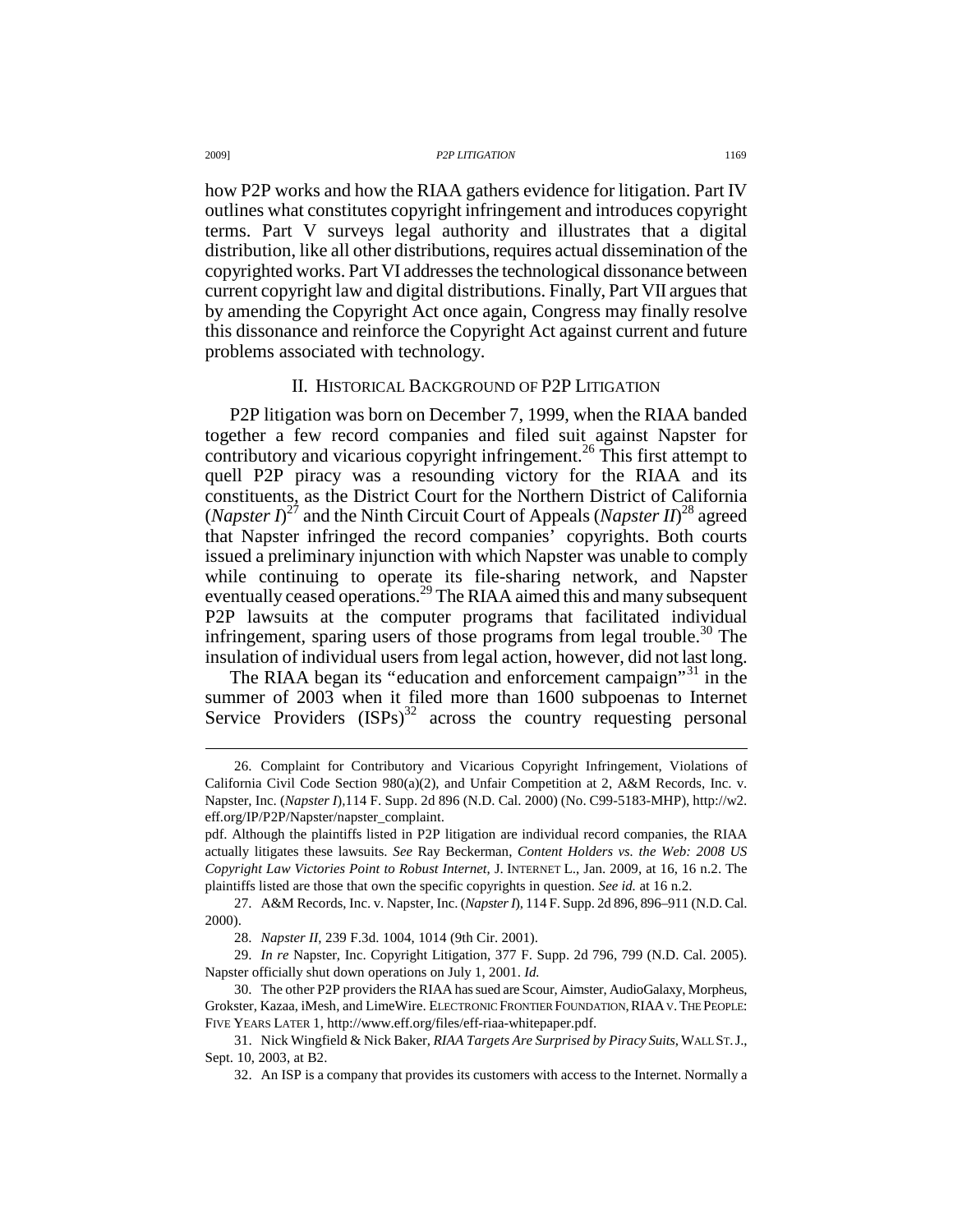information about some of the  $ISPs'$  subscribers.<sup>33</sup> Along with the subpoenas, the RIAA offered amnesty to all individuals not currently under investigation if they took certain steps to show good faith.<sup>34</sup> On September 8, 2003, not long after the first round of subpoenas, the RIAA departed from its historical litigation strategy and filed 261 lawsuits against individual infringers across the United States.<sup>35</sup> In bringing legal action against these 261 individuals, the RIAA sought to target major offenders: those sharing an average of 1000 digital songs through various P2P computer programs.<sup>36</sup> Caught in the RIAA' s net, among others, was a twelve-year-old girl from Manhattan, a 71-year-old grandfather from Texas, and a father-and-son combo.<sup>37</sup> Some were not even aware they were defendants to a lawsuit until questioned by reporters. <sup>38</sup> Others did not even know that downloading copyrighted music online was illegal.<sup>39</sup> Most defendants, however, quickly settled.<sup>40</sup>

division of the local cable or telephone company, an ISP similarly maintains databases of the personal information of its customers.

 33. Jefferson Graham, *Music Industry Files First Wave of Lawsuits Against Swappers*, USA TODAY, Sept. 9, 2003, at 6D.

 34. Nick Wingfield & Ethan Smith, *The High Cost of Sharing—Record Industry Files Suits Against 261 Music Uploaders; Move May Alienate Customers*, WALL ST. J., Sept. 9, 2003, at B1. To be free from the legal scrutiny of the RIAA, individuals could sign an affidavit promising to delete all illegal copies of songs from their computers and to refrain from illegally downloading music. *Id.* However, some criticized the amnesty program as not actually insulating the participants from legal action. *See, e.g.*, Paul Boutin, *An Offer You Can Refuse*, SLATE, Sept. 8, 2003, http://www.slate.com/id/2088066/.

 35. Frank Ahrens, *Music Industry Sues Online Song Swappers; Trade Group Says First Batch of Lawsuits Targets 261 Major Offenders*, WASH. POST, Sept. 9, 2003, at A1. The list of plaintiffs for each lawsuit was different, depending upon the claimed infringed music, but at least one member of the five largest music companies (Vivendi Universal SA's Universal Music Group, Bertelsmann AG's BMG Music, AOL Time Warner Inc.'s Warner Music, EMI Group PLC, and Sony Corp.'s Sony Music Entertainment) was always a plaintiff. Wingfield & Smith, *supra* note 34, at B8.

36. Ahrens, *supra* note 35, at A5.

 37. Lorena Mongelli, *Music Pirate: N.Y. Girl, 12, Sued for Web Songs Theft*, N.Y. POST, Sept. 9, 2003, at 1. The girl, Brianna LaHara, and her mother, Sylvia Torres, quickly settled with the RIAA for \$2000. Frank Ahrens, *RIAA's Lawsuits Meet Surprised Targets; Single Mother in Calif., 12-Year-Old Girl in N.Y. Among Defendants*, WASH. POST, Sept. 10, 2003, at E3.

38. Wingfield & Baker, *supra* note 31, at B1.

39. Wingfield & Baker, *supra* note 31, at B1.

 40. Eriq Gardner, *Seeking Order in the Court: Setbacks Emerge in Legal Battles Against File Sharers*, BILLBOARD, Oct. 11, 2008, at 11. Settlements with the RIAA average between \$4000 and \$4500. Neil Graves, *College Students Face Mu\$ic Over Downloads*, N.Y. POST, Mar. 22, 2007, at 10. In view of the minimum statutory damages amount of \$750 per song, and a maximum of \$30,000 per song, *see* 17 U.S.C. § 504(c)(1) (2006), settlement is in the best interest of most alleged infringers, especially parents sued as a result of their children's file sharing. *See* Janelle A. Weber, Note, *Don't Drink, Don't Smoke, Don't Download: Parents' Liability for Their Children's File Sharing*, 57 FLA. L.REV. 1163, 1198 (2005) ("[A] plaintiff might be able to hold a parent liable for his child's unauthorized file sharing under the doctrine of contributory infringement.").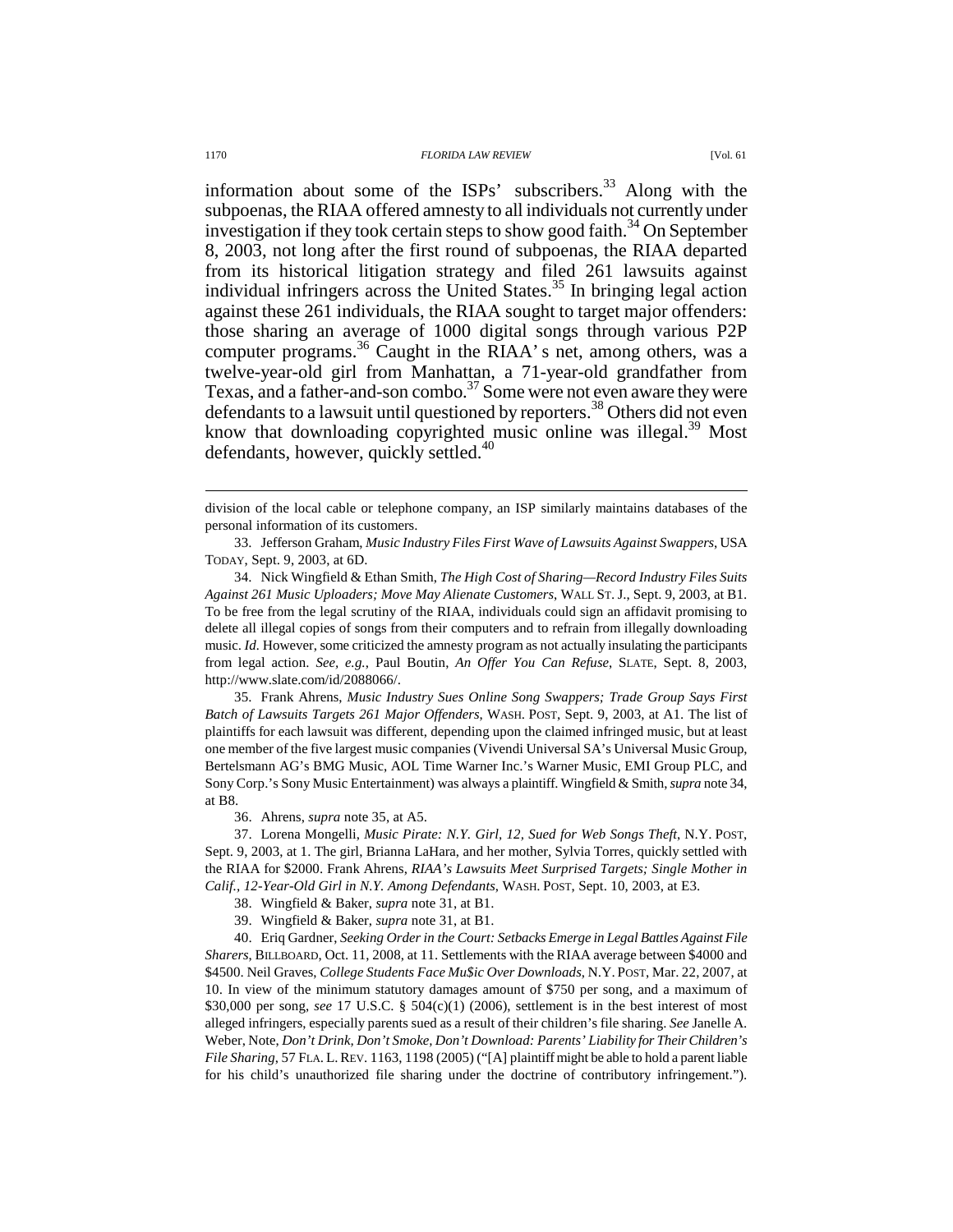At first, the RIAA' s tactics seemed to work, as there was a "marked decline in file-sharing in the months following the highly-publicized first rounds of RIAA lawsuits."<sup>41</sup> Some universities immediately instituted measures to protect themselves and their students from potential lawsuits.<sup>42</sup> The lawsuits even garnered some admonishment from pop-culture musical satirist Weird Al Yankovic.<sup>43</sup> However, merely a year after the RIAA' s initial lawsuits, ensuing lawsuits were hardly newsworthy. At that time, twenty-three million people continued to engage in P2P activities, slightly more than the number of people doing so before the summer of 2003.<sup>44</sup> Although people were generally better educated on copyright law than before the lawsuits, many continued engaging in illegal P2P activities.<sup>45</sup>

In the ensuing years, album sales continued to  $fall<sup>46</sup>$  and P2P activity

 41. Fred von Lohmann, *Is Suing Your Customers a Good Idea?* (Sept. 29, 2004), http://www.boycott-riaa.com/article/14369.

 44. Laura Petrecca, *The Song Remains the Same; Downloaders Ignoring RIAA's Legal Threats*, N.Y. POST, Oct. 3, 2004, at 30. Although not all P2P activities are illegal, a vast majority of P2P users engage in illegal activities. *See* MARY MADDEN & AMANDA LENHART, PEWINTERNET PROJECT DATA MEMO RE: MUSIC DOWNLOADING, FILE-SHARING AND COPYRIGHT 7–8, http://www.pewinternet.org/~/media/Files/Reports/2003/PIP\_Copyright\_Memo.pdf.pdf.

 45. *See* von Lohmann, *supra* note 41 (referencing an April 2004 study "reveal[ing] that 88 percent of children between 8 and 18 years of age understood that P2P music-downloading is illegal" but noting that of the children surveyed, "56 percent . . . continue[d] to download music anyway").

 46. Graham, *supra* note 11. There are other explanations for the decrease in album sales over the years, such as the advent of legitimate online music stores, such as Apple's iTunes. iTunes is a pay-per-song online store where users can purchase individual songs for 99 cents to \$1.29 or entire albums for about \$9.99. *See* Apple, iTunes, What's on iTunes?, http://www.apple.com/itunes/whats on/music.html (last visited Jan. 13, 2009). As of September 2008, iTunes had over sixty-five

Defendants could easily pay settlements at a convenient website managed by the RIAA. *See* Posting of Eliot Van Buskirk to Listening Post, http://www.wired.com/listening\_post/2007/02/riaa\_launch es\_p/ (Feb. 28, 2007, 09:24 EST). An accused infringer need only supply his or her MasterCard, Visa, or Discover card and a case identification number to ensure avoidance of a lawsuit. *See*  Posting of Meg Marco to The Consumerist, http://consumerist.com/consumer/riaa/riaa-bulliescollege-students-with-p2plawsuitscom-240877.php (Mar. 1, 2007 17:22 EST). Unfortunately, the RIAA has since removed the website from the Internet. For a sample settlement agreement, see http://w2.eff.org/IP/P2P/RIAA\_v\_ThePeople/JohnDoe/Form\_of\_Doe\_Settlement\_Agreement.pdf.

 <sup>42.</sup> *See, e.g.*, *UF Unleashes Tool Against File-Sharing*, ST. PETERSBURG TIMES, Nov. 24, 2003, at 4D.

 <sup>43.</sup> Weird Al Yankovic released a song entitled "Don't Download this Song" that made a few jokes about the RIAA and their litigation practices. Wired Blogs, *Weird Al: 'Don't Download this Song'*, http://blog.wired.com/music/2006/08/weird\_al\_dont\_d.html (Aug. 22, 2006, 18:37 EST). Ironically, the song was available for a short time as a free download at the website DontDownloadThisSong.com. *Id.* One verse of the song begins, "Oh, you don't wanna mess with the R-I-double-A; They'll sue you if you burn that CD-R; It doesn't matter if you're a grandma or a seven year old girl; They'll treat you like the evil hard-bitten criminal scum you are." WEIRD AL YANKOVIC, *Don't Download this Song*, *on* STRAIGHT OUTTA LYNWOOD (Volcano Entertainment 2006), *available at* http://www.com-www.com/weirdal/dontdownloadthissong.html (last visited Oct. 5, 2009).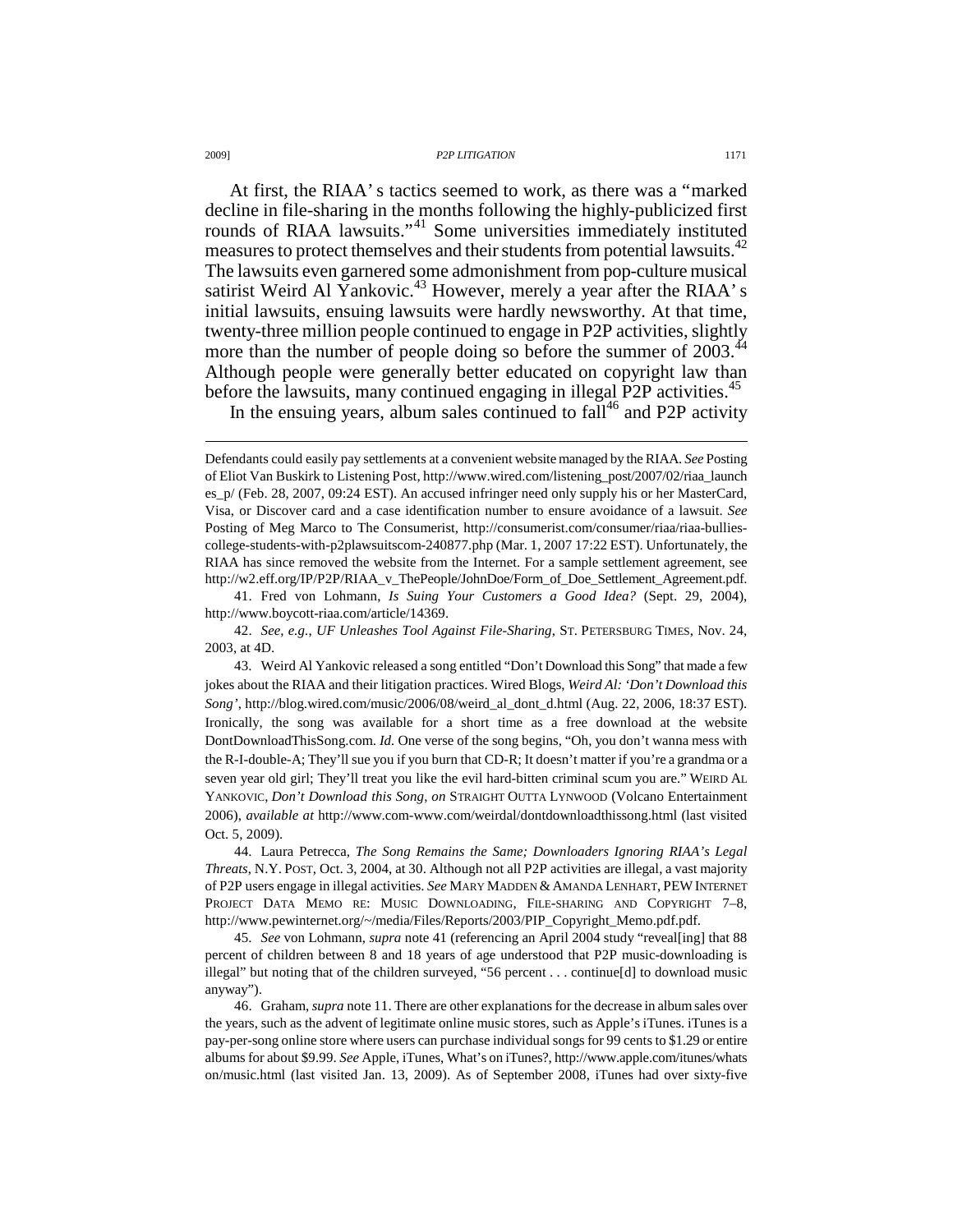continued to grow.<sup>47</sup> In an effort to stop the hemorrhaging of nearly \$12.5 billion in lost revenue due to copyright infringement of music,<sup>48</sup> the RIAA began to target specific groups of individuals (such as college students)<sup>49</sup> and became more aggressive in its litigation strategies.<sup>50</sup>

Beginning in September 2003, the RIAA routinely filed several hundred lawsuits in federal courts each month.<sup>51</sup> By February 2006, the RIAA had sued 17,587 individuals and subsequently stopped making monthly announcements regarding the number of suits filed.<sup>52</sup> Although this made it impossible to know exactly how many individuals the RIAA has sued, it is estimated that the RIAA has filed, settled, or threatened legal action against more than 35,000 individuals to date.<sup>53</sup> Considering the RIAA' s win-loss

 47. BigChampagne, an online media and network measuring and monitoring service, estimated "that the amount of traffic on P2P networks doubled between September 2003 . . . and June 2005." ELECTRONIC FRONTIER FOUNDATION, *supra* note 30, at 9.

 48. STEPHEN E. SIWEK, POLICY REPORT 188:THE TRUE COST OF SOUND RECORDING PIRACY TO THE U.S. ECONOMY (Aug. 2007), *available at* http://www.ipi.org (follow "Publications" hyperlink; then follow "All IPI Publications—by Date" hyperlink; then follow "2007" hyperlink; then follow "The True Cost of Sound Recording Piracy to the U.S. Economy" hyperlink; then follow "Full Text PDF" hyperlink). However, these numbers may be inaccurate, as there are some instances in which "the impact of piracy on the copyright holder's ability to appropriate the value of the work will be negligible." STAN LIEBOWITZ, RE-THINKING THE NETWORK ECONOMY 149 (2002). One instance that implicitly applies in the context of file sharing is "the case where the individual engaging in pirating would not have purchased an original even if pirating were not an option." *Id.*

 49. *See, e.g.*, Graves, *supra* note 40. The RIAA started its "deterrence and education initiative" on February 28, 2007, which targeted college students across the nation. ELECTRONIC FRONTIER FOUNDATION, *supra* note 30, at 7. The RIAA specifically targeted young people because it is estimated that more than half of all college students engage in illegal P2P downloading activity, and account for nearly 1.3 billion illegal downloads annually. Thomas Kaplan, *Music Industry Zealous in Tracking Tune Thieves*, ST. PETERSBURG TIMES, July 20, 2008, at 1B.

 50. Sarah McBride, *Arrest Signals Tougher Stance on Music Piracy*, WALL ST.J., Aug. 28, 2008, at B6.

 51. Sarah McBride, *Corporate News: Music File-Sharing Decision to Have Broad Impact—If New Trial Is Granted, Copyright Violations May Be Harder to Prove*, WALL ST.J., Aug. 15, 2008, at B4.

52. ELECTRONIC FRONTIER FOUNDATION, *supra* note 30, at 4.

 53. Sarah McBride & Ethan Smith, *Music Industry to Abandon Mass Suits*, WALL ST.J., Dec. 19, 2008, at B1.

million customer accounts, and was the top music distributor in any format in the United States, beating out Wal-Mart, Best Buy, and Amazon.com. Steve Jobs, Apple CEO, Special Event Keynote Speech (Sept. 2008) (recording available at http://events.apple.com.edgesuite.net/0809dt4bs89/ev ent/index.html) (last visited Oct. 10, 2009). It should be noted that "the typical share for the major [record companies] on each 99 cent download [from iTunes] is . . . about 70 cents." JOHN LOGIE, PEERS, PIRATES, & PERSUASION 122 (2006). The record companies, however, contend that these gains in digital sales aren't enough to offset losses in physical album sales. *See U.S. Music Sales Drop 6.2% in '06*, L.A. TIMES, Apr. 18, 2007, at C2. Notwithstanding the impact iTunes and other similar stores may have had on the market, losses in album sales may be attributed to other causes. *See supra* note 11; George Ziemann, *RIAA's Statistics Don't Add Up to Piracy* (Dec. 11, 2002), http://www.azoz.com/music/features/0008.html (collecting the potential causes for the decrease in album sales).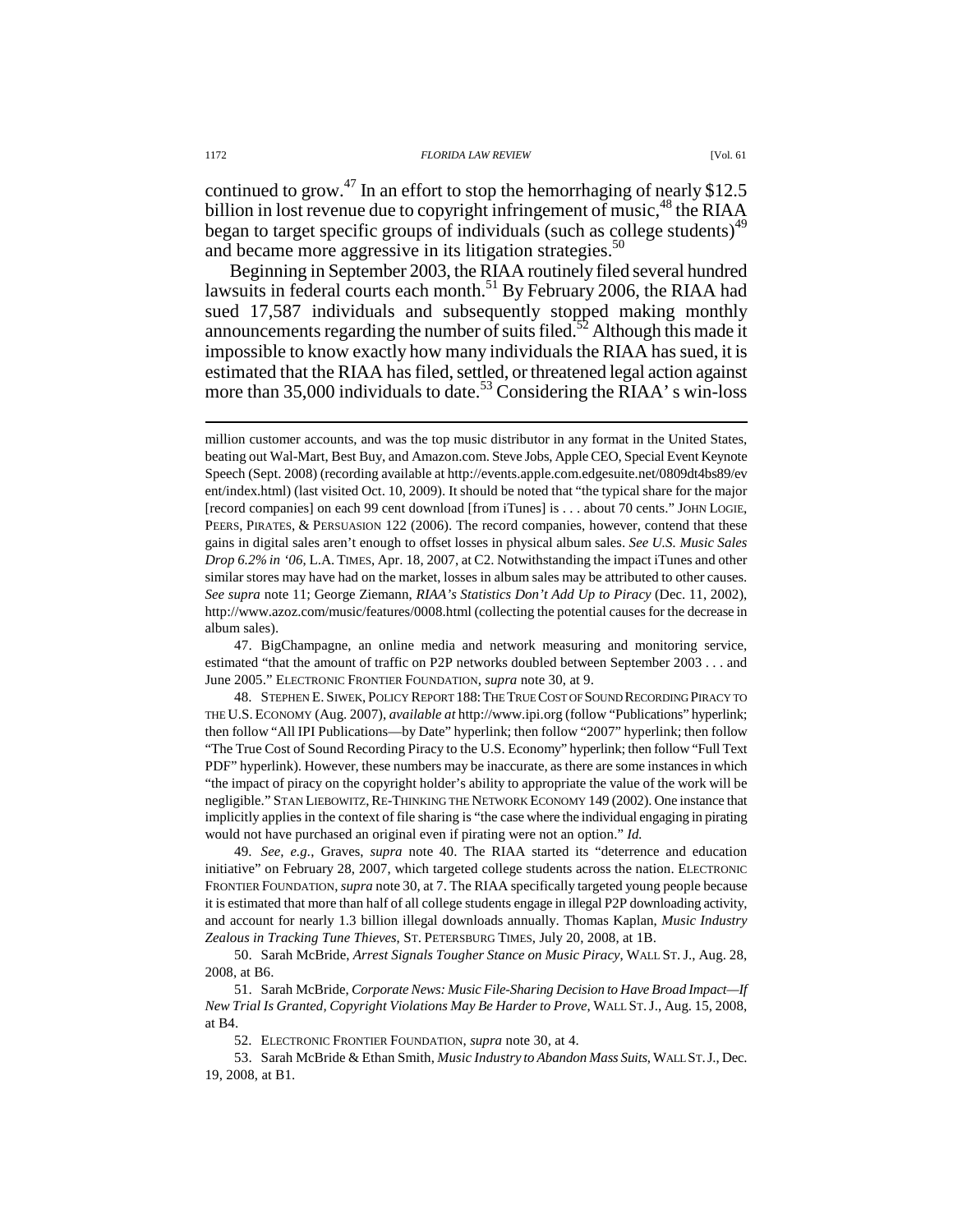percentage based on known figures, the lawsuits seem to have been "wildly successful," as most defendants tend to settle for amounts less than the cost of defending the lawsuits.<sup>54</sup> Other defendants default due to lack of knowledge of the charges against them, lack of resources to defend the lawsuit<sup>55</sup> or lack of lawyers<sup>56</sup> adept at dealing with the RIAA' s lawsuit process.<sup>57</sup> In all, only about 5% of the targeted individuals decide to fight back.<sup>58</sup> Of those that do, some have had success in getting the RIAA to dismiss its claims<sup>59</sup> and some have even been able to recoup attorney's fees.<sup>60</sup> However, for others, like Jammie Thomas of Duluth, Minnesota, fighting back ended in a jury award of \$1.92 million in favor of the plaintiffs.<sup>61</sup>

 57. *See* Ray Beckerman, *How the RIAA Litigation Process Works*, http://info.riaalawsuits.us/howriaa\_printable.htm (describing in detail how the RIAA's litigation process works) (last visited Oct. 10, 2009).

 59. *See, e.g.*, Notice of Voluntary Dismissal at 1, Warner Bros. Records, Inc. v. Cassin, No. 06-cv-3089 (S.D.N.Y. May 27, 2008) (voluntarily dismissing claims against defendant), http://www.ilrweb.com/viewILRPDFfull.asp?filename=warner\_cassin\_080605NoticeOfDismiss alSoOrdered.

 60. *See, e.g.*, Atlantic Recording Corp. v. Andersen, No. CV 05-933 AC, 2008 WL 2536834, at \*20 (D. Or. June 24, 2008) (granting attorney's fees to the defendant in the amount of \$103,175); Capitol Records, Inc. v. Foster, No. 04-1569-W, slip op. at 14 (W.D. Okla. July 16, 2007), *available at* http://www.ilrweb.com/viewILRPDFfull.asp?filename=capitol\_foster\_070716Order AwardAttys Fees (granting attorney's fees to the defendant in the amount of \$68,685.23).

 61. In the first iteration of the trial, the jury found Thomas liable for 24 counts of willful infringement to the tune of \$9,250 per infringement. Capitol Records Inc. v. Thomas, 579 F. Supp. 2d 1210, 1213 (D. Minn. 2008). Subsequently, Judge Davis sua sponte ordered a new trial and vacated the judgment of \$222,000. *Id.* at 1228. Prior to deliberation, Judge Davis instructed the jury with Jury Instruction No. 15, which stated, "[t]he act of making copyrighted sound recordings available for electronic distribution on a peer-to-peer network, without license from the copyright owners, violates the copyright owners' exclusive right of distribution, regardless of whether actual distribution has been shown." *Id*. at 1213. After judgment, Judge Davis ordered a new trial based on Jury Instruction No. 15 being manifest error because he believed "[l]iability for violation of the exclusive distribution right . . . requires actual dissemination." *Id.* at 1226–27. Furthermore, Judge Davis noted that the

> damages awarded . . . [were] wholly disproportionate to the damages suffered by Plaintiffs. Thomas allegedly infringed on the copyrights of 24 songs—the equivalent of approximately three CDs, costing less than \$54, and yet the total damages awarded [was] \$222,000—more than *five hundred* times the cost of buying 24 separate CDs and more than *four thousand* times the cost of three CDs.

*Id.* at 1227. Upon retrial, a new jury found Thomas liable for 24 counts of willful infringement, as before. Nate Anderson, *Thomas Verdict: Willful Infringement, \$1.92 Million Penalty*, Ars Technica,

 <sup>54.</sup> von Lohmann, *supra* note 41.

 <sup>55.</sup> von Lohmann, *supra* note 41.

 <sup>56.</sup> *See* Recording Industry vs. The People, *Directory of Lawyers Defending RIAA Lawsuits*, http://info.riaalawsuits.us/directory.htm (listing lawyers who are actively defending against the RIAA's P2P lawsuits) (last visited Oct. 10, 2009).

 <sup>58.</sup> *Id.*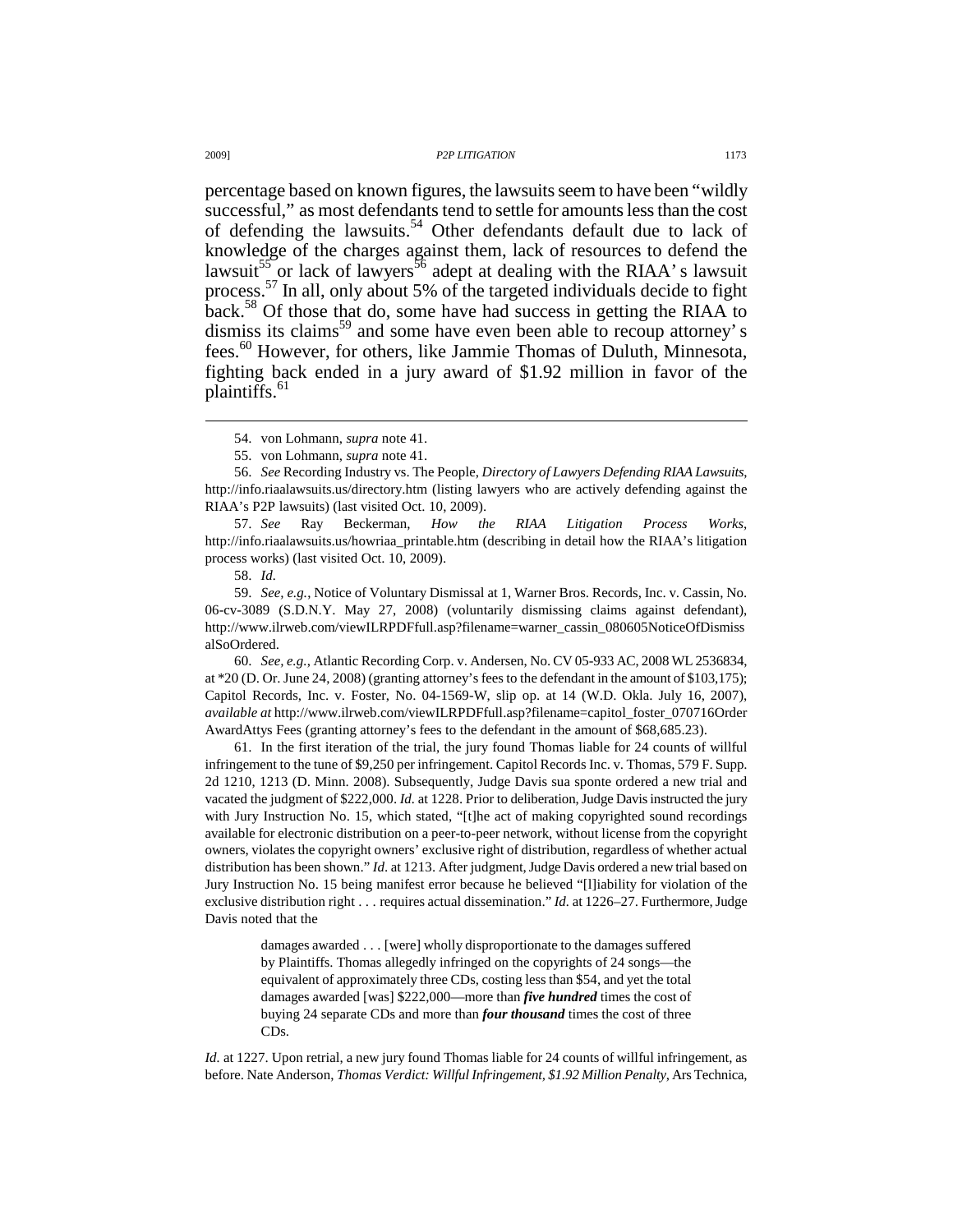#### 1174 *FLORIDA LAW REVIEW* [Vol. 61

Eventually, some music industry officials, tired of the incessant lawsuits, sought simpler solutions.<sup>62</sup> Despite this perceived calm in the storm, the RIAA continues to routinely bring lawsuits against individuals.<sup>63</sup> With the end of P2P litigation nowhere in sight, it is important to understand the lasting effects P2P litigation has left on the distribution right because the legal issues raised in this litigation apply to any question of digital distribution now and in the future. To understand these effects, and the issues that remain unanswered, the technological nature of P2P distribution must be addressed first.

# III. THE TECHNOLOGICAL BARRIER

# A. *P2P Architectures*

Prior to the September 2003 lawsuits, the RIAA exclusively targeted the computer programs (Napster, Grokster, and the like) that facilitated the P2P transfers of their subscribers. Those computer programs generally employed a centralized P2P architecture, sometimes known as Supernode. Supernode is a P2P architecture that creates a pyramidal network of computers with a central computer server (the "supernode") $^{64}$  at the top of the pyramid.<sup>65</sup> This supernode maintains a list of all users connected to the P2P network and the files that each user makes available to other users on the P2P network.<sup>66</sup> With this information, the supernode constructs a master search index of all files available on the P2P network and publishes

June 18, 2009, *available at* http://arstechnica.com/tech-policy/news/2009/06/jammie-thomasretrial-verdict.ars. This jury, however, awarded damages in the amount of \$80,000 per infringement, bringing the grand total to just under \$2 million. *Id.*

62. As Warner Music CEO Edgar Bronfman stated at an August 22, 2005, industry summit:

[T]he war between the music companies and consumers has been fought. We lost. Okay? So, let's just move on. Which is to say, we've got to make our music available to people. We just need to be allowed to have a business model that allows copyright holders and owners to be compensated for their work. But our job is to get music to everyone, everywhere, as readily and as seamlessly as possible.

LOGIE, *supra* note 46, at 122.

 63. *See, e.g.*, Eliot Van Buskirk, *Nothing to See Here: RIAA Lawsuits Continue*, Wired.com, May 6, 2009, *available at* http://www.wired.com/epicenter/2009/05/nothing-to-see-here-riaalawsuits-continue/ (last visited Oct. 5, 2009).

 64. For simplicity, I will use the capitalized "Supernode" to refer to the P2P architecture and the lowercase "supernode" to refer to the central computer server within the larger "Supernode" architecture.

 65. *See* Peter S. Menell & David Nimmer, *Legal Realism in Action: Indirect Copyright Liability's Continuing Tort Framework and Sony's De Facto Demise*, 55 UCLA L. REV. 143, 183 (2007).

 66. *See, e.g.*, Jeffrey C. J. Lee, *The Ongoing Design Duty in* Universal Music Australia Pty Ltd v. Sharman License Holdings Ltd*—Casting the Scope of Copyright Infringement Even Wider*, 15 INT'L J.L. & INFO. TECH. 275, 276–77 (2006).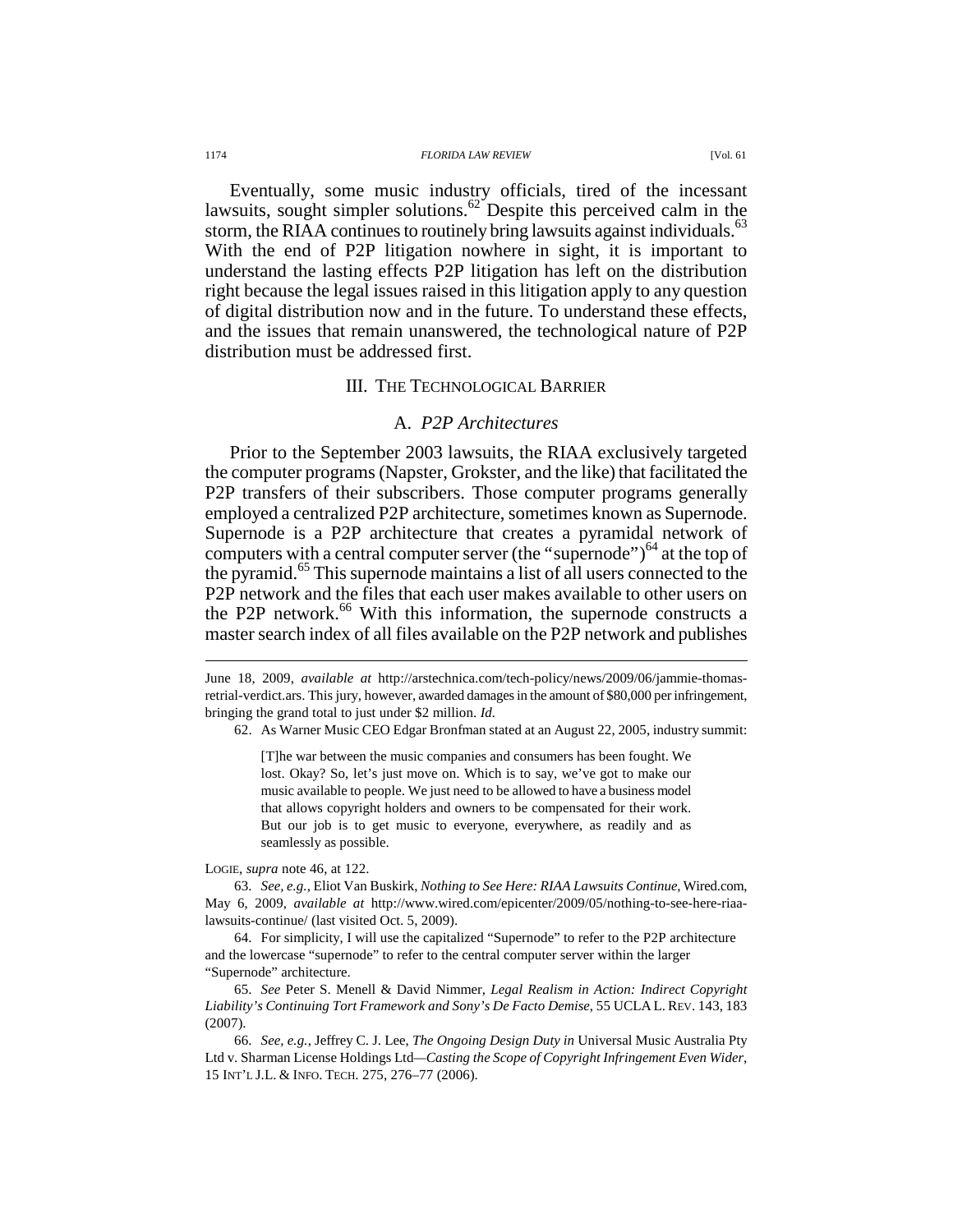that index to each of its users.<sup>67</sup> The supernode does not physically maintain any computer files; however, the available files remain on a respective user's computer.<sup>68</sup> When one user wants to search for a particular file, that user submits a query to the supernode, which in turn searches its master search index for the requested file.<sup>69</sup> If the supernode finds the requested file in its master search index, the supernode sends the location of the user in possession of the requested file to the requesting user so that the two may directly connect to each other and privately transfer files. $70$ 

In this P2P scheme, the parent corporations of the P2P software generally control and maintain the supernode.<sup>71</sup> Based on this control and maintenance, the RIAA targeted the parent corporations in early P2P litigation, arguing that the corporations' publishing of available files facilitated the alleged infringement of the program's users.<sup>72</sup> The Supernode architecture caused liability to be directed at the parent corporation, usually a single defendant with deep pockets, and the RIAA often prevailed.<sup>73</sup> As the RIAA began to gain leverage over the parent corporations, however, software developers designed a new P2P architecture known as "Decentralized Node" in an attempt to avoid contributory and derivative liability.<sup>74</sup>

The Decentralized Node P2P architecture<sup>75</sup> creates a freeform

 $\overline{a}$ 

70. *See, e.g.*, *id.*

 71. MICHAEL PIATEK, TADAYOSHI KOHNO, & ARVIND KRISHNAMURTHY, UNIVERSITY OF WASHINGTON TECHNICAL REPORT: CHALLENGES AND DIRECTIONS FOR MONITORING P2P FILE SHARING NETWORKS—OR—WHY MY PRINTER RECEIVED A DMCA TAKEDOWN NOTICE 1 (2008), *available at* http://dmca.cs.washington.edu/uwcse\_dmca\_tr.pdf.

72. *Id.*

 73. *See, e.g.*, Metro-Goldwyn-Mayer Studios Inc. v. Grokster, Ltd., 545 U.S. 913 (2005) (holding that the parent corporation Grokster was liable for the infringing acts of its users); *Napster II*, 239 F.3d 1004 (9th Cir. 2001) (holding that the parent corporation Napster was liable for the infringing acts of its users).

 74. *See* PIATEK ET. AL., *supra* note 71, at 1. This transition from a centralized architecture to a decentralized architecture is nothing revolutionary considering the transition of P2P designs over the years. *See* London-Sire Records, Inc. v. Doe 1, 542 F. Supp. 2d 153, 159 n.4 (D. Mass. 2008) ("The history of peer-to-peer networks has been one of increasing decentralization, and thus, increasing anonymity.") (citation omitted).

 75. Decentralized Node has a few versions. One version, Gnutella, is a vanilla incarnation that functions exactly as described herein. *See* Marshall Brain, How Gnutella Works, Gnutella's Architecture, http://computer.howstuffworks.com/file-sharing2.htm (last visited Oct. 10, 2009). Another version, BitTorrent, combines principles of Supernode and Decentralized Node. In particular, it utilizes centralized servers, but only to the extent that those centralized servers collect the IP addresses of all clients on the network. BitTorrent, The Basics of BitTorrent, http://www.bittorrent.com/btusers/guides/bittorrent-user-manual/chapter-02-basic-guides/basics-

 <sup>67.</sup> *See, e.g.*, *id.* 

 <sup>68.</sup> *See, e.g.*, *id.*

 <sup>69.</sup> *See, e.g.*, Stephen Bates, *Coming Soon to a P.C. Near You: The Past, Present, and Future of Movie Copyright Infringement on the Internet*, 5 VA. SPORTS & ENT. L.J. 97, 114 (2005).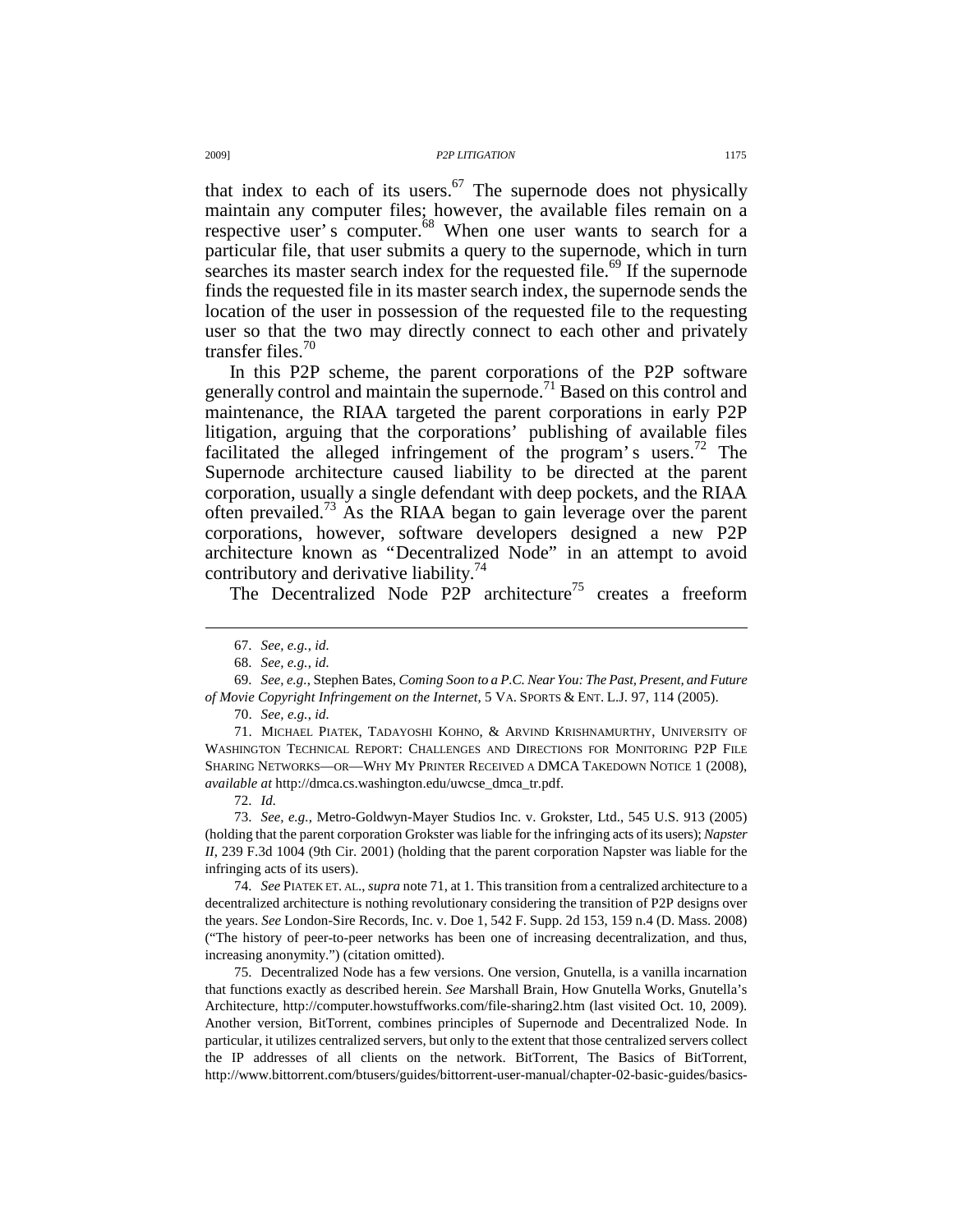relationship (as opposed to the pyramidal relationship of Supernode architecture) between individual users so that there is no centralized server and each user is an equal peer of all other users. When a user performs a search request for a particular file, the requesting user searches among all other users in a distributed fashion<sup>76</sup> to find that file. If the search returns a match, the requesting user directly connects to the user in possession of the requested file.<sup>77</sup> This architecture gives users anonymity from those not part of the file exchange because users communicate directly between each other and without any interaction with a centralized server.<sup>78</sup> The only practical way to observe a transfer of files is to be a party to that transfer.<sup>7</sup> Because in Decentralized Node the parent corporation no longer facilitates the alleged infringement, the RIAA must instead direct any legal action at P2P users individually.<sup>80</sup>

Enforcing copyright restrictions in Decentralized Node is extremely difficult because no information flows through an easily observable centralized server. The potentially infringing files flow directly between users, and there are too many infringers to realistically (and cost efficiently) track the transfer of information between those users. The Internet is an unfathomably large collection of networks through which information travels between two individuals via constantly changing routes.<sup>81</sup> It would be impossible to monitor each of these networks and wait for a potentially infringing use. The RIAA therefore changed its monitoring strategy and began directly connecting to potentially infringing users and acting as another P2P user in order to "witness" an infringing distribution.<sup>82</sup> The RIAA does this with the help of a company called MediaSentry.<sup>83</sup>

83. *Id.*

bittorrent (last visited Oct. 10, 2009). Other than that distinction, BitTorrent functions just like the basic Decentralized Node architecture. *See id*.

 <sup>76.</sup> For a simple description of how a Distributed Node architecture, Gnutella, searches its nodes, see Marshall Brain, How Gnutella Works, Gnutella Clients, http://computer.howstuff works.com/file-sharing3.htm (last visited Oct. 10, 2009).

 <sup>77.</sup> *See, e.g.*, Lior Jacob Strahilevitz, *Charismatic Code, Social Norms, and the Emergence of Cooperation on the File-Swapping Networks*, 89 VA. L. REV. 505, 516 (2003).

 <sup>78.</sup> *See, e.g.*, *id.* at 517.

 <sup>79.</sup> *See, e.g.*, Damien A. Riehl, *Peer-to-Peer Distribution Systems: Will Napster, Gnutella, and Freenet Create a Copyright Nirvana or Gehenna?*, 27 WM. MITCHELL L. REV. 1761, 1782 & n.135 (2001).

 <sup>80.</sup> *See* PIATEK, ET AL., *supra* note 71, at 1.

 <sup>81.</sup> For a brief description of how the Internet works, see Jeff Tyson, How Internet Infrastructure Works, http://computer.howstuffworks.com/internet-infrastructure.htm (last visited Oct. 10, 2009).

 <sup>82.</sup> Catherine Rampell, *How It Does It: The RIAA Explains How It Catches Alleged Music Pirates*, CHRON. OF HIGHER EDUC., May 13, 2008, *available at* http://chronicle.com/article/How-It-Does-It-The-RIAA-Ex/786/ (last visited Oct. 10, 2009).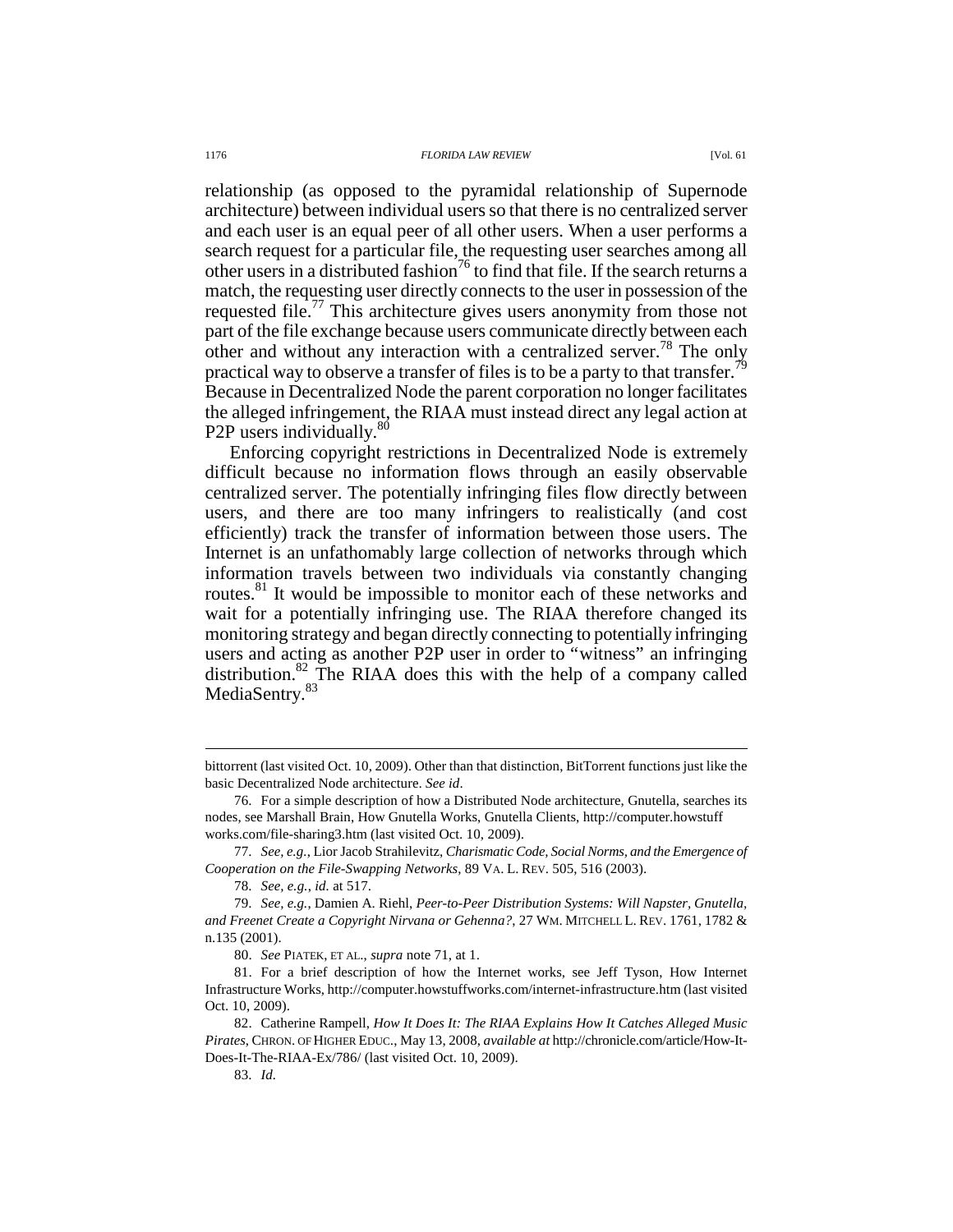### B. *MediaSentry*

MediaSentry runs copies of popular P2P programs as an "undercover" user and searches for copyrighted songs one at a time to see if they are available for download from other users.<sup>84</sup> If the search returns a result, MediaSentry connects to that user to determine the user's IP address<sup>85</sup> and subsequently initiates a  $TCP^{86}$  connection to "handshake" with the user to determine if the user is online and ready to share the file. $87$  The TCP "handshake" never actually downloads the song but only confirms that the song is legitimate and available.<sup>88</sup> MediaSentry then uses free online databases to determine the ISP to which an IP address belongs.<sup>89</sup> Finally, MediaSentry forwards this information to the RIAA, which determines whether to sue the infringing user by way of the ISP. $90$ 

There are many shortfalls in using this method of investigation. For instance, the RIAA only knows when a user offers a song for other users to download and has no way of knowing when a user is actually distributing that song.<sup>91</sup> As will be discussed in Part V, the mere offer to distribute is not enough for copyright infringement liability—only actual distribution is

 $\overline{a}$ 

 86. TCP stands for Transmission Control Protocol and is a high-level host-to-host connection protocol used in computer networks such as the Internet. TRANSMISSION CONTROL PROTOCOL, DARPA INTERNET PROGRAM, PROTOCOL SPECIFICATION (RFC 793) 1 (1981), *available at* http://www.faqs.org/ftp/rfc/pdf/rfc793.txt.pdf.

87. Rampell, *supra* note 82.

 88. Rampell, *supra* note 82. Thus, there is no actual distribution of the song. For a discussion on whether actual distribution is required for a cause of action under 17 U.S.C. § 106(3), *see infra* Part V. However, in some instances, MediaSentry goes as far as downloading the songs from the targeted user. *See, e.g.*, Atlantic Recording Corp. v. Howell, 554 F. Supp. 2d 976, 978 (D. Ariz. 2008).

90. Rampell, *supra* note 82.

 91. Rampell, *supra* note 82. Furthermore, "peer-to-peer infringers use technology specifically configured not to retain direct evidence of wrongdoing, making proof of actual dissemination difficult." Capitol Records Inc. v. Thomas, 579 F. Supp. 2d 1210, 1224 (D. Minn. 2008).

<sup>84</sup>*. Id.*

 <sup>85.</sup> An IP address is a unique "locator declaring the place of a particular piece of electronic equipment so that electronic data may be sent to it, and is usually represented as a series of four numbers between 0 and 255." London-Sire Records, Inc. v. Doe 1, 542 F. Supp. 2d 153, 160 (D. Mass. 2008) (citing America Online, Inc. v. Huang, 106 F. Supp. 2d 848, 851 (E.D. Va. 2000)). An example of an IP address is 128.122.168.24. What makes identifying individual defendants more difficult is the manner in which ISPs assign IP addresses to Internet users. Very few computers have a specific, unchanging IP address (known as a "static address"). *Id.* Most computers connect directly to a network controlled by their ISP that encompasses a designated range of possible IP addresses (for example, all numbers between 168.122.1.x to 168.122.100.x). *Id.* Each time an individual connects his or her computer to the Internet, the ISP assigns an IP address to that computer for the length of its connected session. *Id.* Each time the individual connects to the Internet, the IP address assigned may be different. "This process is known as 'dynamic' addressing." *Id.* (citing H. Brian Holland, *Tempest in a Teapot or Tidal Wave? Cybersquatting Rights & Remedies Run Amok*, 10 J. TECH. L. & POL'Y 301, 305 & nn.13–18 (2005)).

 <sup>89.</sup> Rampell, *supra* note 82.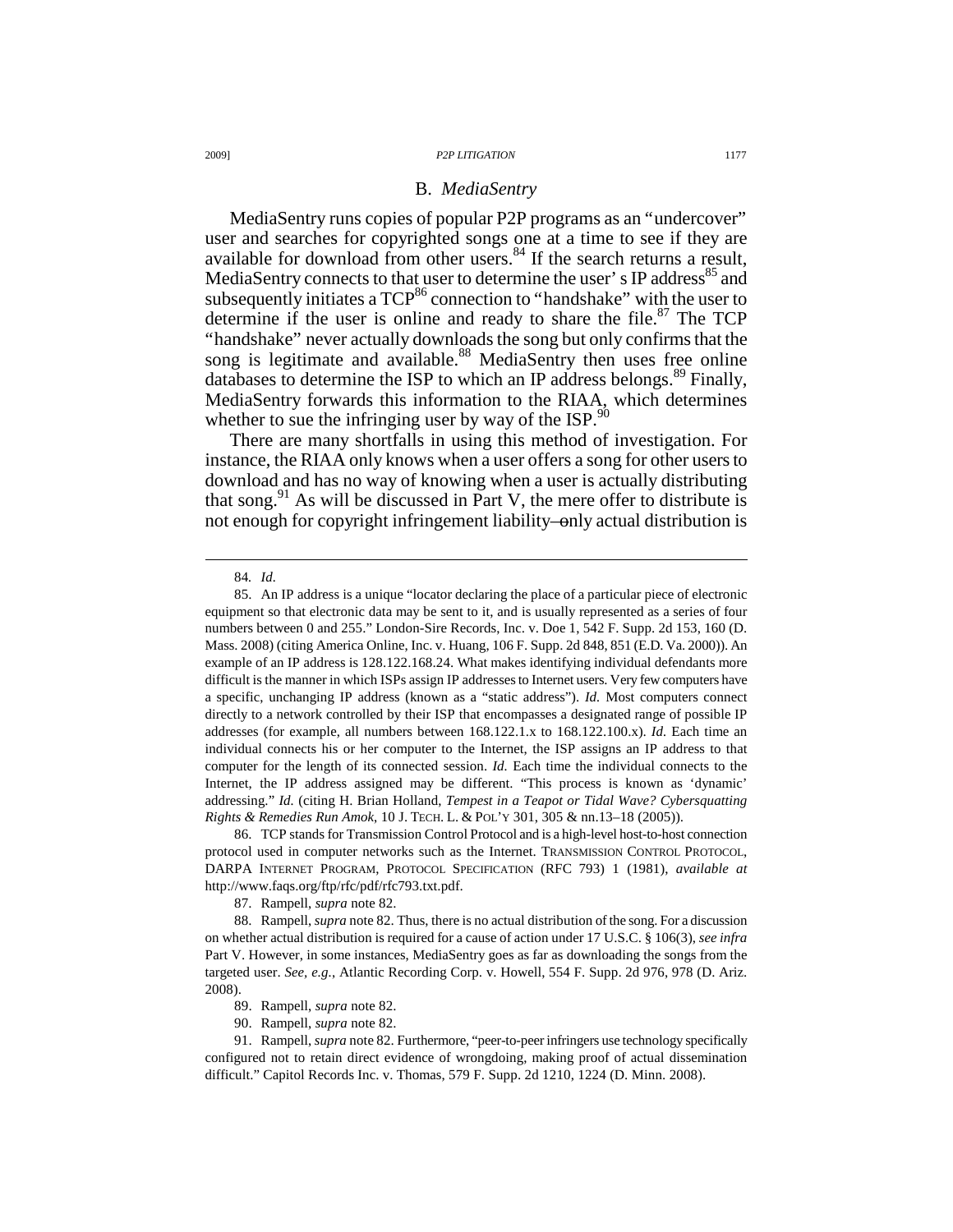actionable. Another shortfall in using MediaSentry for investigations involves a question of legal semantics—in the cases where MediaSentry actually downloads the files from the targeted user,  $92$  is MediaSentry, as the authorized agent of the copyright holder, itself infringing any rights held by that copyright owner?

An established principle of copyright law is that the lawful owner of a copyright cannot infringe its own copyright.<sup>93</sup> Although not a lawful owner of the copyrighted songs it downloads from targeted P2P users, MediaSentry is an authorized investigator of the copyright owners; MediaSentry' s "assignment [i]s part of [the copyright owner' s] attempt to stop . . . infringement."<sup>94</sup> Such an assignment therefore "d[oes] not authorize the investigator to validate [the defendant' s] unlawful conduct,"<sup>95</sup> and distribution to MediaSentry may be sufficient to begin an infringement action against a P2P defendant.<sup>96</sup> Although legal authority suggests MediaSentry' s actions "can form the basis of an infringement claim," it does not follow that all defendants witnessed by MediaSentry are necessarily liable for copyright infringement.<sup>97</sup> Instead, the plaintiff must make an adequate showing beyond this available basis as required by case law and statute.<sup>98</sup>

97. *Id.*

 98. *See, e.g.*, UMG Recordings, Inc. v. Adams, 2008 WL 4516309, at \*3 (S.D. Ill. Oct. 3, 2008) ("Plaintiffs must satisfy two requirements to present a prima facie case of direct [copyright]

 <sup>92.</sup> These cases are unique, however, as MediaSentry rarely completes the downloading of the copies of songs on the defendants' hard drives. *See id.* at 1215.

 <sup>93.</sup> *See, e.g.*, Olan Mills, Inc. v. Linn Photo Co., 23 F.3d 1345, 1348 (8th Cir. 1994); *accord* Cortner v. Israel, 732 F.2d 267, 271 (2d Cir. 1984) ("It is elementary that the lawful owner of a copyright is incapable of infringing a copyright interest that is owned by him . . . .").

 <sup>94.</sup> *Olan Mills*, 23 F.3d at 1348.

 <sup>95.</sup> *Id.*; *see also* RCA/Ariola Int'l, Inc. v. Thomas & Grayston Co., 845 F.2d 773, 781–82 (8th Cir. 1988) (holding defendant liable for active assistance in reproducing copyrighted works at the request of the authorized agent of the copyright holder); Atlantic Recording Corp. v. Howell, 554 F. Supp. 2d 976, 985 (D. Ariz. 2008) (noting that "the recording companies obviously did not intend to license MediaSentry to authorize distribution or to reproduce copies of their works" and that MediaSentry's assignment was part of an effort to stop the defendant's infringement, such that the "12 copies obtained by MediaSentry [were] unauthorized"); Robert Kasunic, *Making Circumstantial Proof of Distribution Available*, 18 FORDHAM INTELL. PROP. MEDIA & ENT. L.J. 1145, 1157–60 (2008) (reviewing authority stating that an investigator may violate the copyright of its principal in an effort to stop the infringement of a third party). However, in cases like *Olan Mills* and *RCA/Ariola*, it was the defendant, and not the investigator, who made the copies at the behest of the investigator. *Olan Mills*, 23 F.3d at 1347; *RCA/Ariola*, 845 F.2d at 777. In a P2P transfer, the transferee actually initiates dissemination and makes the infringing copies without substantial participation by the transferor/defendant. *See infra* note 214. Thus, *Olan Mills* and *RCA/Ariola* may be distinguishable on the facts. *But see Thomas*, 579 F. Supp. 2d at 1216 (noting that although "Thomas did not assist in the copying in the same manner as the retail defendant in *Olan Mills* . . . or as the retail defendants in *RCA/Ariola* . . . she allegedly did assist in a different, but substantial manner" by placing the copyrighted works in a folder specifically designated for dissemination to others).

 <sup>96.</sup> *Thomas*, 579 F. Supp. 2d at 1216.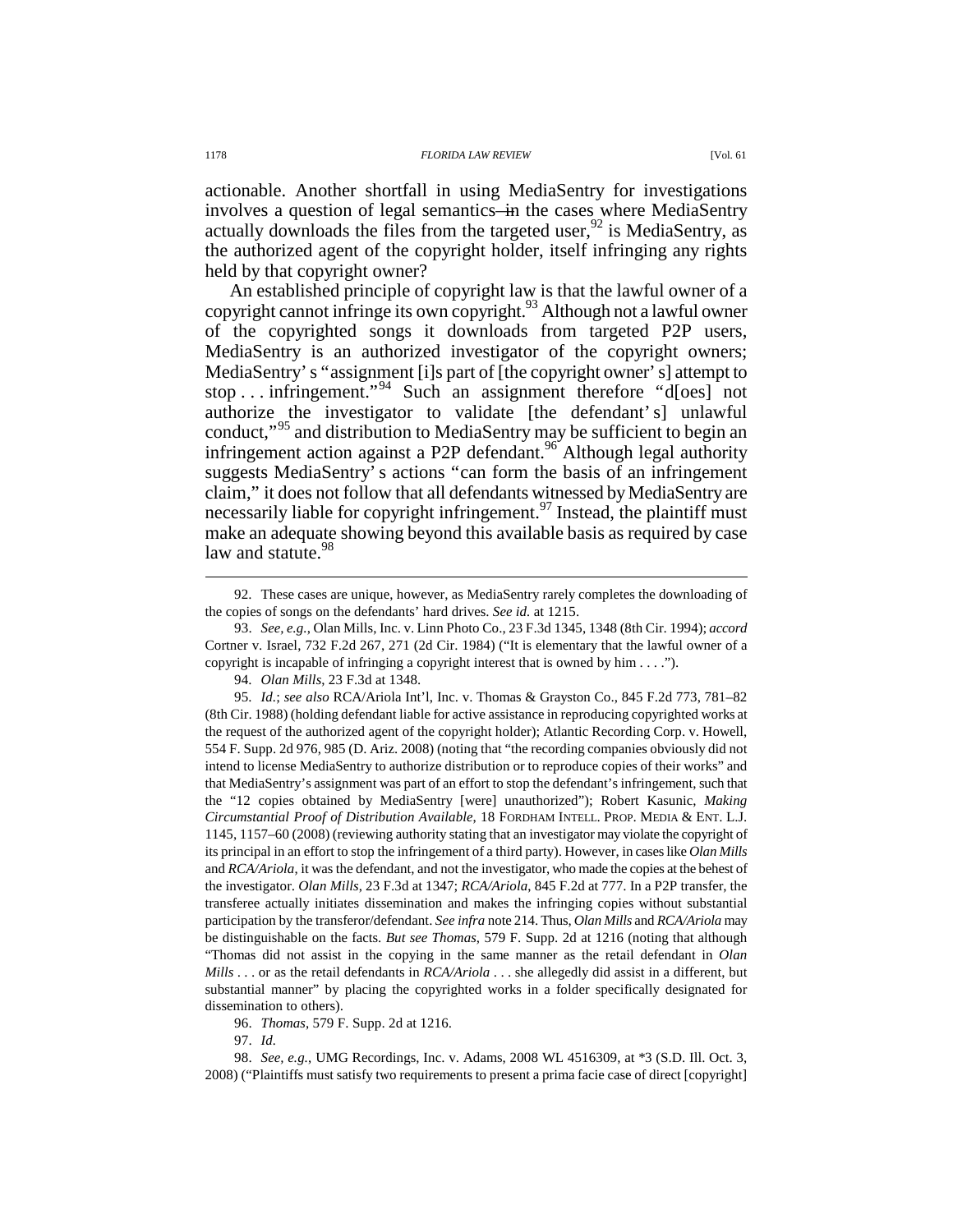### IV. A COPYRIGHT INFRINGEMENT PRIMER

To establish a prima facie case of copyright infringement, the plaintiff must prove two elements: (1) "ownership of a valid copyright;" and (2) "copying" by the defendant.<sup>99</sup> In P2P litigation, the first prong is almost never at issue, as the record companies have valid and registered copyrights for the allegedly infringed songs.<sup>100</sup> The greater burden on the record companies lies in the second prong: proving whether the defendant "copied" the copyrighted works. This second prong, "copying," is just a shorthand way of referencing an infringement of one of the five exclusive rights granted to copyright owners in 17 U.S.C. § 106.<sup>101</sup> Section 106 grants to copyright holders a set of exclusive rights that encompasses reproduction of the copyrighted work,<sup>102</sup> creation of derivative works based upon the copyrighted work,<sup>103</sup> distribution of the copyrighted work,<sup>104</sup> and public performance<sup>105</sup> and display<sup>106</sup> of the copyrighted work. In the context of P2P litigation, however, the distribution right of § 106(3) is the central issue.

As noted previously in Part III.A, direct evidence of copyright infringement in P2P litigation is nearly impossible to obtain. Even when the RIAA employs MediaSentry to find potential infringers, rarely does the RIAA have direct evidence that the defendant actually disseminated the copyrighted material. In most cases, the RIAA' s only evidence is that the defendant made the copyrighted material available for others to download freely on a P2P network. In an effort to overcome this technological burden, the RIAA attempts to prove infringement circumstantially (and without a showing of actual distribution) by putting forth a legal argument known as "making available."

infringement: (1) they must show ownership of the allegedly infringed material and (2) they must demonstrate that the alleged infringers violate at least one exclusive right granted to copyright holders under 17 U.S.C. § 106." (citing A&M Records, Inc. v. Napster, Inc., 239 F.3d 1004, 1013 (9th Cir. 2001))).

 <sup>99.</sup> Feist Publ'ns, Inc. v. Rural Tel. Serv. Co., 499 U.S. 340, 361 (1991).

 <sup>100.</sup> *See, e.g.*, *Howell*, 554 F. Supp. 2d at 981 ("The recording companies' ownership of valid copyrights to the sound recordings is not in dispute. Affidavits establish that they held valid, registered copyrights effective prior to the date on which the sound recordings were found."); Arista Records, Inc. v. MP3Board, Inc., 2002 WL 1997918, at \*3 (S.D.N.Y. Aug. 29, 2002) ("The record companies' ownership of the sound recordings at issue has not been disputed.").

 <sup>101.</sup> Ford Motor Co. v. Summit Motor Prods., Inc., 930 F.2d 277, 291 (3d Cir. 1991) (quoting Paramount Pictures v. Video Broad. Sys., 724 F. Supp. 808, 819 (D. Kan. 1989)). *See also* 17 U.S.C. § 501(a) (2006) ("Anyone who violates any of the exclusive rights of the copyright owner as provided by section[] 106 . . . is an infringer of the copyright . . . of the author.").

 <sup>102. 17</sup> U.S.C. § 106(1).

 <sup>103.</sup> *Id.* § 106(2).

 <sup>104.</sup> *Id.* § 106(3).

 <sup>105.</sup> *Id.* §§ 106(4), (6).

 <sup>106.</sup> *Id.* § 106(5).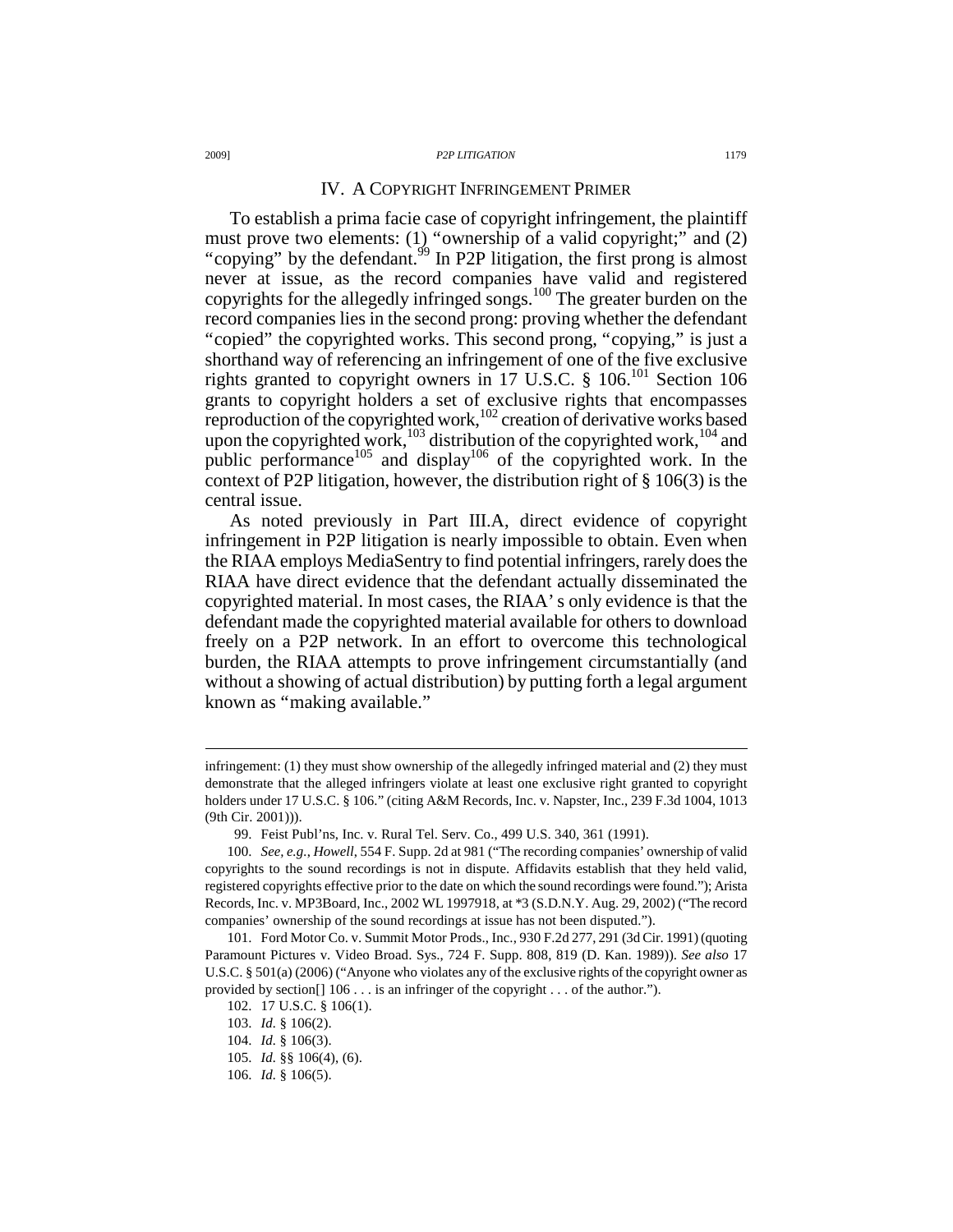### V. A SIMPLE SHOWING OF ACTUAL DISTRIBUTION

### A*. Making Available*

Title 17 of U.S.C. § 106(3) grants copyright holders the exclusive ability "to do and to authorize ... [the distribution of] copies or phonorecords of the copyrighted work to the public."<sup>107</sup> A plain reading of the statute appears to grant two distinct rights—"doing" and "authorizing" a distribution.<sup>108</sup> Because it is nearly impossible for the RIAA to catch an infringer "doing" an unauthorized distribution,  $109$  the only actionable "authorization" of distribution may be when an individual merely makes copyrighted material available over the Internet.<sup>110</sup> This is what is known as the "making available" argument.<sup>111</sup> Generally, the "making available" argument states that when a defendant lists copyrighted works on an index, also known as a "shared folder," and that index is uploaded to a P2P filesharing network available to other individuals, that defendant has violated the exclusive right of distribution in  $\S$  106(3) of the Copyright Act.<sup>112</sup> Because a plain reading of § 106 literally grants the exclusive right to "authorize," it seems to follow that an individual who, without permission

 $\overline{a}$ 

112. *Id.*

 <sup>107.</sup> *Id.* § 106(3).

 <sup>108.</sup> *See* London-Sire Records, Inc. v. Doe 1, 542 F. Supp. 2d 153, 166 (D. Mass. 2008).

 <sup>109.</sup> An exception may be a distribution to its agent, MediaSentry. *See supra* Part III.B. However, the legal ramifications of this kind of download are unclear. *See id.* Even without direct evidence of an unauthorized distribution, however, plaintiffs can use circumstantial evidence in an attempt to prove actual dissemination of copyrighted material. Capitol Records, Inc. v. Thomas, 579 F. Supp. 2d 1210, 1225 (D. Minn. 2008).

 <sup>110.</sup> Normally, liability under § 106 is conditioned upon allowance under the fair use doctrine. Fair use is governed by 17 U.S.C. § 107 and generally is an exception to the exclusive rights granted to copyright holders in §106. 4 PATRY, *supra* note 17, § 13:13 (Sept. 2008). The principle of fair use allows individuals to use copyrighted work without the copyright owner's permission "for purposes such as criticism, comment, news reporting, teaching (including multiple copies for classroom use), scholarship, or research." 17 U.S.C. § 107 (2006). Each instance of a claimed fair use must be determined on a case-by-case basis and with consideration of the four nonexclusive factors listed in § 107. Harper & Row, Publishers, Inc. v. Nation Enters., 471 U.S. 539, 549 (1985). However, there is no case on point that determines whether fair use applies to the distribution right alone. At least one commentator believes fair use does not apply to the distribution right. *See* Schaumann, *supra* note 1, at 1038–39 (stating generally that copying is not infringement as it is protected by fair use, but distribution is infringement). Whereas a downloader makes a single copy of a copyrighted work for personal use, the distributor "opens his disk for the entire world to copy, if they wish. The former is fair use; the latter is not." *Id.* at 1039; *see also* BMG Music v. Gonzalez, 2005 WL 106592, at \*1 (N.D. Ill. Jan. 7, 2005) (stating that fair use doesn't apply in the context of "sampling"). *But see* 4 PATRY, *supra* note 17, § 13:13 (recognizing that although no reported opinion has commented on the fair use defense when only the distribution right is claimed, fair use is still an exception to all of the exclusive rights granted in § 106).

 <sup>111.</sup> Kristy Wiehe, *Dollars, Downloads, and Digital Distribution: Is "Making Available" a Copyrighted Work a Violation of the Author's Distribution Right?*, 15 UCLAENT.L.REV. 117, 118 (2008).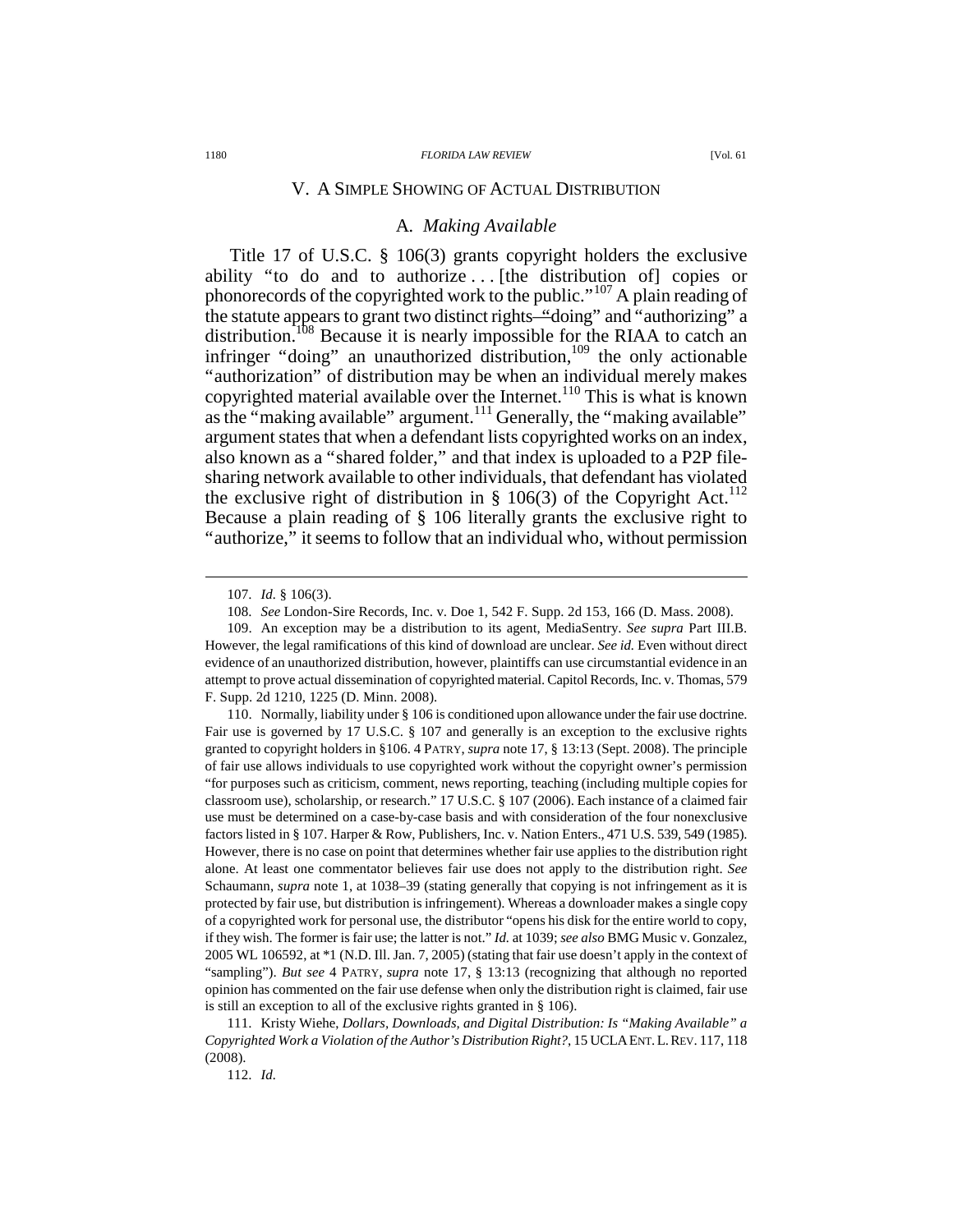of the copyright holder, "makes available" a copyrighted work authorizes an infringing distribution within the meaning of § 106. In 1997, the Fourth Circuit, in what would later become a surprisingly important decision, issued *Hotaling v. Church of Jesus Christ of Latter-Day Saints*, the first case to address this issue. $113^\circ$ 

In *Hotaling*, the plaintiffs had compiled and copyrighted a collection of genealogical research materials.<sup>114</sup> Some time later, the defendant, the Church of Jesus Christ of Latter-Day Saints, acquired a legitimate copy of the materials and added it to the Church' s collection at its main library.<sup>115</sup> At some point, the Church made copies of the materials without the permission of the plaintiffs and sent the copies to several of its branch libraries.<sup>116</sup> The plaintiffs learned of these unauthorized copies and filed suit,<sup>117</sup> arguing that the Church had violated their distribution right under 17 U.S.C. § 106(3).<sup>118</sup> The Fourth Circuit noted that distributing unlawful copies of a copyrighted work to the public is an infringement.<sup>119</sup> Therefore, the case turned on whether the Church distributed the materials.<sup>120</sup> Although the Church held the unauthorized copies in a collection that was open to the public, the Church kept no records of who accessed the collection.<sup>121</sup> Thus, there was no evidence of specific instances when the Church loaned unauthorized copies to members of the public.<sup>122</sup> The Church argued that this holding in an open collection was at most an offer to distribute the work and that to establish distribution, a member of the public needs to have accepted that offer.<sup>123</sup> The Fourth Circuit disagreed.<sup>124</sup>

In a famous statement reiterated in many briefs by the RIAA and amici, $125$  the court stated, "[w]hen a public library adds a work to its

 $\overline{a}$ 

120. *Hotaling*, 118 F.3d at 203.

 <sup>113.</sup> Hotaling v. Church of Jesus Christ of Latter-Day Saints, 118 F.3d 199 (4th Cir. 1997). *Hotaling* is the basis of the RIAA's "making available" argument, and is one of the strongest cases for the plaintiffs in P2P litigations today.

 <sup>114.</sup> *Id.* at 201.

 <sup>115.</sup> *Id.*

 <sup>116.</sup> *Id.*

 <sup>117.</sup> *Id.* at 202.

 <sup>118.</sup> *Id.* at 203.

 <sup>119.</sup> *Id. See* 17 U.S.C. § 501(a) (2006) ("Anyone who violates any of the exclusive rights of the copyright owner as provided by section[] 106 . . . is an infringer of the copyright or right of the author, as the case may be.").

 <sup>121.</sup> *Id.*

 <sup>122.</sup> *Id.*

 <sup>123.</sup> *Id.*

 <sup>124.</sup> *Id.*

 <sup>125.</sup> *E.g.*, Plaintiff's Response in Opposition to Amicus Curiae Brief of the Electronic Frontier Foundation in Support of Defendant John Doe's Motion to Quash Subpoena at 7, London-Sire Records, Inc. v. Doe 1, 542 F. Supp. 2d 153 (D. Mass. 2008) (No. 04-cv-12434-NG), http://www.ilrweb.com/viewILRPDF.asp?filename=arista\_does1-21\_080219RIAABriefOpposEFF; Brief of Amicus Curiae MPAA in Connection with Defendant's Motion to Dismiss the Complaint at 9, Elektra Entm't Group, Inc. v. Barker, 551 F. Supp. 2d 234 (S.D.N.Y. 2008) (No. 05CV7340),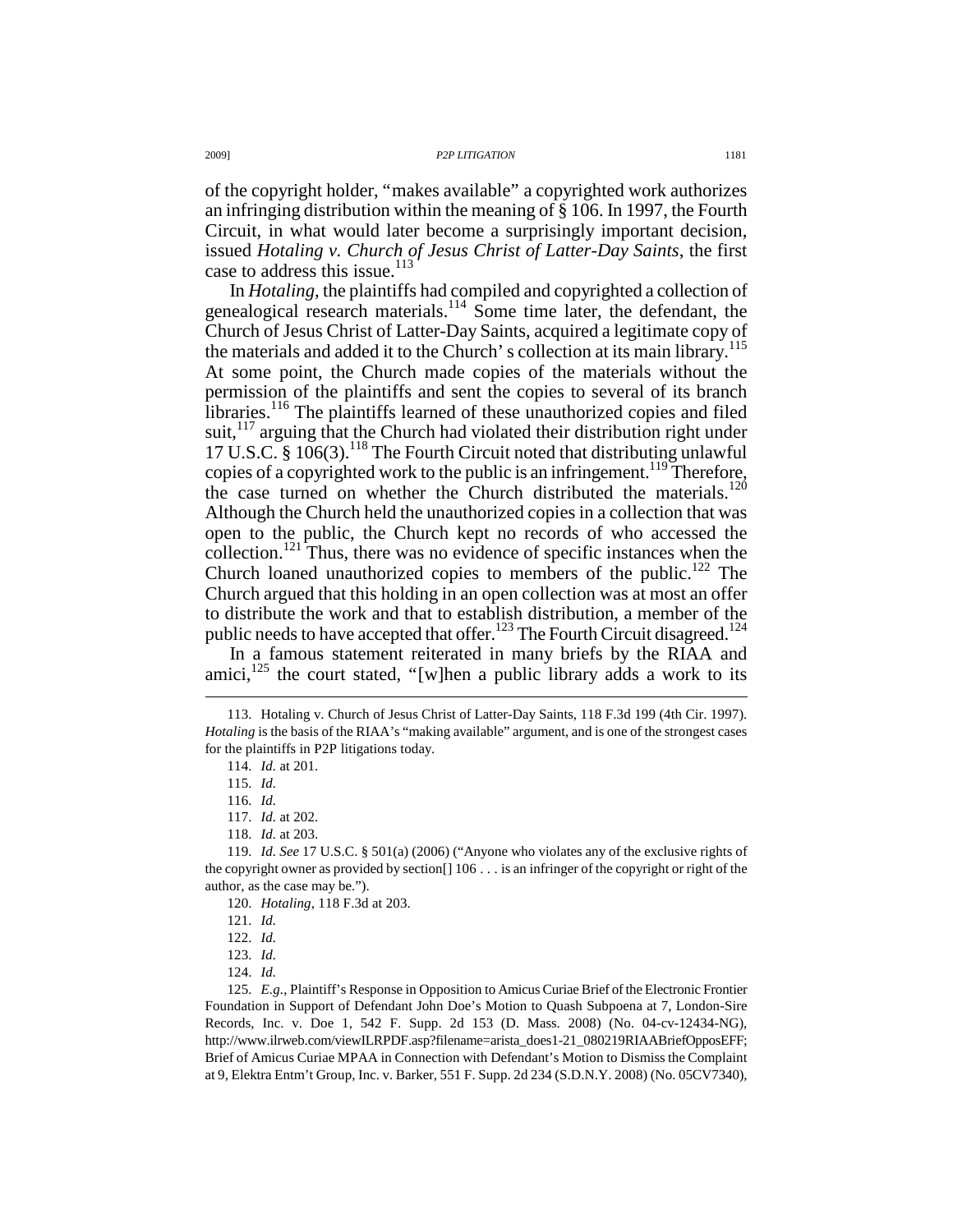collection, lists the work in its index or catalog system, and *makes the work available* to the borrowing or browsing public, it has completed all the steps necessary for distribution to the public."<sup>126</sup> The court noted that if this kind of distribution were not actionable within the meaning of 17 U.S.C. § 106(3), "a copyright holder would be prejudiced by a library that does not keep records of public use, and the library would unjustly profit by its own omission."<sup>127</sup> The court continued, "no one can expect a copyright holder to prove particular instances of use by the public when the

proof is impossible to produce because the infringing library has not kept records of public use."<sup>128</sup> Equitable concerns indeed influenced the *Hotaling* court.

Four years later, in  $A\&Mv$ . Napster, the Ninth Circuit followed suit.<sup>129</sup> In *Napster II*, the Ninth Circuit was concerned mainly with the secondary liability of Napster for the copyright infringement of its individual users.<sup>130</sup> Napster did not provide any of the infringing content but rather supplied its subscribers with a directory service and facilitated connections between users who had found each other by means of that directory.<sup>131</sup> While considering whether or not the individual users had infringed the copyrights of the plaintiffs, however, the court stated that "Napster users who upload file names to the search index for others to copy violate plaintiffs' distribution rights" under 17 U.S.C.  $\S$  106(3).<sup>132</sup> Although the *Napster II* court never mentioned the *Hotaling* decision, the RIAA and amici contend that the court advanced a similar reasoning.<sup>133</sup>

The language the *Napster II* court used may only serve as dicta, however, because it adjudicates a procedurally separate issue. In *Napster II*, the defendant-appellant did not contest that its users were directly infringing the copyrights of the plaintiff-appellees and the appeal was taken on different grounds.<sup>134</sup> Conversely, in the vast majority of P2P cases

http://www.ilrweb.com/viewILRPDF.asp?filename=elektra\_barker\_mpaabrief.

 <sup>126.</sup> *Hotaling*, 118 F.3d at 203 (emphasis added).

 <sup>127.</sup> *Id.*

 <sup>128.</sup> *Id.* at 204. *See also* Arista Records, Inc. v. Mp3Board, Inc. 2002 WL 1997918, at \* 4 (S.D.N.Y. Aug. 29, 2002) (applying this principle from *Hotaling* in the context of digital distributions of sound recordings over the Internet).

 <sup>129.</sup> *Napster II*, 239 F.3d 1004 (9th Cir. 2001).

 <sup>130.</sup> *Id.* at 1011.

 <sup>131.</sup> *Id.*

 <sup>132.</sup> *Id.* at 1014.

 <sup>133.</sup> *See, e.g.*, Plaintiff's Response in Opposition to Amicus Curiae Brief of the Electronic Frontier Foundation in Support of Defendant John Doe's Motion to Quash Subpoena at 7-8, London-Sire Records, Inc. v. Doe 1, 542 F. Supp. 2d 153 (D. Mass. 2008) (No. 04-cv-12434-NG), http://www.ilrweb.com/viewILRPDF.asp?filename=arista\_does1-21\_080219RIAABriefOpposEFF; Brief of Amicus Curiae MPAA in Connection with Defendant's Motion to Dismiss the Complaint at 9–10, 17–18, Elektra Entm't Group, Inc. v. Barker, 551 F. Supp. 2d 234 (S.D.N.Y. 2008) (No. 05CV7340), http://www.ilrweb.com/viewILRPDF.asp?filename=elektra\_barker\_mpaabrief.

 <sup>134.</sup> *Napster II*, 239 F.3d at 1013 ("We note that the district court's conclusion that plaintiffs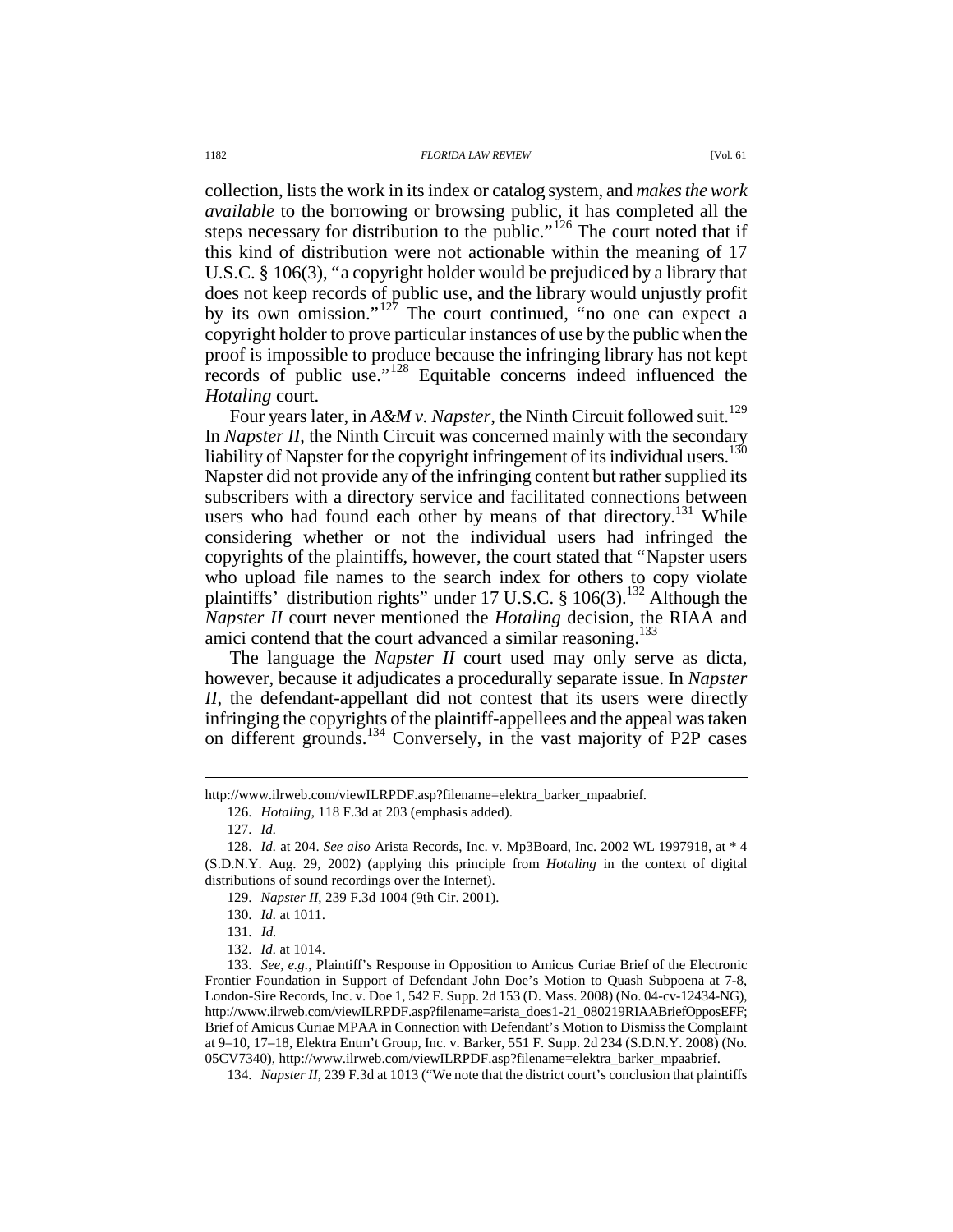involving individual defendants, the defendants challenge the RIAA' s assertion that they were directly infringing the copyrights of the plaintiffs.<sup>135</sup> Furthermore, in the fallout of the original *Napster II* litigation, the Northern District of California thoroughly disapproved of the "making available" argument as it pertained to the *Napster II* litigation and other similar P2P litigation.<sup>136</sup> That court refused to accept the "making available" argument to prove violation of the distribution right of  $§ 106(3)^{137}$  and required a higher burden of proof-a showing of direct infringement.<sup>138</sup> Other courts have similarly required plaintiffs to show actual distribution by the defendant to prove infringement.

The Ninth Circuit recently considered one such case, *Perfect 10, Inc. v. Amazon.com, Inc*. <sup>139</sup> In *Perfect 10*, the plaintiff argued that the defendants infringed the plaintiff' s distribution right to its pornographic images by maintaining an index of smaller, lesser quality images and displaying them on public web pages.<sup>140</sup> Using the simple Google Image Search function, anyone could access the web pages containing "thumbnail" versions of the copyrighted pornographic images. $141$  The Ninth Circuit stated that a

 136. *See In re* Napster, Inc. Copyright Litigation, 377 F. Supp. 2d 796, 803 (N.D. Cal. 2005) ("[T]o the extent that *Hotaling* suggests that a mere offer to distribute a copyrighted work gives rise to liability under section 106(3), that view is contrary to the weight of [other] authorities.").

138. The court stated:

Rather than requiring proof of the actual dissemination of a copyrighted work or an offer to distribute that work for the purpose of its further distribution or public performance, plaintiffs' theory is premised on the assumption that any offer to distribute a copyrighted work violates section 106(3). This is not sufficient to satisfy plaintiffs' burden of proving that Napster or its users directly infringed their copyrighted musical compositions and sound recordings, as they must do if they are to hold defendants secondarily liable for that infringement.

139. 508 F.3d 1146 (9th Cir. 2007).

140*. Id.* at 1155–57.

141. *Id.* at 1157.

have presented a prima facie case of direct infringement by Napster users is not presently appealed by Napster. We only need briefly address the threshold requirements.").

 <sup>135.</sup> *See, e.g.*, Defendant David Greubel's Motion to Dismiss Plaintiff's Complaint at 8, Arista Records, LLC v. Greubel, 453 F. Supp. 2d 961 (N.D. Tex. 2006) (No. 4-05CV-531-Y), http://www.ilrweb.com/viewILRPDF.asp?filename=arista\_greubel\_motdismiss; Memorandum of Law of Defendant Anna Goldshteyn in Support of Her Motion to Dismiss the Complaint at 4, Maverick Recording Co. v. Goldshteyn, No. 05-CV-4523, 2006 WL 2166870 (E.D.N.Y. July 31, 2006), http://www.ilrweb.com/viewILRPDF.asp?filename=maverick\_goldshteyn\_memooflaw. *But see* BMG Music v. Gonzalez, No. 03-C-6276, 2005 WL 106592, at \*1 (N.D. Ill. Jan. 7, 2005) (noting that the defendant admitted infringement by downloading thirty songs from the Internet, but challenged summary judgment based upon applicability of the fair use defense).

 <sup>137.</sup> *Id.* at 802–03.

*Id.* at 805; s*ee also* Nat'l Car Rental Sys., Inc. v. Computer Assocs. Int'l, Inc., 991 F.2d 426, 430 (8th Cir. 1993) (emphasizing the requirement of actual distribution and rejecting that "an allegation that National 'permitted the use' necessarily amount[ed] to an allegation of the actual distribution of a copy").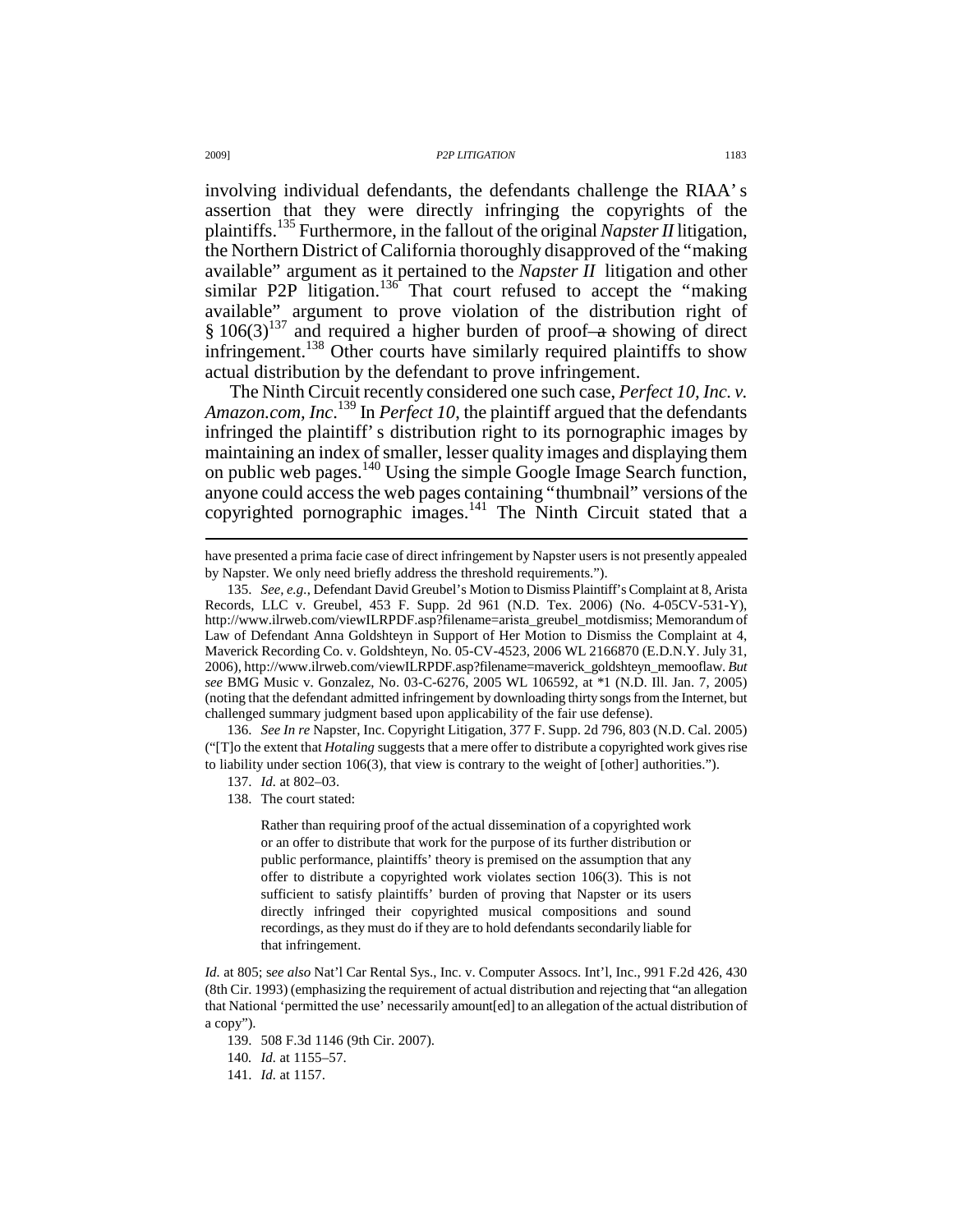violation of the distribution right under the Copyright Act requires actual dissemination of the copyrighted work.<sup>142</sup> The court distinguished *Perfect 10* from *Hotaling* in an effort to avoid assigning liability under "making available,"<sup>143</sup> stating that *Hotaling* did not apply because "Google [did] not own a collection of Perfect 10' s full-size images" and did not "make [the images] available to the public."<sup>144</sup> The Ninth Circuit therefore rejected the "making available" argument when the alleged infringer "does not have a collection of stored full-size images it makes available to the public."<sup>145</sup> Unfortunately, *Perfect 10* left unclear whether an infringing distribution exists when the defendant *does* maintain full-size copies of the copyrighted work and makes those full-size copies available to the public.

On this issue, *London-Sire v. Doe 1* picks up where *Perfect 10* left off.<sup>146</sup> *London-Sire* was cookie-cutter P2P litigation in which the record companies consolidated four separate lawsuits into a single court proceeding.<sup>147</sup> In considering whether § 106(3) requires an actual dissemination, the court noted, "defendants' actions must do more than ' authorize' a distribution; they must actually 'do' it."<sup>148</sup> The court further stated, "[m]erely because the defendant has completed all the steps necessary for distribution does not necessarily mean that a distribution has actually occurred. It is a distribution that the statute plainly requires."<sup>149</sup> The *London-Sire* court thoroughly rejected the "making available" argument as it was contrary to the statutory requirements of an infringing distribution.<sup>150</sup> By similarly requiring actual distribution and rejecting the sufficiency of a mere "authorization," other courts have looked to the legislative history of § 106(3).

In *Venegas-Hernandez v. Asociacion De Compositores y Editores De Musica Latinoamericana*, the First Circuit considered a convoluted appeal by the surviving children of a well-known Puerto Rican composer.<sup>151</sup> The composer' s children contested the ownership rights of works their father had licensed during his lifetime and sued the defendants for copyright

 <sup>142.</sup> *See id.* at 1162.

 <sup>143.</sup> The *Perfect 10* Court referred to it as "deemed distribution." *See id.*

 <sup>144.</sup> *Id.*

 <sup>145.</sup> *Id.*

 <sup>146.</sup> London-Sire Records, Inc. v. Doe 1, 542 F. Supp. 2d 153 (D. Mass. 2008).

 <sup>147.</sup> *Id.* at 157. Courts often consolidate P2P lawsuits because "[t]he cases involve similar, even virtually identical, issues of law and fact: the alleged use of peer-to-peer software to share copyrighted sound recordings." *Id.* at 161.

 <sup>148.</sup> *Id.* at 166. *But see* Arista Records LLC v. Greubel, 453 F. Supp. 2d 961, 969 (N.D. Tex. 2006) ("[T]he courts have recognized that making copyrighted works available to others may constitute infringement by distribution in certain circumstances.").

 <sup>149.</sup> *London-Sire*, 542 F. Supp. 2d at 168 (footnotes, citations, and internal quotations omitted).

 <sup>150.</sup> *Id.* at 166–68.

 <sup>151.</sup> Venegas-Hernandez v. Asociacion De Compositores y Editores De Musica Latinoamericana, 424 F.3d 50, 51–53 (1st Cir. 2005).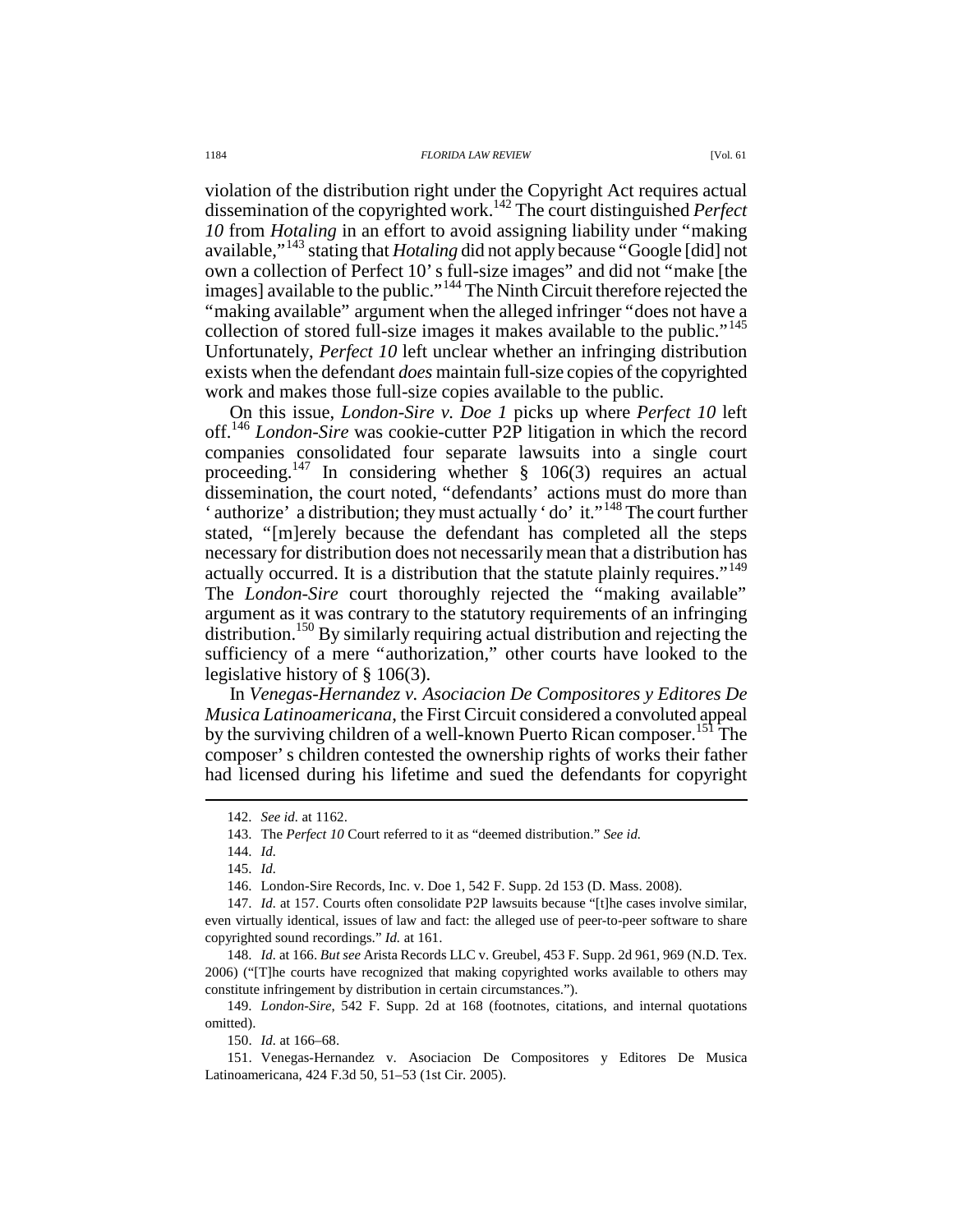infringement<sup>152</sup> Without any evidence that the songs were copied or performed under the unauthorized licenses granted by the defendants, the plaintiffs alleged violation of the distribution right solely by way of the licenses themselves.<sup>153</sup> In rejecting the plaintiffs' argument,<sup>154</sup> the court noted that the "authorize" language was added to § 106 by the Copyright Act of 1976 to "avoid any questions as to the liability of contributory infringers."<sup>155</sup> Following this legislative intent, the court opined that the drafters of the "authorize" language "did not intend to create an independent liability for authorizing where no [evidenced] infringing act . . . thereafter occurred."<sup>156</sup> Because there was "no direct proof of an infringing act" after the defendants granted the unauthorized licenses, the defendants were not liable for infringement.<sup>157</sup>

In light of this authority, there is no actionable offense under  $\S 106(3)$ when a person does not actually consummate a distribution. The "authorize" language of the statute only guarantees liability for contributory and vicarious infringers and serves no purpose in individual infringement cases. Thus, the "making available" argument, as applied in the context of P2P litigation and digital distributions, confuses the language of § 106 and fails to serve as an appropriate basis for a cause of infringement. *Hotaling* should therefore be narrowly construed to apply only to its facts, i.e., only where such a grossly inequitable action by the defendant obfuscates any evidence of actual distribution. In most P2P cases, there exists no such inequitable conduct. Consequently, some authorities argue instead that a defendant violates the distribution right by another act not explicitly precluded in § 106(3)—publication.

 <sup>152.</sup> *Id.* The plaintiff children alleged that the defendants violated the distribution right by way of granting unauthorized licenses to the copyrighted material. *Id.* at 57.

 <sup>153.</sup> *Id.* at 59 ("The [plaintiffs'] position is that the mere fact of licensing creates a presumption that the works were the subject of infringing acts . . . .").

 <sup>154. &</sup>quot;[Plaintiffs' argument] ignores the reality that licensees often seek broad licenses covering a range of works, allowing them to choose what to use. Depending upon the surrounding circumstances, an inference that a work was performed [or copied] might be stronger or weaker, but a universal presumption is not justified." *Id.*

 <sup>155.</sup> *Id.* at 58 (quoting H.R. REP. NO. 94-1476, 94th Cong., 2d Sess. 61 (1976) [hereinafter HOUSE REPORT], *reprinted in* 1976 U.S.C.C.A.N. 5659, 5674).

 <sup>156.</sup> *Venegas-Hernandez*, 424 F.3d at 58; *see also* Obolensky v. G.P. Putnam's Sons, 628 F. Supp. 1552, 1555 (S.D.N.Y. 1986) ("[T]here is no violation of the right to [distribute] copyrighted works . . . where the defendant offers to sell copyrighted materials but does not consummate a sale; equally, there is no infringement of the [distribution] right where there is copying, but no sale of the material copied.") (footnotes omitted).

 <sup>157.</sup> *Venegas-Hernandez*, 424 F.3d at 59; *see also* SBK Catalogue P'ship v. Orion Pictures Corp., 723 F. Supp. 1053, 1064 (D.N.J. 1989) ("[T]he mere act of 'authorizing,' without proof that the party so authorized actually distributed copies of the copyrighted work, does not constitute copyright infringement under the Act . . . .").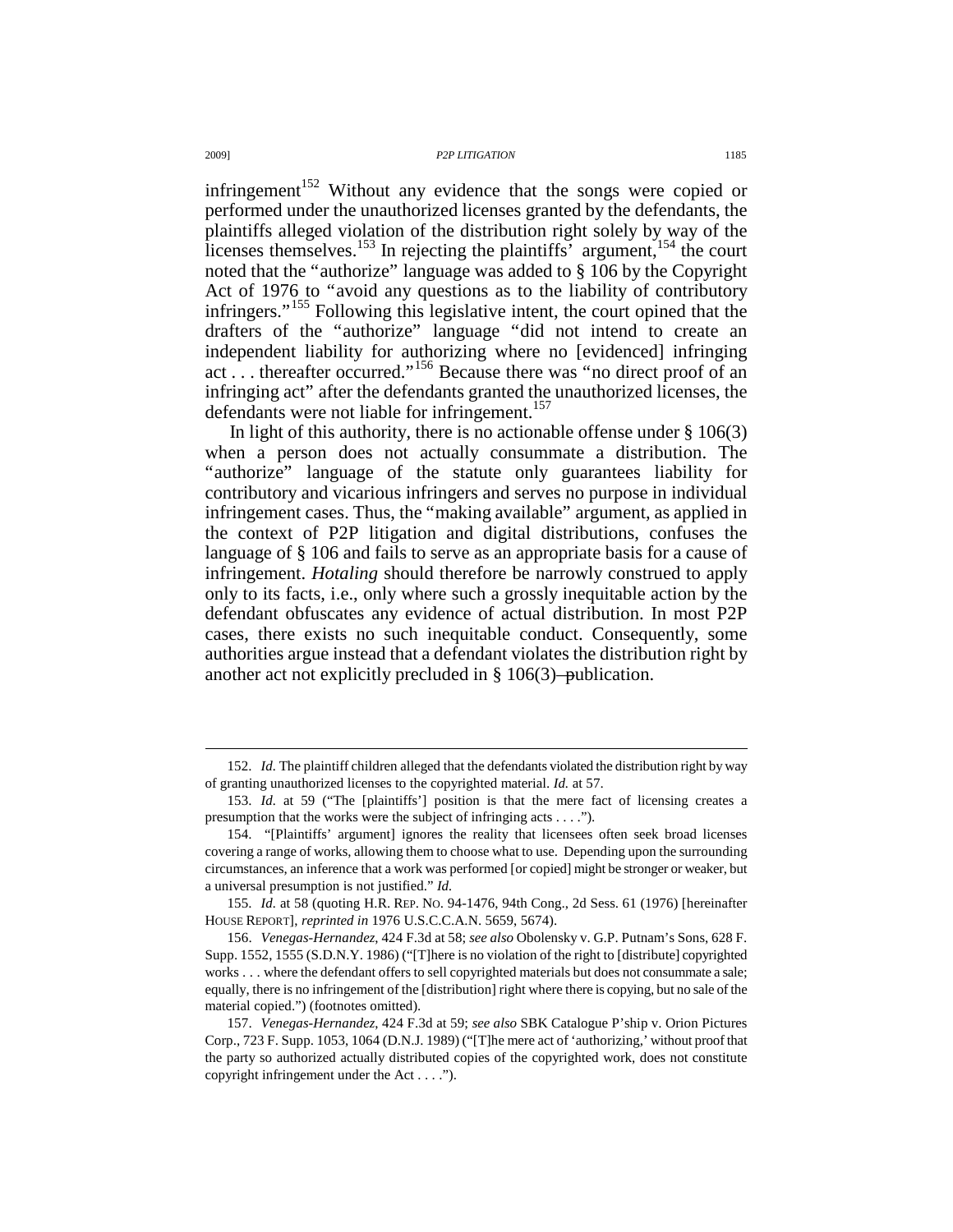#### 1186 *FLORIDA LAW REVIEW* [Vol. 61

### B*. The Relationship of Distribution and Publication*

Although § 106(3) grants to copyright holders the exclusive right of distribution, the Copyright Act fails to define a "distribution" anywhere in its text. To overcome this supposed omission, P2P plaintiffs contend that "distribution" and "publication," a more well-defined right,<sup>158</sup> are synonymous.<sup>159</sup> Similar to the "making available" argument, equating "publication" and "distribution" avoids the requirement of actual distribution because "publication" encompasses the right to "offer[] to distribute copies" of the copyrighted work.<sup>160</sup>

This argument is not without merit. Looking to the plain language of § 101, publication is defined as

> [T]he distribution of copies or phonorecords of a work to the public by sale or other transfer of ownership, or by rental, lease, or lending. The offering to distribute copies or phonorecords to a group of persons for purposes of further distribution, public performance, or public display, constitutes publication. A public performance or display of a work does not of itself constitute publication.<sup>161</sup>

By this definition, "distribution" and "publication" are more than similar. In fact, the first sentence of the definition of "publication" is nearly identical to the distribution right of  $\S$  106(3).<sup>162</sup> Additionally, several courts<sup>163</sup> including the Supreme Court,  $164$  have supported the proposition that a distribution is synonymous with publication of a copyrighted work.

In *Arista Records LLC v. Greubel*,<sup>165</sup> the Northern District of Texas considered an action for copyright infringement of 1087 copyrighted computer files found on defendant Greubel' s computer that Greubel made

 $\overline{a}$ 

 164. *See* Harper & Row Publishers, Inc. v. Nation Enters., 471 U.S. 539, 552 (1985). *But see London-Sire Records*, 542 F. Supp. 2d at 168 ( quoting *Harper & Row*, 471 U.S. at 552 (criticizing the RIAA's position that the *Harper & Row* Court held that publication and distribution were congruent, and instead stating that the *Harper & Row* Court merely stated that "§ 106(3) 'recognized for the first time a distinct statutory right of first publication,' and quoted the legislative history as establishing that § 106(3) gives a copyright holder 'the right to control the first public distribution of an authorized copy . . . of his work.'")).

 <sup>158.</sup> *See* 17 U.S.C. § 101 (2006) (defining "publication").

 <sup>159.</sup> *See, e.g.*, Elektra Entm't Group, Inc. v. Barker, 551 F. Supp. 2d 234, 240–41 (S.D.N.Y. 2008); Plaintiff's Response in Opposition to Amicus Curiae Brief of the Electronic Frontier Foundation in Support of Defendant John Doe's Motion to Quash Subpoena at 12-13, *London-Sire*, 542 F. Supp. 2d 153 (D. Mass. 2008) (No. 04-CV-12434-NG), http://www.ilrweb.com/viewILR PDF.asp?filename=arista\_does1-21\_080219RIAABriefOpposEFF.

 <sup>160. 17</sup> U.S.C. § 101.

 <sup>161.</sup> *Id.*

 <sup>162.</sup> *Compare id. with* 17 U.S.C. § 106(3) (2006).

 <sup>163.</sup> *See, e.g.*, Ford Motor Co. v. Summit Motor Prod., Inc., 930 F.2d 277, 299 (3d Cir. 1991).

 <sup>165. 453</sup> F. Supp. 2d. 961 (N.D. Tex. 2006).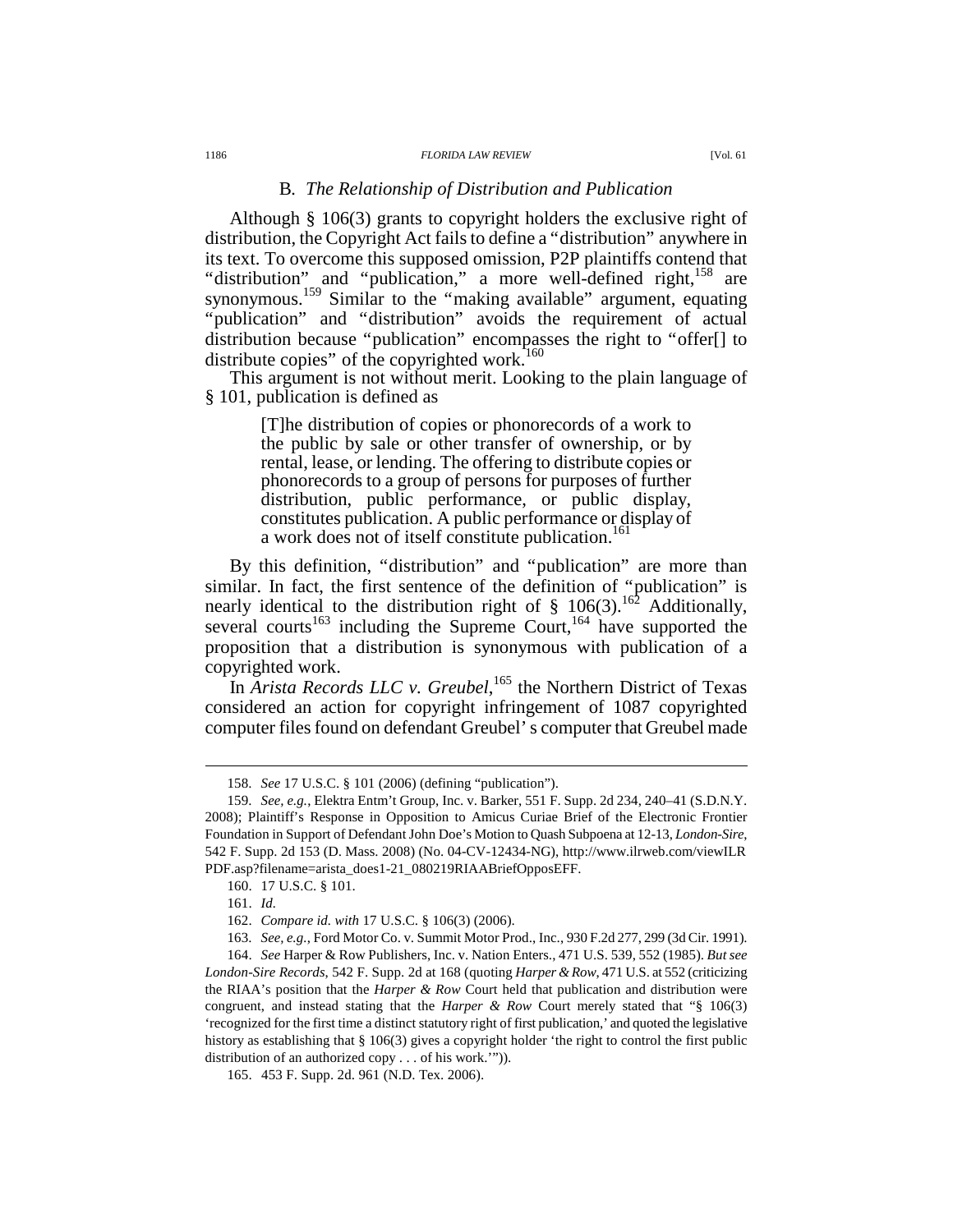available to the public via a P2P program.<sup>166</sup> In considering whether "making available" was sufficient to violate the distribution right, the court equated "distribution" with "publication" such that an offer to distribute met the requirements of  $\S 106(3)$ .<sup>167</sup> The court noted that "not just any offer will suffice"—instead, the offer must be such that "further distribution, public performance, or public display is contemplated."<sup>168</sup>

The Western District of Texas similarly required such an offer in *Warner Bros. Records v. Payne*<sup>169</sup> but applied the principle directly to P2P software.<sup>170</sup> The court stated, "offering to distribute a music file by listing it on an online file-sharing system contemplates ' further distribution.' Making an unauthorized copy of a sound recording available to countless users of a peer-to-peer system for free certainly contemplates and encourages further distribution, both on the Internet and elsewhere."<sup>171</sup>

Furthermore, the legislative history appears to support the notion that "distribution" and "publication" are synonymous. While debating the Copyright Act of 1976, the House Judiciary Committee openly described the right granted under § 106(3) as the "right of publications."<sup>172</sup> Throughout the discussion, the committees used the terms "publication" and "distribution" interchangeably.<sup>173</sup> This legislative use supports the contention that distribution is not defined in the Copyright Act because the common understanding at the time of the Act' s passage was that "distribution to the public [was] . . . essentially synonymous with ' publication,' which means distribution of tangible copies."<sup>174</sup>

The foregoing authorities, however, make two critical errors in equating "publication" with "distribution." First, publication is quite different from distribution in that publication implicitly "cannot occur without the copyright owner's consent." $175$  Thus, any unauthorized digital transmission of a work "would violate the copyright owner' s § 106(3) right of distribution, but would not result in publication," due to the lack of consent.<sup>176</sup> Second, the authority that finds publication and distribution

 $\overline{a}$ 

173. *See id*. at 61–62.

<sup>166</sup>*. Id.* at 963.

 <sup>167.</sup> *Id.* at 969.

 <sup>168.</sup> *Id.* n.11 (citations omitted).

 <sup>169.</sup> No. W-06-CA-051, 2006 WL 2844415 (W.D. Tex. 2006).

 <sup>170.</sup> *Id.* at \*1.

 <sup>171.</sup> *Id.* at \*4. *See also* Interscope Records v. Duty, 2006 WL 988086, at \*2 (D. Ariz. 2006) ("[T]he mere presence of copyrighted sound recordings in Duty's share file may constitute copyright infringement.").

 <sup>172.</sup> HOUSE REPORT, *supra* note 155, at 62. The committees also recited the exclusive rights granted to copyright holders as "the exclusive rights of reproduction, adaptation, *publication*, performance, and display." *Id.* at 61 (emphasis added).

 <sup>174.</sup> Schaumann, *supra* note 1, at 1011.

 <sup>175.</sup> RayMing Chang, *"Publication" Does Not Really Mean Publication: The Need to Amend the Definition of Publication in the Copyright Act*, 33 AIPLA Q.J. 225, 232 (2005).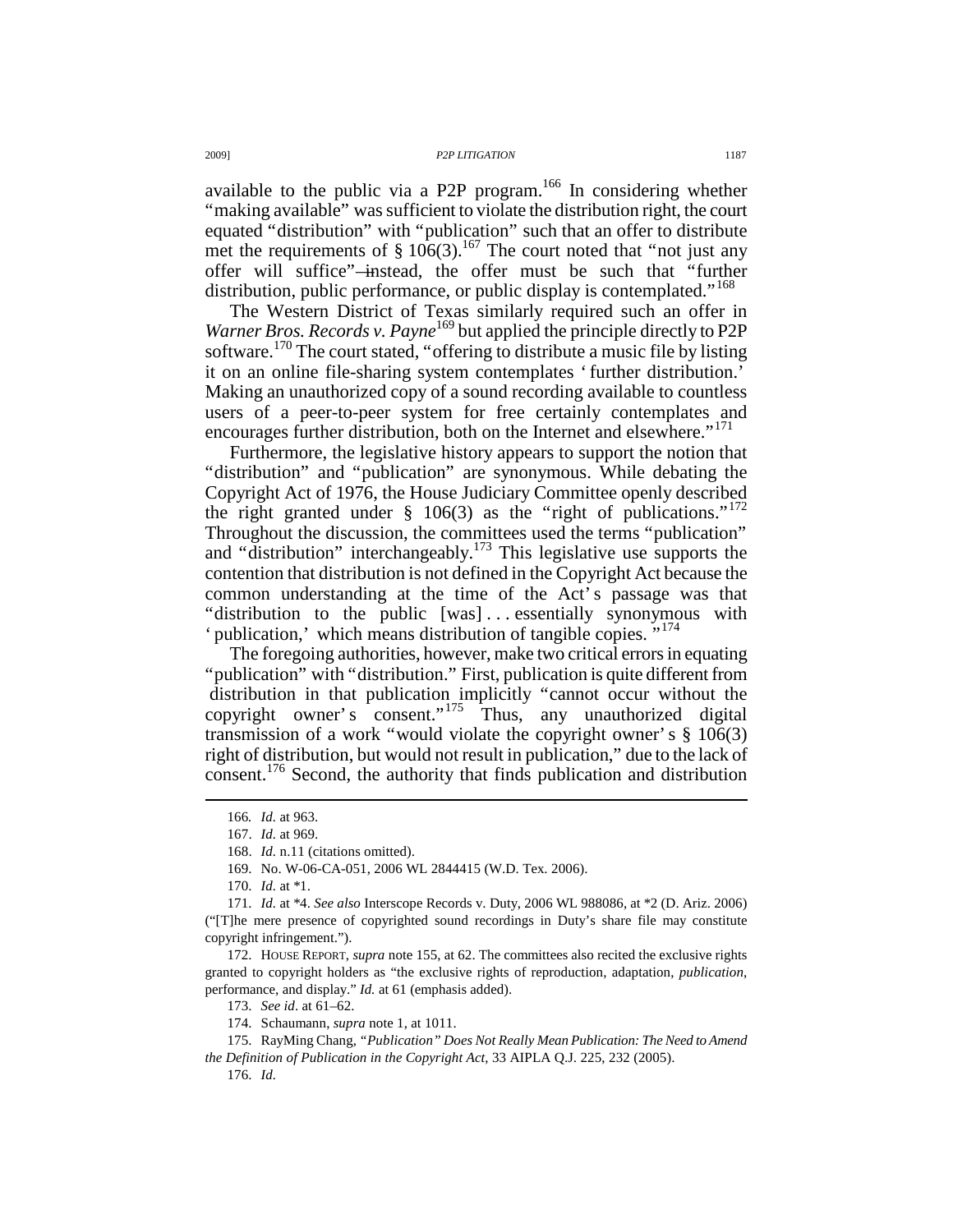#### 1188 *FLORIDA LAW REVIEW* [Vol. 61

synonymous looks only to the first sentence of the definition of "publication" and disregards the remainder.<sup>177</sup> The language distinguishing publication from distribution is contained in the second sentence of the definition of publication and is entirely absent from §  $106(3)$ ;<sup>178</sup> the language addresses an "offer" to publish.<sup>179</sup> Publication, then, is a much broader<sup>180</sup> right than that of the plain language of the distribution right.<sup>181</sup> A publication can occur by "distribution of copies or phonorecords of a work to the public by sale or other transfer of ownership, or by rental, lease or lending."<sup>182</sup> Unlike distribution, publication can also occur by "*offering* to distribute copies or phonorecords to a group of persons *for purposes of further distribution, public performance, or public display*."<sup>183</sup> Thus, § 101 clearly allows for infringement liability based solely upon an *offer* to publish while § 106(3) does not. Publication and distribution are related concepts but do not encompass the same activities.

Although a plain reading of the Copyright Act reveals that all distributions to the public are publications, it does not necessarily follow that all publications are distributions.<sup>184</sup> Equating these two concepts is a logical fallacy known as "affirming the consequent."<sup>185</sup> As an example, an author may sell a copy of her unpublished novel to a member of a public.<sup>186</sup> This action constitutes both distribution and publication.<sup>187</sup> However, if the author merely *offers* to sell the novel to a member of the public, without actually consummating that sale, neither a distribution nor a publication has occurred.<sup>188</sup> And if the author makes an offer of sale to a publishing house with the intent of future distributions but does not actually consummate that sale, a publication, and not a distribution, has occurred.<sup>189</sup> By this illustration, then, it is more proper to recognize that

 <sup>177.</sup> *See, e.g.*, Ford Motor Co. v. Summit Motor Products, Inc., 930 F.2d 277, 299 (3d Cir. 1991) (equating "distribution" with "publication" by only looking to the first sentence of the definition of "publication").

 <sup>178.</sup> *See* 17 U.S.C. §§ 101, 106(3).

 <sup>179.</sup> *See id.* § 101.

 <sup>180.</sup> And, at the same time, narrower because it does not require the copyright owner's consent. *See* Chang, *supra* note 175, at 232–33.

 <sup>181.</sup> *Compare* 17 U.S.C. § 101, *with* 17 U.S.C. § 106(3).

 <sup>182.</sup> *Id.* § 101.

 <sup>183.</sup> *Id.* (emphasis added).

 <sup>184.</sup> London-Sire Records, Inc. v. Doe 1, 542 F. Supp. 2d. 153, 169 (D. Mass. 2008).

 <sup>185.</sup> Affirming the consequent occurs by the following: If P, then Q; Q, therefore P. 4 PATRY, *supra* note 17, § 13:11.50. In the context of publications and distributions then, the fallacy occurs by the following: all distributions are publications; therefore if there is a distribution, there has also been a publication. *See id.*

 <sup>186.</sup> *Id.*

 <sup>187.</sup> *Id.*

 <sup>188.</sup> *Id.* 

 <sup>189.</sup> *Id.*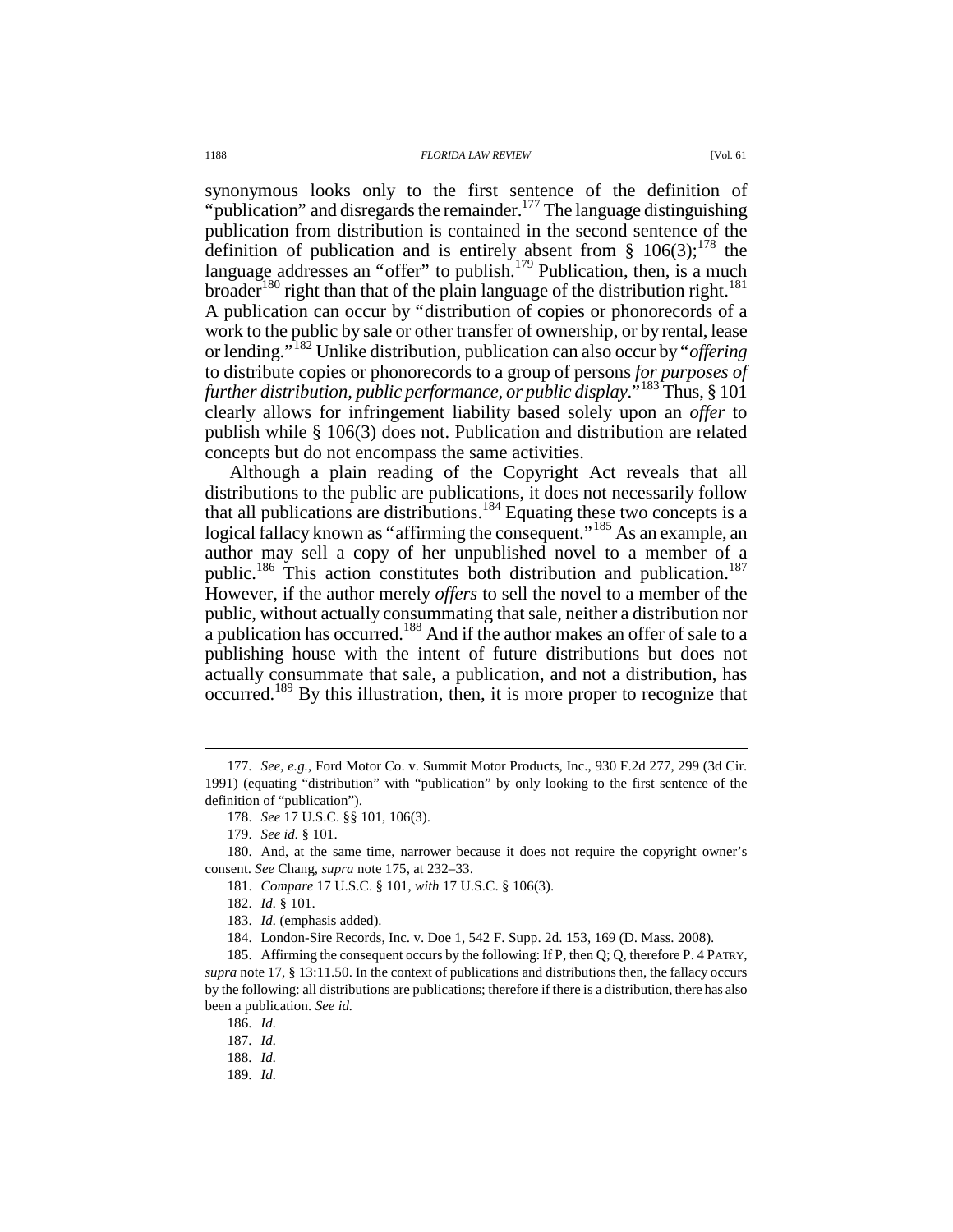distributions are but a subset of publications.<sup>190</sup> Therefore, it is improper to allow an "offer" to distribute to satisfy the distribution right of  $\S$  106(3) because distribution and publication are not synonymous.

# C*. Distinctions in Other Sections of the Act*

After discarding the "authorize" language for purposes of individual infringement and recognizing that "distribution" is a more narrow right than "publication," it is difficult to stretch the plain language of the statute to require anything but an actual infringement.<sup>191</sup> If Congress intended an offer to distribute to violate a copyright holder' s distribution right, it could have specified an offer to distribute in the list of prohibited actions: "sale or other transfer of ownership ... rental, lease, [and] lending."<sup>192</sup> Certainly, Congress knows how to distinguish acts from offers to act because other sections of the Copyright Act make that distinction.<sup>193</sup> Congress has made similar distinctions in other areas of law, such as the Patent Act.<sup>194</sup> If Congress intended to grant copyright holders the right of an offer to distribute the copyrighted work, Congress could easily have specified such in the Copyright Act.

A survey of legal authority thus affirms that there cannot be a violation of the distribution right of § 106(3) where the alleged infringer offers to distribute the works without an actual distribution or copies the works without an actual distribution.<sup>195</sup> But even with this matter disposed, there remain other unanswered questions with respect to whether electronic files and digital distributions fit within the defined limits of the distribution right.

 <sup>190.</sup> *See* Atl. Recording Corp. v. Howell, 554 F. Supp. 2d 976, 985 (D. Ariz. 2008) ("It is untenable that the definition of a different word in a different section of the statute was meant to expand the meaning of 'distribution' and liability under § 106(3) to include offers to distribute.").

 <sup>191.</sup> *But see, e.g.*, United States v. Shaffer, 472 F.3d 1219, 1223–24 (10th Cir. 2007) (noting that in the context of criminal penalties for distribution of child pornography, that placing child pornography in Kazaa's shared folder and making the material freely available and downloadable for other users was sufficient for a distribution within the meaning of 18 U.S.C. § 2252A(a)(2)).

 <sup>192. 17</sup> U.S.C. § 106(3) (2006).

 <sup>193.</sup> The section that discusses protections to copyrights on semiconductor chip products defines "to distribute" as: "*to sell*, lease, bail, or otherwise transfer, *or to offer to sell*, lease, bail, or otherwise transfer . . . ." *Id.* § 901(a)(4) (2006) (emphasis added); *see also id.* § 506(a)(1)(C) (holding criminally liable those who distribute "a work being prepared for commercial distribution, by *making it available* on a computer network accessible to members of the public") (emphasis added).

 <sup>194. &</sup>quot;Except as otherwise provided in this title, whoever without authority makes, uses, *offers to sell, or sells* any patented invention . . . infringes the patent." 35 U.S.C. § 271(a) (2006) (emphasis added).

 <sup>195.</sup> *See* Obolensky v. G.P. Putnam's Sons, 628 F. Supp. 1552, 1555 (S.D.N.Y. 1986) (footnotes omitted).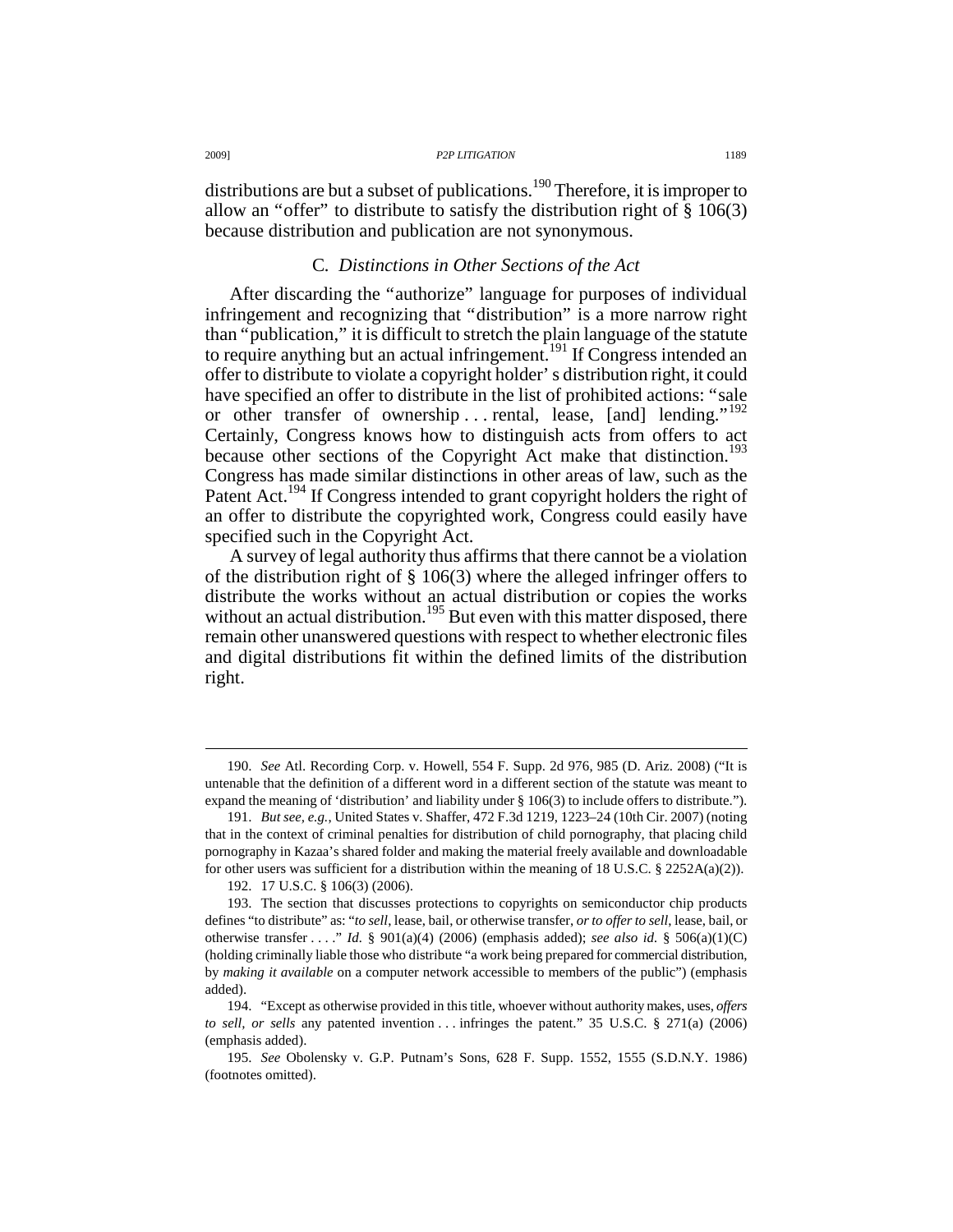## VI. DISTRIBUTION' S BIAS TOWARD TANGIBILITY

# A*. The Materiality of Electronic Files*

Looking again to the plain language of the distribution right, § 106(3) does not grant an exclusive right to distributions of all forms of a copyrighted work. Instead, it grants a more narrow right to distribute "copies or phonorecords of the copyrighted work."<sup>196</sup> Notwithstanding the problems discussed thus far, the uncertainty of whether an electronic file can be distributed within the meaning of § 106(3) presents quite a quandary for lawyers and judges alike. For purposes of the distribution right, does a computer file, representing a series of 1' s and 0' s,  $^{197}$  satisfy the definition of a "copy"? $198$ 

The Copyright Act defines both phonorecords and copies as "material objects . . . in which a work is fixed by any method now known or later developed, and from which the work can be perceived, reproduced, or otherwise communicated, either directly or with the aid of a machine or device."<sup>199</sup> The Copyright Act further states that a work is "fixed in a tangible medium of expression when its embodiment in a copy or phonorecord, by or under the authority of the author, is sufficiently permanent or stable to permit it to be perceived, reproduced, or otherwise communicated for a period of more than transitory duration."<sup>200</sup> Other sources, such as the House Report addressing the Copyright Act of 1976, also emphasize the definition of a "copy" as a physical object.<sup>201</sup> At least

 $\overline{a}$ 

 201. *See* HOUSE REPORT, *supra* note 155, at 52–53 (discussing the requirement that work be "fixed in a 'tangible medium of expression'"). The House Report emphasizes that a copy is a physical, tangible object that acts as the medium of expression for the underlying artistic work:

> The definition of  $\lceil$  'copies'  $\rceil$  in section  $101 \ldots$  reflect  $\lceil s \rceil$  a fundamental distinction between the 'original work' which is the product of 'authorship' and the multitude of material objects in which it can be embodied. Thus, in the sense of the bill, a 'book' is not a work of authorship, but is a particular kind of 'copy.' Instead, the author may write a 'literary work,' which in turn can be embodied in a wide range of 'copies' . . . including books, periodicals, computer punch cards, microfilm, tape recordings, and so forth.

 <sup>196. 17</sup> U.S.C. § 106(3) (2006).

 <sup>197.</sup> Computer files, at their lowest software abstraction, are represented by a string of binary code, which encompasses two numbers: 1 and 0. *See* Encyclopedia Britannica, http://www.britannica.com/EBchecked/topic/681536/binary-code (last visited Oct. 10, 2009).

 <sup>198.</sup> As a principal of strict statutory language under the Copyright Act, material objects representing a sound recording is referred to as a "phonorecord" while a "copy" is a material object representing all other forms of copyrightable expression. *See* 17 U.S.C. § 101. For simplicity's sake, this Note uses the term "copy" to encompass both forms of reproduction.

 <sup>199.</sup> *Id.*

 <sup>200.</sup> *Id. But see* R. Anthony Reese, *The Public Display Right: The Copyright Act's Neglected Solution to the Controversy Over RAM "Copies*,*"* 2001 U. ILL. L. REV. 83, 128 n.171 (exploring whether the definition of "fixed" in § 101 should also suffice as a definition of "fixed" for purposes of whether something is a copy or phonorecord).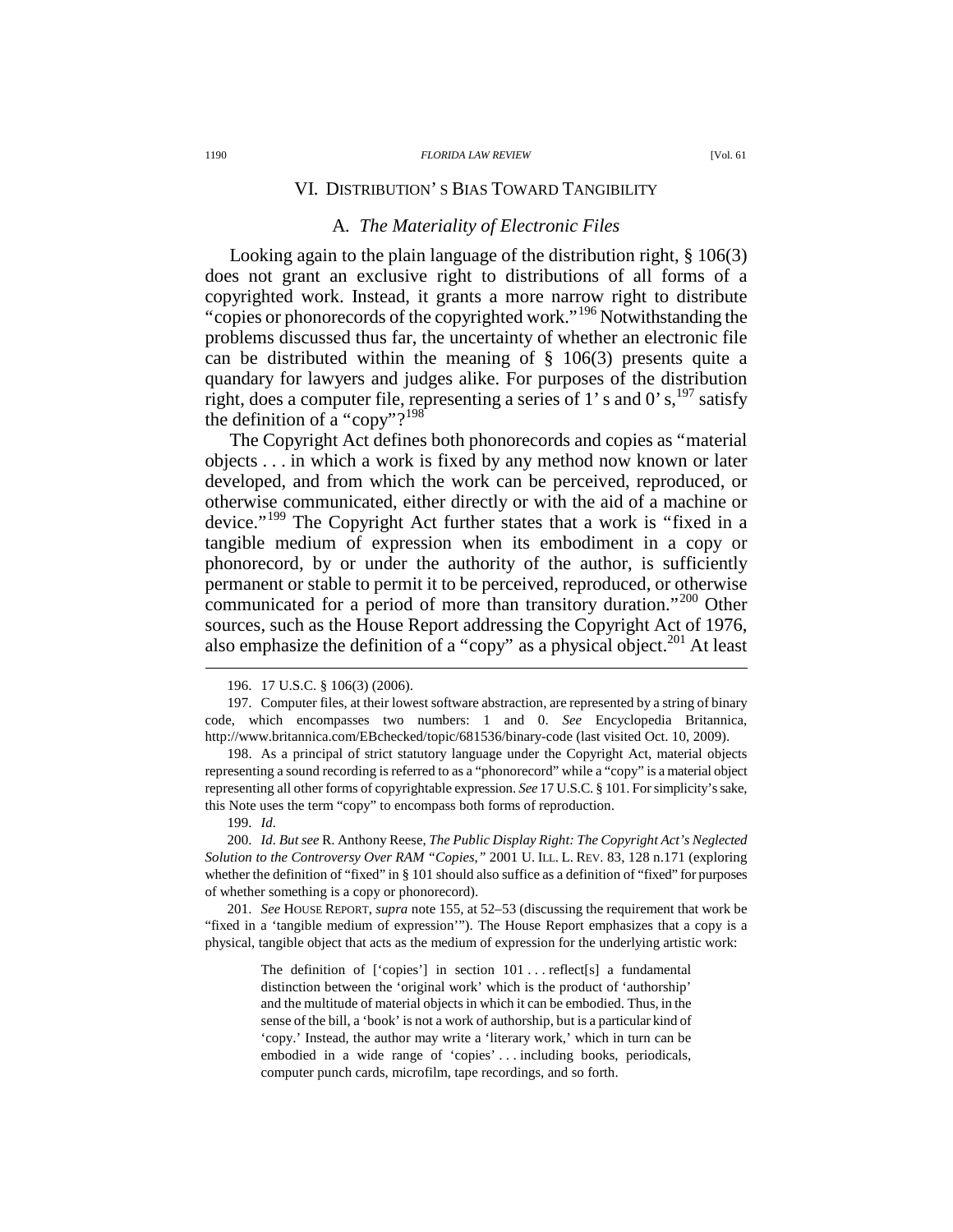one commentator agrees.<sup>202</sup>

Similarly, many decisions, such as that in *Agee v. Paramount Communications*, *Inc.*<sup>203</sup> have followed the plain language of the statute and legislative history in requiring transmission of a material object.<sup>204</sup> In *Agee*, the plaintiff owned two copyrights in sound recordings used by Paramount in its *Hard Copy* television program, aired by satellite transmission to television stations around the country.<sup>205</sup> The plaintiff sued Paramount for copyright infringement and the television stations for, among other things, unauthorized copying and distribution of that copy to the public.<sup>206</sup> In considering the violation of distribution right allegation, the court noted, "merely transmitting a sound recording to the public on the airwaves does not constitute a ' distribution.' "<sup>207</sup> Instead, distribution "require[s] transmission of a ' material object' in which the sound recording is fixed: a work that is of 'more than transitory duration.'"<sup>208</sup>

Computer files, however, are distinguishable from immaterial satellite communications. Following the plain language of the statute and the reasoning from the legislative history, commentators, and case law, a computer file is unequivocally a "material object" within the meaning of the Copyright Act.<sup>209</sup> The work is "fixed" in a material object (the hard drive or other memory storage device), is sufficiently permanent, $2^{10}$  and may be perceived or reproduced with the aid of a computer utilizing the appropriate hardware or software.<sup>211</sup> It does not matter that one cannot

 $\overline{a}$ 

 208. *Id.* (citations omitted). *Agee* is still helpful case law even though satellite transmissions are distinguishable from digital transmissions. At the receiving end of a digital transmission, the transferee retains a copy of the disseminated work, whereas at the receiving end of a satellite television transmission, the transferee can only watch and listen to the program playing on his or her television, without the ability to physically possess that program.

 209. However, as stated in the House Report, the requirement of "fixation" excludes "purely evanescent or transient reproductions such as those . . . captured momentarily in the 'memory' of a computer." HOUSE REPORT, *supra* note 155, at 53. For purposes of a saved file on a hard drive, however, the file is not captured "momentarily," but for a significant duration. *See infra* notes 210– 211 and accompanying text.

 210. Hard drives have an average life span of 3–5 years. Ultimate Hard Drives, Hard Drive Life Span, http://www.ultimate-hard-drives.com/hard-drive-life-span/ (last visited Oct. 10, 2009).

 211. Case law supports the proposition that a file stored in memory on a computer is a "copy" for purposes of the Copyright Act. Perfect 10, Inc. v. Amazon.com, Inc., 508 F.3d 1146, 1160 (9th Cir. 2007) ("A photographic image is a work that is fixed in a tangible medium of expression, for purposes of the Copyright Act, when embodied (i.e. stored) in a computer's server (or hard disk, or

*Id.* at 53.

 <sup>202.</sup> *See* Reese, *supra* note 200, at 126 (noting that a copy is "a book, a newspaper, a magazine, a CD-ROM, a computer diskette, a set of computer punch cards" and other tangible embodiments, thus restricting the copyright owner's exclusive right to distribute such tangible embodiments).

 <sup>203. 59</sup> F.3d 317 (2d Cir. 1995).

 <sup>204.</sup> *Id.* at 325–26.

 <sup>205.</sup> *Id.* at 319.

 <sup>206.</sup> *Id.* at 320.

 <sup>207.</sup> *Id.* at 325.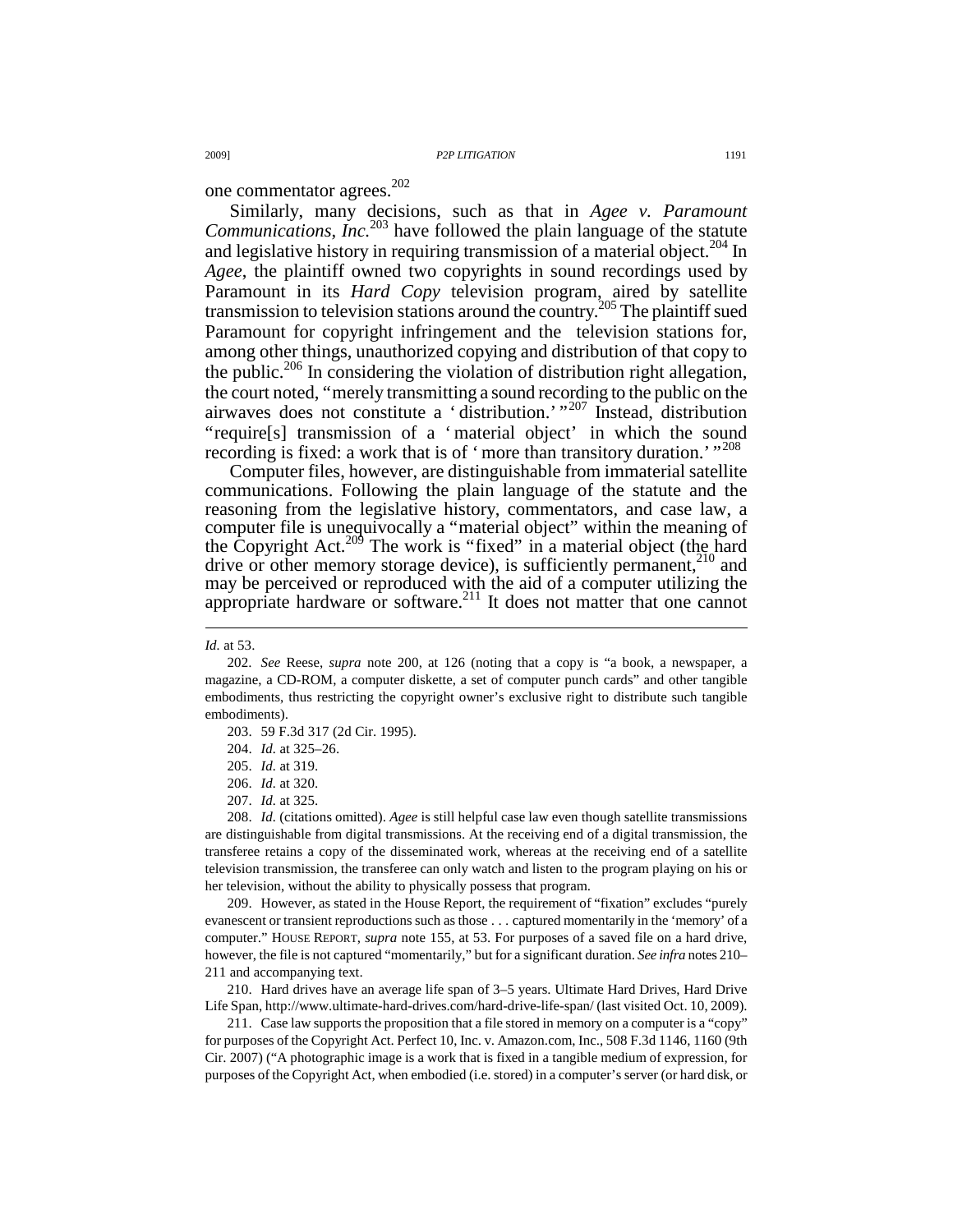#### 1192 *FLORIDA LAW REVIEW* [Vol. 61

physically hold a single computer file or copy it in the way one would copy  $a$  book or an audiocassette.<sup>212</sup> However, for an infringement of the distribution right, a computer file fitting the definition of a "material object" alone is not enough—an electronic transmission of such a file must qualify as a distribution within the meaning of § 106(3).

## B*. Digital Transmission Dilemmas*

The second part of  $\S$  106(3) requires the distribution be by "sale . . . rental, lease, or lending," or involve a "transfer of ownership" or other possessory right in a material object.<sup>213</sup> In the context of P2P litigation, there is authority that questions whether a digital transfer,  $2^{14}$  by means of a computer network or the Internet, is a distribution within the meaning of §  $106(3)$ .<sup>215</sup> During a digital transfer, the original computer file

212. The House Report gave a very broad allowance for what constitutes a medium of fixation:

[I]t makes no difference what the form, manner, or medium of fixation may be—whether it is in words, numbers, notes, sounds, pictures, or any other graphic or symbolic indicia, whether embodied in a physical object in written, printed, photographic, sculptural, punched, magnetic, or any other stable form, and whether it is capable of perception directly or by means of any machine or device 'now known or later developed.'

HOUSE REPORT, *supra* note 155, at 52.

213. 17 U.S.C. § 106(3) (2006); *see also* Reese, *supra* note 200, at 126–27.

 214. To understand how files are transferred over the Internet, an illustration may be helpful. E, the transferee, wants a nondescript computer file,  $C_1$ , from the transferor, T.  $C_1$  is stored on the hard drive or other storage device of T's computer. After a request for the file from E, and just prior to a transfer by T, T's computer reads the binary code that represents  $C_1$  on the hard drive, and divides that information into many sequential packets of data. No single packet encompasses enough data to represent the entire  $C_1$  file, and a computer cannot reconstruct a file from the series of packets if any single packet is missing. T's computer then sends each packet of data sequentially to E's computer, which collects the packets, arranges them into binary code, and then saves that code in its entirety to the hard drive on E's computer. E now has an entirely new and identical copy of  $C_1$  saved on his hard drive, represented as  $C_2$ . The data packets transferred only exist during the short duration of transfer and effectively disappear after E's computer constructs the resulting file,  $C_2$ , from them.

 215. *See, e.g.*, 4 PATRY, *supra* note 17, at §§ 13:11, 13:11.50 (stating that there is no distribution when the transferee "takes" a file from a transferor's hard drive, and that it is legally and technically incorrect to conclude that the transferor distributed the work); ROGER E.SCHECHTER & JOHN R. THOMAS, INTELLECTUAL PROPERTY: THE LAW OF COPYRIGHTS, PATENTS AND TRADEMARKS 81 (2003) ("It is clear . . . that under the statutory language now in effect there has been no *distribution of copies or phonorecords* . . . *to the public* and hence no publication when a work is disseminated electronically").

other storage device). The image stored in the computer is the copy of the work for the purposes of copyright law.") (internal quotations omitted); MAI Sys. Corp. v. Peak Computer, Inc., 991 F.2d 511, 517–18 (9th Cir. 1993) (holding that "loading of copyrighted software into [computer memory] creates a 'copy' of that software"); *see also* London-Sire Records, Inc. v. Doe 1, 542 F. Supp. 2d. 153, 171 (D. Mass. 2008) (reviewing the method by which files are transferred on a P2P network and stating that "[t]he electronic file . . . is therefore a 'phonorecord' within the meaning of the statute") (citation omitted).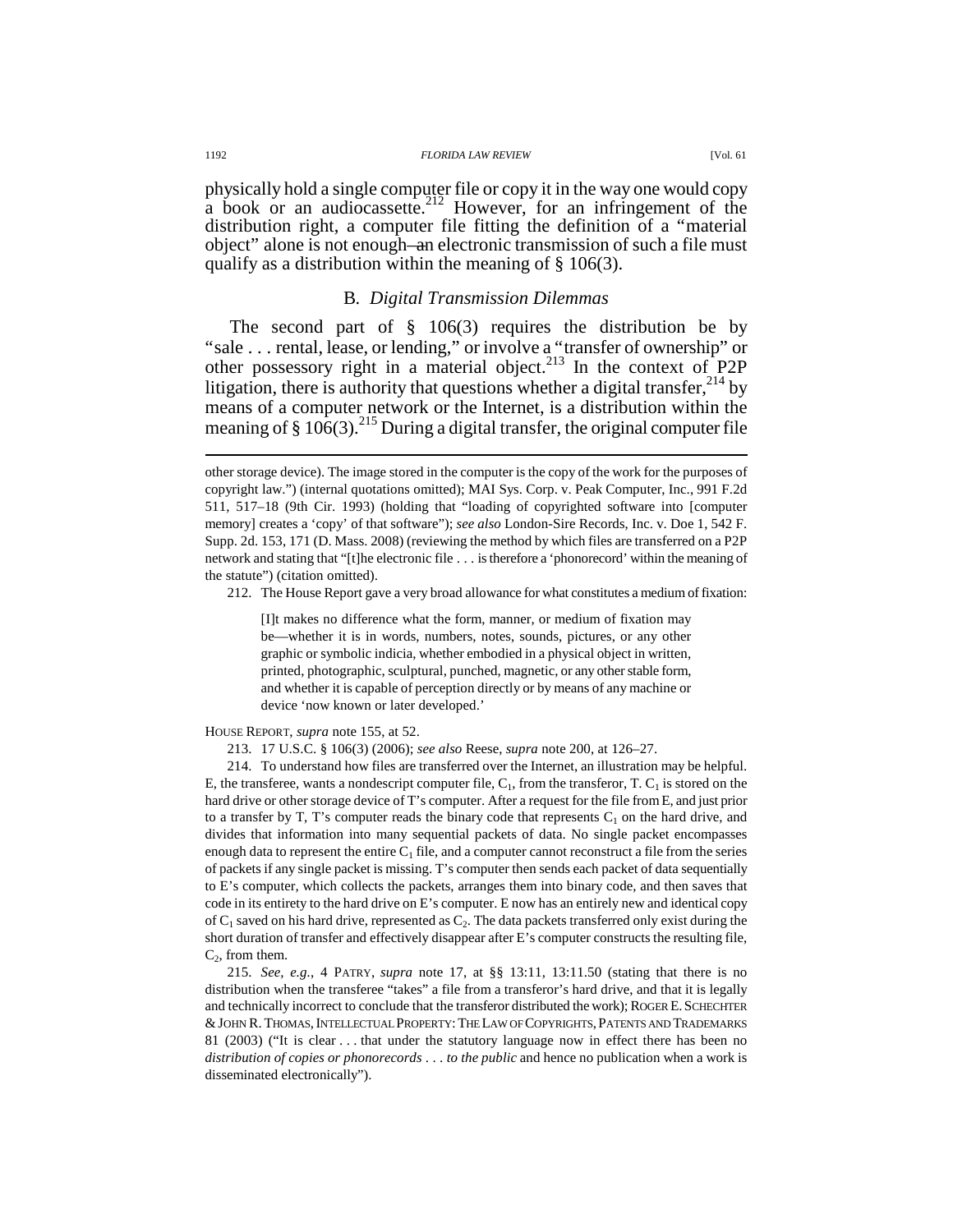remains on the transferor' s hard drive.<sup>216</sup> When the transferee requests the file from the transferor' s computer and then receives that file, there is no physical transfer of ownership or possessory interest in that computer file. Only the information contained in the original file is transferred, and nothing more. Thus the argument goes, although the underlying copyrighted work is transferred by means of many bite-sized packets of information,<sup>217</sup> a "phonorecord" or "copy" of the copyrighted work is not. Some commentators suggest that this mere transfer of information fails to divest the transferor of his or her original copy and does not implicate any ownership rights through the transfer of that copy; therefore, a digital transfer does not fit within the boundaries of the distribution right.<sup>218</sup> A line of cases, however, contrarily suggests that Internet transmission does implicate the distribution right as a transfer of material objects.

The most significant case following this line of reasoning is *Playboy v. Frena*. <sup>219</sup> In *Frena*, the plaintiff operated a subscription computer bulletin board service  $(BBS)$ .<sup>220</sup> Each subscriber to the BBS had the ability to upload files onto the bulletin board so that the uploaded files would be stored into memory on the BBS computer.<sup>221</sup> Once a subscriber uploaded files to the bulletin board, all subscribers could browse through the BBS directories to look at and download the posted files onto their home computers.<sup>222</sup> The BBS contained 170 images copyrighted by Playboy, and Playboy sued for infringement.<sup>223</sup> The court recognized that "Section" 106(3) grants the copyright owner ' the exclusive right to sell, give away, rent or lend any *material embodiment* of his work.<sup>5,224</sup> Notwithstanding the lack of a transfer of possessory interest and the intangible nature of the

 <sup>216.</sup> *See supra* note 214.

 <sup>217.</sup> *Id.*

 <sup>218.</sup> WHITE PAPER, *supra* note 1, at 92, 213; Fred H. Cate, *The Technological Transformation of Copyright Law*, 81 IOWA L.REV. 1395, 1422 (1996) ("In the digital context . . . there is really no such thing as a distribution. Virtually all transfers of digital files result in a new copy being created, rather than the original copy being transferred."); Reese, *supra* note 200, at 127–28. Professor Reese further notes that the infringing activity does not take place during the transmission, but later, at the point in which the transferee takes the transferred information and makes a new copy of the original file. *Id.* at 129 ("This activity is basically the same as photocopying a printed volume: the user takes an existing copy of a work and mechanically fixes the work in a new material object, thus creating a new copy. This, of course, is a quintessential act of [an infringing] reproduction.").

 <sup>219.</sup> Playboy Enters. v. Frena, 839 F. Supp. 1552 (M.D. Fla. 1993).

 <sup>220.</sup> *Id.* at 1554.

 <sup>221.</sup> *Id.*

 <sup>222.</sup> *Id.*

 <sup>223.</sup> *Id.* Playboy sued Frena because, using similar reasoning to that used in *Napster II* and its progeny, Frena "supplied a product containing unauthorized copies of a copyrighted work." *Id.* at 1556. It did not matter that Frena did not make the copies himself. *Id.* (citing JAY DRATLER, JR., INTELLECTUAL PROPERTY LAW:COMMERCIAL,CREATIVE AND INDUSTRIAL PROPERTY § 6.01[3], at 6– 15 (1991)).

 <sup>224.</sup> *Id.* (emphasis added).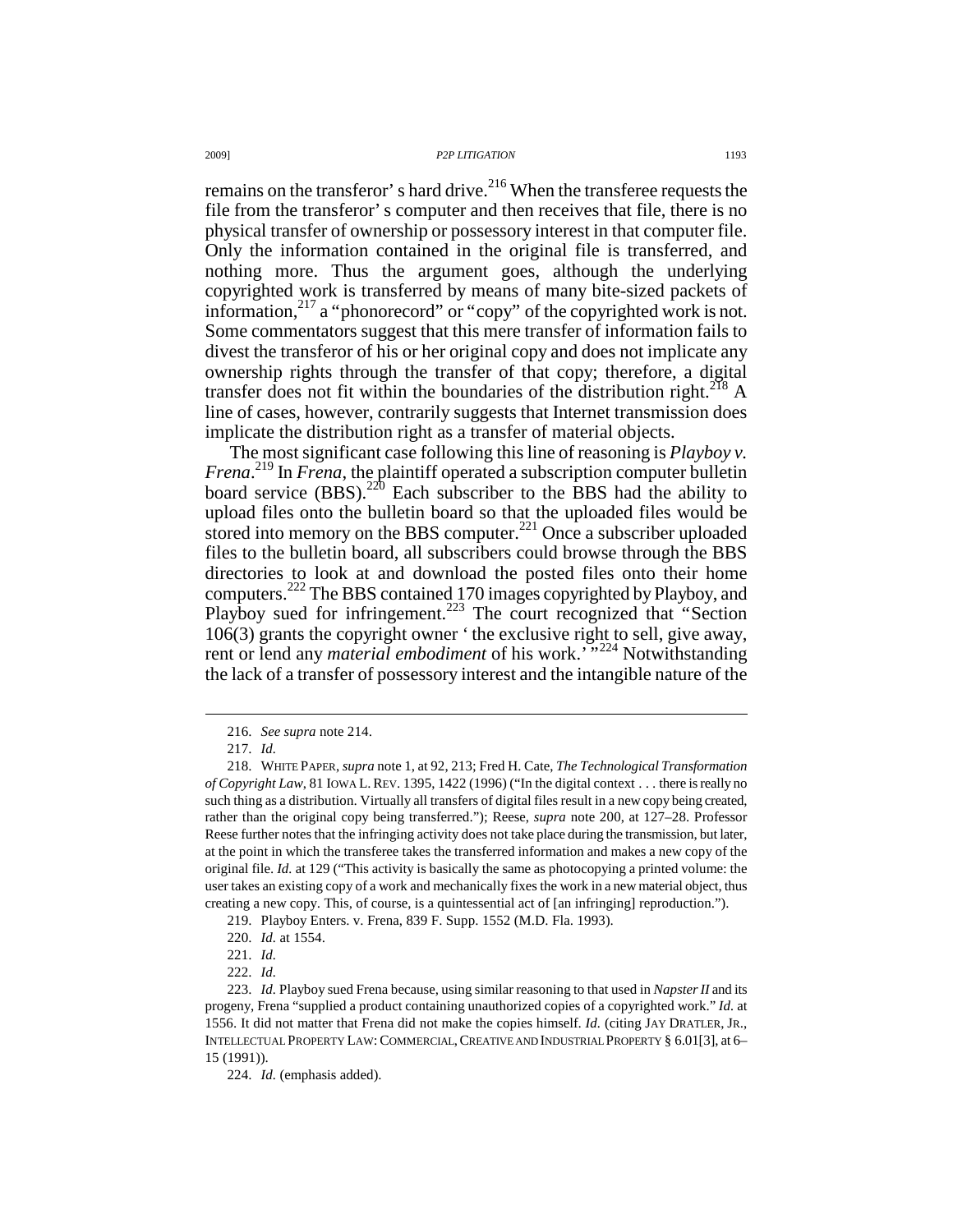transfer, the court found that the distribution right "ha[d] been implicated by  $\ldots$  Frena."<sup>225</sup>

Despite contrary decisions by the district courts, and even the Supreme Court,<sup>226</sup> others argue that Congress deliberately chose to define the distribution right such that it purposefully excludes situations such as this, when copyrighted work is transferred via a stream of digital information, and not as a "phonorecord" or "copy" of the work.<sup>227</sup> It follows that if Congress had intended for the distribution right to encompass the entire copyrighted work, and not just material objects embodying reproductions of the work, Congress could have specified such, as it did in other sections of the Act.<sup>228</sup> Furthermore, in other sections of the Copyright Act, Congress specifically limited the term "distribution" to apply only to the physical transfer of copyrighted work.<sup>229</sup> Normally, there is a "strong presumption that the plain language of the statute expresses congressional intent [that] is rebutted only in rare and exceptional circumstances."<sup>230</sup> The distribution right of §106(3), however, may qualify as a rare and exceptional circumstance.

At the drafting of the Copyright Act of 1976 and specifically the exclusive rights under § 106, it did not make sense to distribute an immaterial object or reproduction of the copyrighted work. A reproduction was a physical transfer of a manuscript, a photograph, or a cassette tape.

 <sup>225.</sup> Playboy Enters. v. Frena, 839 F. Supp. 1552, 1556 (M.D. Fla. 1993). *See also* Playboy Enters. v. Webbworld, Inc., 991 F. Supp. 543, 550–53 (N.D. Tex. 1997) (expanding the rule of *Frena* and holding that transmissions over the Internet, and not just over a bulletin board system, implicate the distribution right); Playboy Enters. v. Russ Hardenburgh, Inc., 982 F. Supp. 503, 512– 15 (N.D. Ohio 1997) (following the holding of *Frena*); Playboy Enters. v. Chuckleberry Publ'g, Inc., 939 F. Supp. 1032, 1039 (S.D.N.Y. 1996) (following the holding of *Frena*). Professor Reese criticizes *Frena* and its progeny as misinterpreting the distribution right. Reese, *supra* note 200, at 125–36. In Professor Reese's view, "[t]he distribution right as currently framed . . . does not appear to encompass transmissions of copyrighted works over computer networks." *Id.* at 125–26. "Interpreting the distribution right to encompass computer network transmissions not only conflicts with the plain language of the right but also with its legislative history." *Id.* at 127.

 <sup>226.</sup> N.Y. Times Co. v. Tasini, 533 U.S. 483, 498 (2001) (indicating that in the context of the Internet, sale and digital distribution of copyrighted works through the NEXIS database is sufficient for an action under § 106).

 <sup>227.</sup> *See* Amicus Curiae Brief of EFF in Support of Defendant's Motion to Dismiss the Complaint at 4, 551 F. Supp. 2d. 234 (S.D.N.Y. 2008) (No. 05-CV-7340), http://www.ilrweb.com/viewILRPDF.asp?filename=elektra\_barker\_effamicusbrief.

 <sup>228.</sup> *See* 17 U.S.C. § 106(1) (2006) (encompassing reproduction of "the copyrighted work"); *Id.* § 106(2) (encompassing the preparation of derivative works based on "the copyrighted work"); *Id.* §106(4) (encompassing public performance of "the copyrighted work"); *Id.* § 106(5) (encompassing public display of "the copyrighted work"); *Id.* § 106(6) (encompassing public performance of "the copyrighted work").

 <sup>229.</sup> *See id.* § 115(c)(2) ("[A] phonorecord is considered 'distributed' if the person . . . has voluntarily and *permanently* parted with its possession.") (emphasis added).

 <sup>230.</sup> United States v. Clintwood Elkhorn Mining Co., 128 S. Ct. 1511, 1518 (2008) (citations omitted).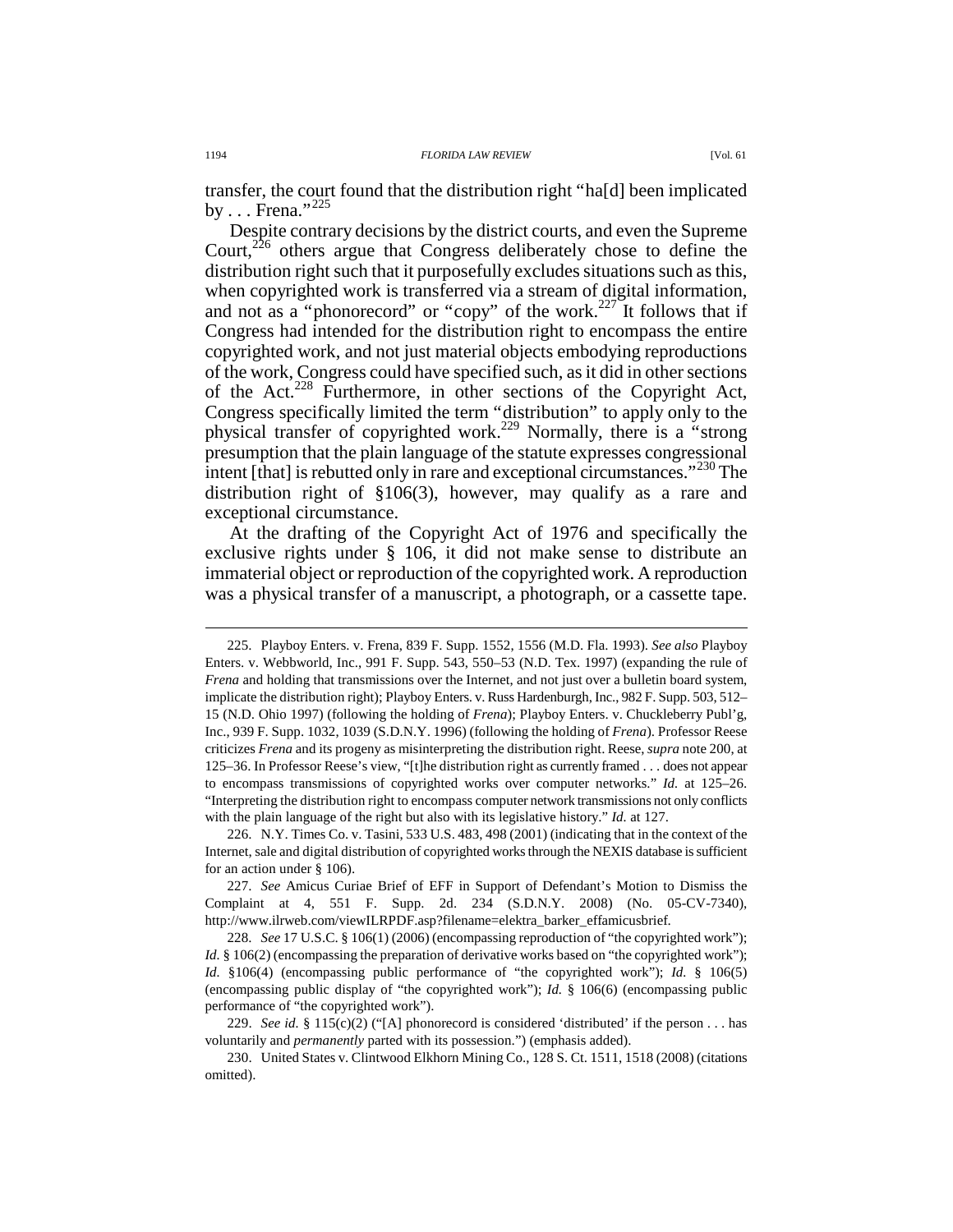Except when an infringer would photocopy a book, $^{231}$  the distributor did not retain physical possession of the infringing copy. Instead, the distributor physically transferred the infringing copy to another. The concept of digital transmission was a foreign concept to the public in 1976. It would be another twenty years before the Internet was commonplace and people began to think about transmissions of computer files over unseen networks and airwaves.<sup>232</sup>

Even neglecting the technological distinction, a digital distribution may still fall within the limits of § 106(3). Congress purposefully drew "a fundamental distinction between the ' original work' which is the product of ' authorship' and the multitude of material objects in which it can be embodied. In the sense of the [Copyright Act], a ' book' is not a work of authorship, but is a particular kind of ' copy.' "<sup>233</sup> It does not matter whether or not a transferor retains a possessory interest in such a "copy" for purposes of a distribution under § 106(3). As Judge Gertner described in *London-Sire*, "[s]ince the focus of § 106(3) is the ability of the author to control the market, it is concerned with the ability of a transferor to create ownership in someone else—not the transferor' s ability simultaneously to retain his own ownership."<sup>234</sup> Following that, a distribution occurs whether a book physically exchanges hands or a digital copy is read at point A and duplicated by the transferee at point  $B<sup>235</sup>$ 

Likewise, courts and commentators should not ignore Congress' s intentions by relying on an overly literal definition of "material object."<sup>236</sup> "Congress intended for the copyright owner to be able to control the public distribution of items that can reproduce the artist' s sound recording. It makes no difference that the distribution occurs electronically, or that the items are electronic sequences of data rather than physical objects."<sup>237</sup> Although some commentators have had difficulty in finding a digital transmission to fit within the distribution right, "[a]ny process by which reproductions are in fact disseminated, whether by dissemination of tangible objects or by the transmission of content to a remote place where

 $\overline{a}$ 

237. *Id.*

 <sup>231.</sup> By copying the book, the infringer's actions implicate the reproduction right and not the distribution right.

 <sup>232.</sup> Although other transmissions, such as those via radio and satellite, were available in some form in 1976, these earlier forms are distinguishable from digital distributions. *See supra* note 208.

 <sup>233.</sup> HOUSE REPORT, *supra* note 155, at 53. By requiring a material object for a distribution, Congress further distinguished a tangible copy of a work from the performance of a work. *See* London-Sire Records, Inc. v. Doe 1, 542 F. Supp. 2d. 153, 170 n.22 (D. Mass. 2008).

 <sup>234.</sup> *London-Sire*, 542 F. Supp. 2d at 174.

 <sup>235.</sup> *Id.*

 <sup>236.</sup> *See London-Sire*, 542 F. Supp. 2d at 170 ("The Copyright Act does not use materiality in its most obvious sense—to mean a tangible object with a certain heft, like a book or compact disc. Rather, it refers to materiality as a medium in which a copyrighted work can be 'fixed.'") (citation omitted).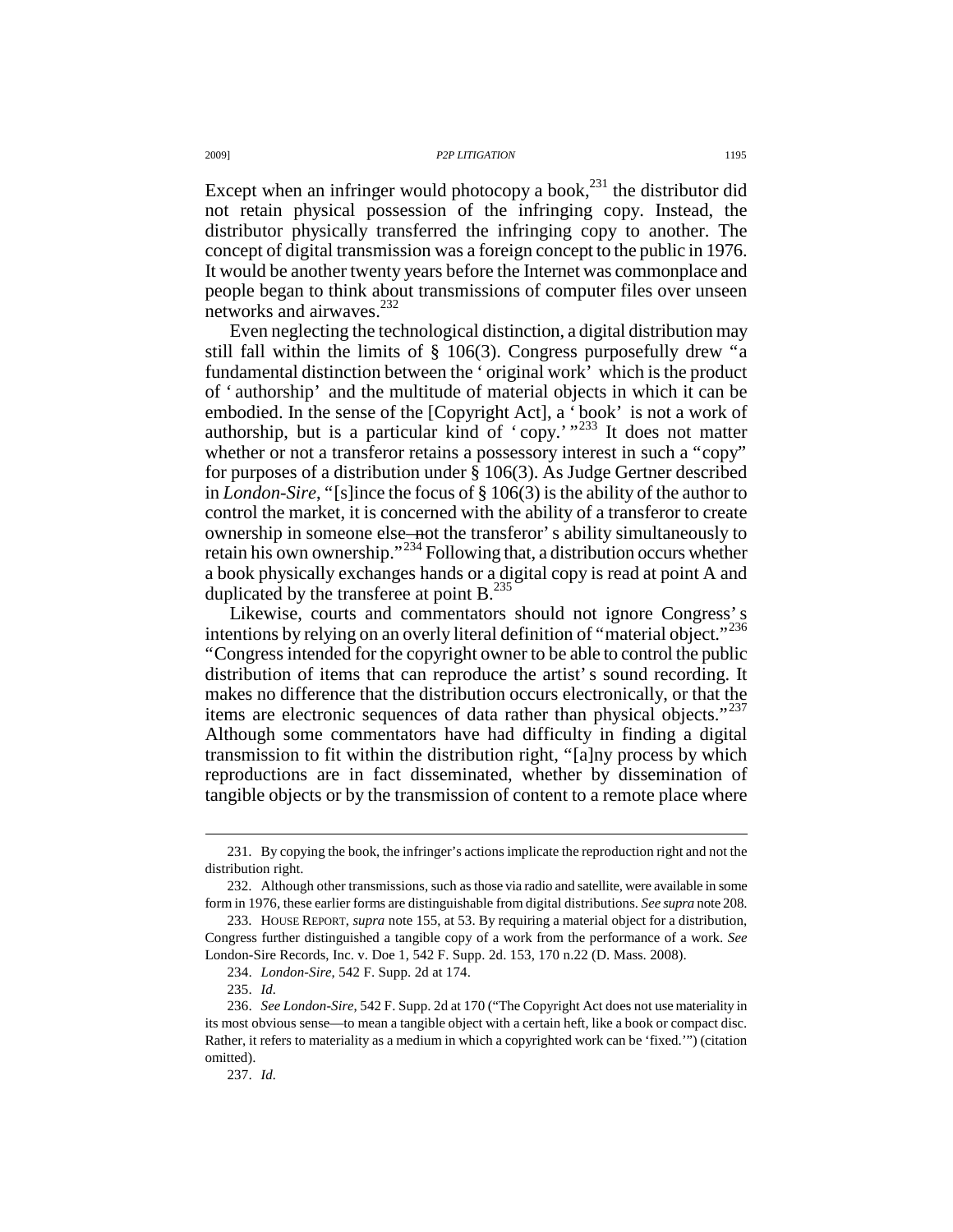it is fixed, should be regarded as ' distribution' and therefore should implicate the right of distribution under section  $106(3)$ ."<sup>238</sup> Nevertheless, there is no consensus that digital transmissions implicate the distribution right, and any remaining uncertainties must be remedied by an act of Congress.

### VII. PROPOSED SOLUTION

The legal ambiguities discussed above are due, in part, to antiquated copyright laws that are ill fit to handle the multitude of issues that arise in today' s copyright litigation. Although the Copyright Act of 1976 was intended "to be flexible enough to be applied to future innovations, technology has a habit of outstripping even the most flexible statutes."<sup>239</sup> Nevertheless, copyright law has attempted to keep up with changes in technology over the years.<sup>240</sup> As each technological advance moved outside the realm of current copyright protections, a debate sparked over whether that advance entitled copyright owners to an expansion of the current laws.<sup>241</sup> To avoid a lengthy legislative process every time technology progressed, Congress began encouraging representatives of the industries affected by the changes in technology to create their own amendments to the copyright laws and then present Congress with the text of the appropriate legislation.<sup>242</sup> This tradition has become such that Congress passes copyright bills only after private stakeholders agree with each other on the substantive provisions of those bills.<sup>243</sup> However, this practice results in an unfortunate disruption of the balance between public interest and private reward.

 <sup>238.</sup> Schaumann, *supra* note 1, at 1037; *see also London-Sire*, 542 F. Supp. 2d. at 173 ("[W]hile  $\lceil \frac{8}{9} \cdot 106(3) \rceil$  requires that distribution be of 'material objects,' there is no reason to limit 'distribution' to processes in which a material object exists throughout the entire transaction—as opposed to a transaction in which a material object is created elsewhere at its finish.").

 <sup>239.</sup> H.R. Rep. No. 101-735, 101st Cong., 2d Sess. 7 (1990), *reprinted in* 1990 U.S.C.C.A.N. 6935, 6938.

 <sup>240.</sup> *See, e.g.*, Digital Millennium Copyright Act, Pub. L. No. 105-304, 112 Stat. 2860, 2887 (dealing with anti-piracy measures for digital forms of copyrighted materials); Digital Performance Right in Sound Recordings Act of 1995, Pub. L. No. 104-39, 109 Stat. 336 (creating a digital performance right); Audio Home Recording Act of 1992, Pub. L. No. 102-563, 106 Stat. 4237 (implementing a copy management system for digital audio recordings); Satellite Home Viewer Act of 1988, Pub. L. No. 100-667, 102 Stat. 3935, 3949 (fixing problems with satellite retransmissions); Semiconductor Chip Protection Act of 1984, Pub. L. No. 98-620, 98 Stat. 3335, 3347 (adding design protection for semiconductor chips).

 <sup>241.</sup> So far, the response from Congress has been to "recast traditional models of regulation in cyberspace with the result that [copyright] owners' rights have been unwittingly expanded." Ruth Okediji, *Givers, Takers, and Other Kinds of Users: A Fair Use Doctrine for Cyberspace*, 53 FLA.L. REV. 107, 109 (2001).

 <sup>242.</sup> LITMAN, *supra* note 3, at 23.

 <sup>243.</sup> LITMAN, *supra* note 3, at 23.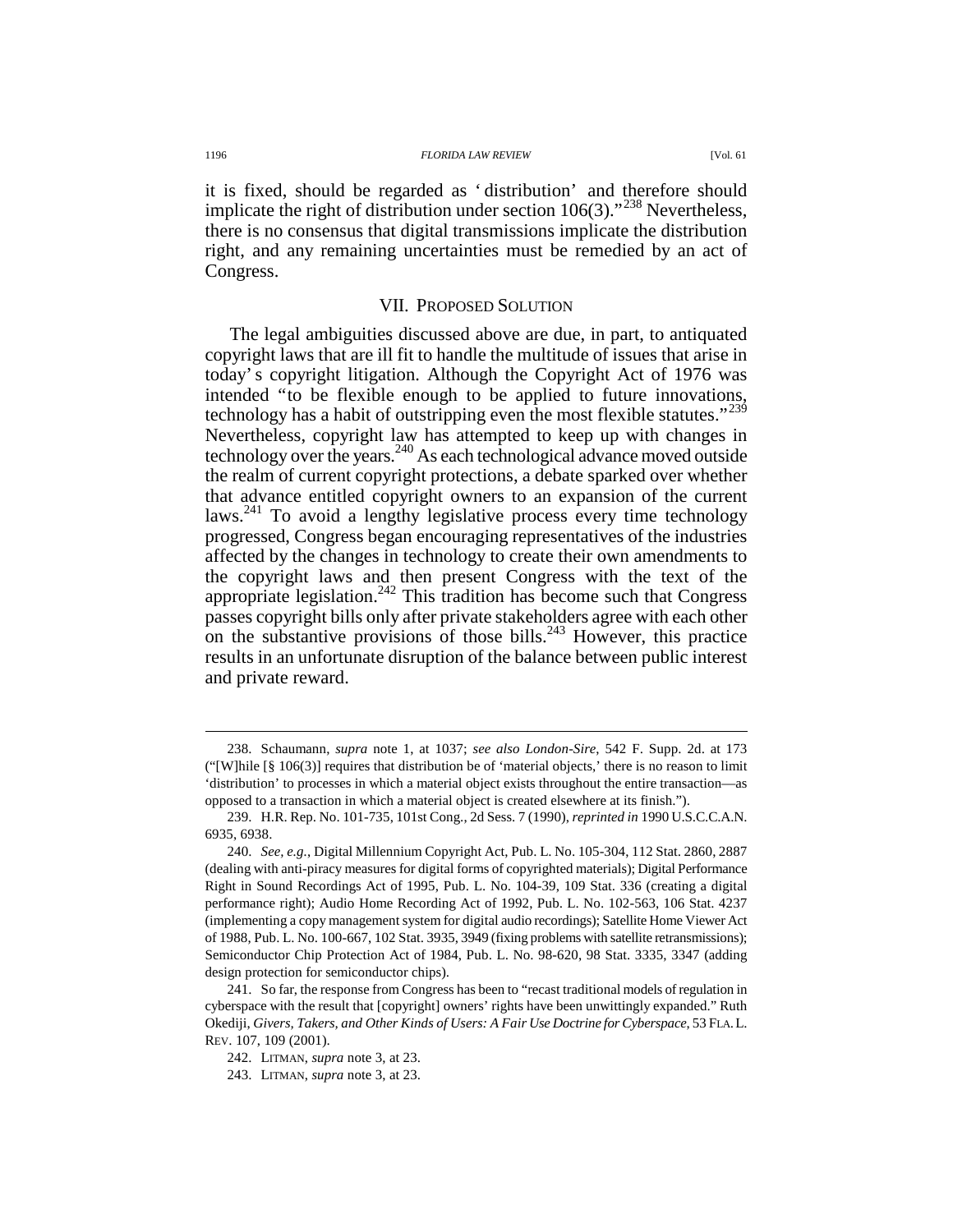Although Congress and the Constitution<sup>244</sup> grant copyright owners a limited monopoly over their creative works, the primary purpose of copyright law is to benefit the public by way of those creative works. $245$ The limited monopoly merely balances the two competing interests of rewarding authors for their creativity and granting the public access to the fruits of that creativity.<sup>246</sup> This balance is similarly reflected in the limited scope of statutory rights granted to copyright holders.<sup>247</sup> With private stakeholders effectively controlling the direction and scope of copyright law, however, public interest is slowly fading from the heart of copyright law and the benefit to private interest groups is instead heralded as paramount.<sup>248</sup> This practice has not only upset the constitutionallyprescribed balance between copyright holders and the public, but has resulted in copyright laws that are complicated, counterintuitive, and unsuitable for the digital age.

Today, the current state of the distribution right does not make much sense in the context of P2P or Internet-enabled transfers. Old copyright laws contemplate making a copy and distributing that copy because, at the time, copies were easy to find and count and were useful benchmarks for determining infringement.<sup>249</sup> These measures are not as useful today. The digital age has made it nearly impossible to keep track of copies and even more impossible to witness a distribution. Because of this technological impossibility, copyright plaintiffs have attempted to stretch the law by advancing arguments, such as "making available," and other legally questionable reasoning with which many courts are quite uncomfortable.<sup>250</sup> In 1995, Congress was forewarned of such impeding problems with the

247. *Aiken*, 422 U.S. at 156.

 248. *See* Okediji, *supra* note 241, at 110–12. *See also* Jacqueline Lipton, *Information Property: Rights and Responsibilities*, 56 FLA. L.REV. 135, 185 (2004) ("[M]any would argue that the current balance favors [copyright owners] to the detriment of other competing interests and to the detriment of the public domain as a whole.") (footnotes omitted). This imbalance in favor of copyright owners could be due to the aggressive manner in which copyright owners advocate for expansive copyright protection. *See* Carroll, *supra* note 18, at 908–09.

249. *See* LITMAN, *supra* note 3, at 177.

250. *See, e.g.*, Capitol Records, Inc. v. Thomas, 579 F. Supp. 2d 1210 (D. Minn. 2008) (illustrating that the trial court judge instructed the jury on a "making available" instruction and later ordered a new trial based upon his "manifest error" in giving this jury instruction).

 <sup>244.</sup> U.S. CONST. art. I, § 8, cl. 8 (granting to Congress the authority "[t]o promote the Progress of Science and useful Arts, by securing for limited Times to Authors and Inventors the exclusive Right to their respective Writings and Discoveries").

 <sup>245. 1</sup> MELVILLE B. NIMMER & DAVID NIMMER, NIMMER ON COPYRIGHT § 1.03[A] (2008).

 <sup>246.</sup> *Id.* at § 1.05[D]. The balance is represented in the Constitution by the phrase "for limited Times." *Id. See also* Stewart v. Abend, 495 U.S. 207, 228 (1990) ("[T]he [Copyright] Act creates a balance between the artist's right to control the work during the term of the copyright protection and the public's need for access to creative works."); Twentieth Century Music Corp. v. Aiken, 422 U.S. 151, 156 (1975) ("The immediate effect of our copyright law is to secure a fair return for an author's creative labor. But the ultimate aim is, by this incentive, to stimulate artistic creativity for the general public good.") (internal quotations omitted).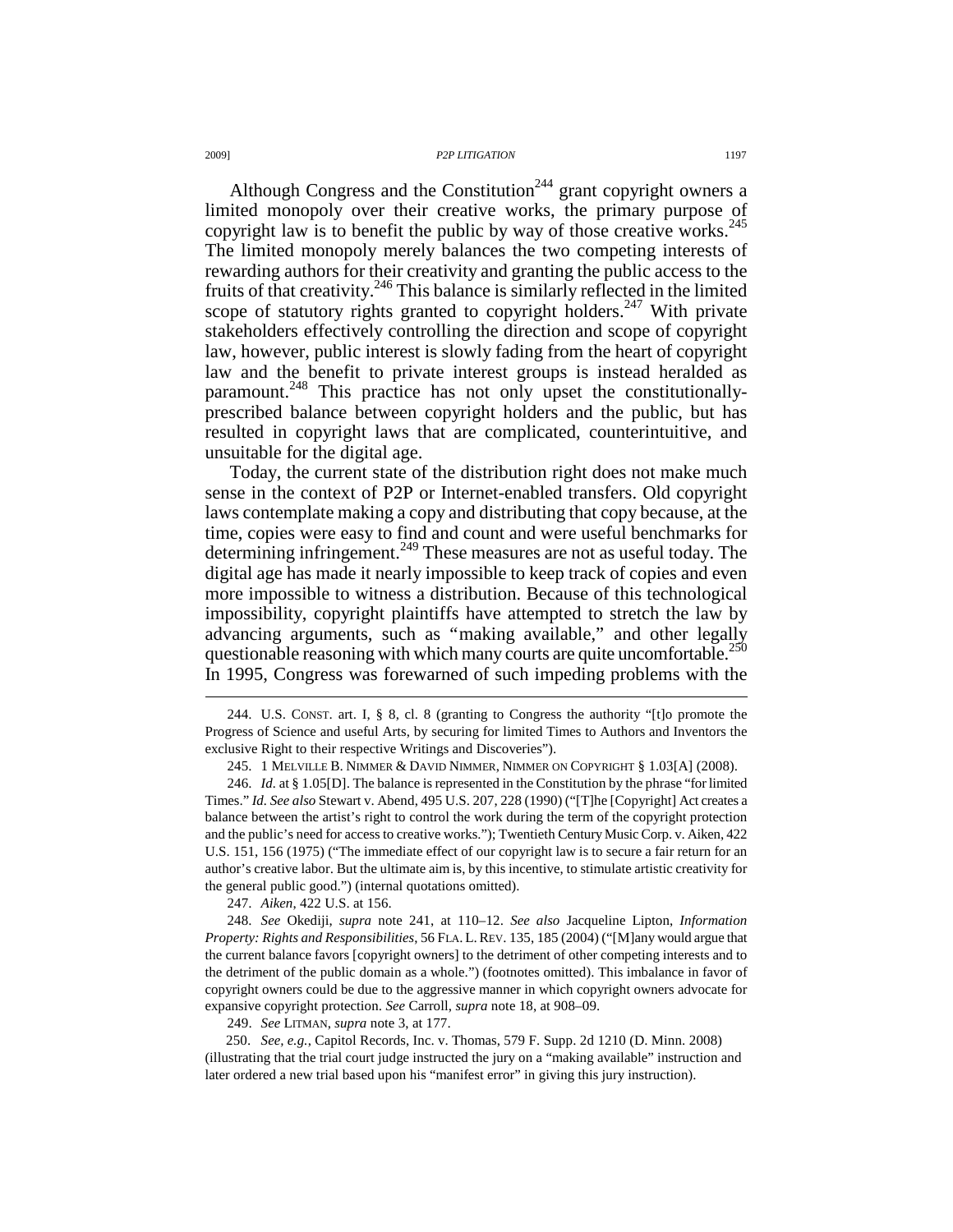Copyright Act, but refused to take preventative measures.<sup>251</sup> Now that those problems have manifested themselves in the courts, Congress should choose to either embrace the technological advances, and craft adequate forward-looking copyright laws, or else fear them, as John Philip Sousa did at the turn of the twentieth century.<sup>252</sup>

But even with its fair share of missteps in the past, Congress, and not the courts, is still the proper venue for establishing copyright law and creating copyright policy by that law. Only Congress can successfully consider and balance the interests of the copyright holders in controlling their work with society' s competing interest in the free flow of ideas.<sup>253</sup> The Supreme Court has historically deferred<sup>254</sup> to the province of the legislative branch in enacting copyright law and has recently renewed that deference.<sup>255</sup> Dealing with the legal ramifications of the advent of P2P should be left in the hands of Congress. As stated by Justice Breyer in his concurrence in *Metro-Goldwyn-Mayer Studios, Inc. v. Grokster*, *Ltd*, 256 "[c]ourts are less well suited than Congress to the task of ' accomodat[ing]

When I was a boy . . . in front of every house in the summer evenings you would find young people together singing the songs of the day or the old songs. To-day you hear these infernal machines [gramophones, phonographs, and the like] going night and day. We will not have a vocal chord [sic] left. The vocal chords [sic] will be eliminated by a process of evolution, as was the tail of man when he came from the ape.

*Arguments Before the Committees on Patents of the Senate and House of Representatives, Conjointly, on the Bills S. 6330 and H.R. 19853, to Amend and Consolidate the Acts Respecting Copyright*, 59th Congress 24 (1906) (statement of John Philip Sousa), *reprinted in* 4 LEGISLATIVE HISTORY OF THE 1909 COPYRIGHT ACT pt. H at 24 (E. Fulton Brylawski & Abe Goldman eds., 1976).

 253. Sony Corp. of America v. Universal City Studios, Inc., 464 U.S. 417, 429 (1984). *See also* Stewart v. Abend, 495 U.S. 207, 230 (1990) ("Th[e] evolution of the duration of copyright protection tellingly illustrates the difficulties Congress faces . . . . [I]t is not our role to alter the delicate balance Congress has labored to achieve."); Graham v. John Deere, 383 U.S. 1, 6 (1966) ("Within the limits of the constitutional grant, the Congress may, of course, implement the stated purpose of the Framers by selecting the policy which in its judgment best effectuates the constitutional aim.").

 254. *Sony*, 464 U.S. at 429 ("As the text of the Constitution makes plain, it is Congress that has been assigned the task of defining the scope of the limited monopoly that should be granted to authors or to inventors in order to give the public appropriate access to their work product.").

 255. *See* Eldred v. Ashcroft, 537 U.S. 186, 212 (2003) ("[I]t is generally for Congress, not the courts, to decide how best to pursue the Copyright [Act]'s objectives.").

256. 545 U.S. 913 (2005).

 <sup>251.</sup> The NII Copyright Protection Act of 1995 was introduced to Congress as an attempt to amend the definition of publication to "explicitly include[] the distribution of copies by transmission, i.e., electronic dissemination." Chang, *supra* note 175, at 242. Although it "would have resolved the omission of transmission as a means of distribution for publication," neither the House of Representatives nor the Senate passed the Act. *Id.* at 241.

 <sup>252.</sup> John Philip Sousa, a well known American composer, once stated in a 1906 Congressional hearing,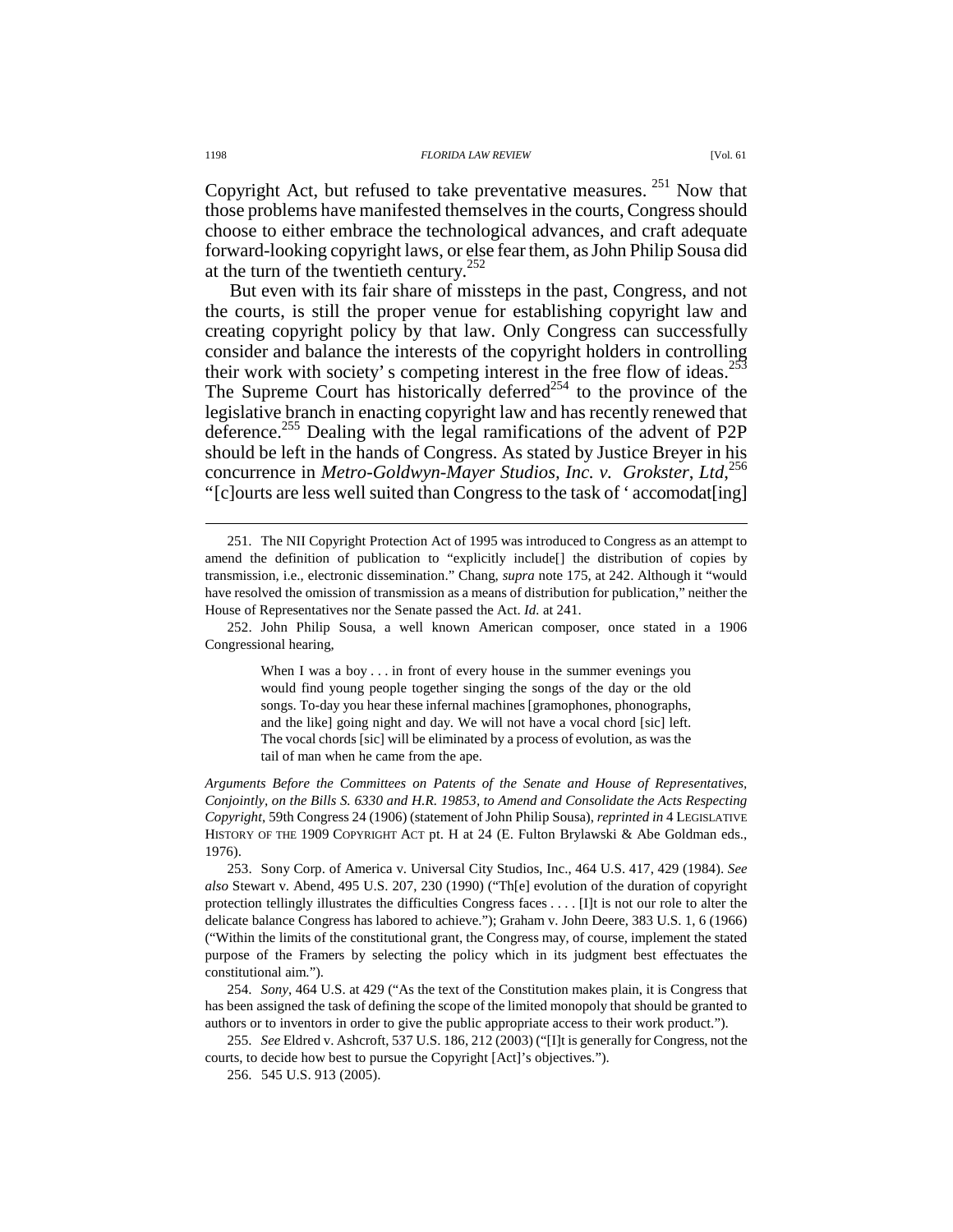fully the varied permutations of competing interests that are inevitably implicated by such new technology.<sup> $\cdot$ </sup>,<sup>257</sup> To balance these competing interests and clarify the law and its relationship to the technology of today and of the future, $258$  Congress should amend the Copyright Act in two ways.

First, Congress should amend the distribution right of § 106(3) to expressly include digital transmissions. The language should be amended to read: "(3) to distribute copies or phonorecords of the copyrighted work to the public by sale or other transfer of ownership, or by rental, lease, or lending, or by any means of transmission now known or later developed, regardless of a transfer of ownership,"<sup>259</sup> Second, Congress should add to § 101 a definition for "distribution." The language should read: "Distribution" is the transfer or transmission, by any means now known or later developed, of a copy or phonorecord of a copyrighted work to the public."

# VIII. CONCLUSION

The "scorched earth campaign" of the RIAA and its constituent record companies has done no more than alienate key markets and drain those record companies of their resources.<sup>260</sup> From this perspective, it has been an epic failure. In the wake of P2P litigation, the state of the law on digital distributions is less clear to all parties involved. To remedy these legal uncertainties, Congress should take action commensurate with the proposed solution above.

The two amendments this Note proposes would solidify that an actual distribution is required for a violation of § 106(3) and that a "publication"

 <sup>257.</sup> *Id.* at 965 (Breyer, J., concurring) (quoting *Sony*, 464 U.S. at 431) (alteration in original).

 <sup>258.</sup> As Justice Stewart stated in *Aiken*, "[w]hen technological change has rendered [copyright law's] literal terms ambiguous, [copyright law] must be construed in light of its basic purpose" in balancing the interests of copyright holders and the public. Twentieth Century Music Corp. v. Aiken, 422 U.S. 151, 156 (1975).

 <sup>259.</sup> The term "digital transmission" is not used, even though it is defined in § 101, to anticipate future non-digital technologies and methods of transmission. *See* 17 U.S.C. § 101 (2006) ("A 'digital transmission' is a transmission in whole or in part in a digital or other non-analog format.").

 <sup>260.</sup> According to the 2005 and 2006 tax returns for the RIAA, the RIAA's anti-piracy recoveries in 2005 and 2006 totaled a mere \$551,816 and \$614,239, respectively, while its legal fees in 2005 and 2006 amounted to an outrageous \$15,125,544 and \$17,341,694, respectively. RIAA, 2006 TAX RETURN, http://beckermanlegal.com/Documents/RIAA2005TaxReturn.pdf [hereinafter RIAA, TAX RETURN 2006]; RIAA, 2005 TAX RETURN, http://beckermanlegal.com/Doc uments/RIAA2004TaxReturn.pdf [hereinafter RIAA, TAX RETURN 2005]. In addition to these numbers, the RIAA's investigative operations in 2005 and 2006 totaled \$3,155,671 and \$3,569,390, respectively, and the RIAA's online enforcements in 2005 and 2006 cost \$1,849,460 and \$1,886,171, respectively. RIAA, TAX RETURN 2006; RIAA, TAX RETURN 2005. Manipulating these numbers, the RIAA's return on investment in 2005 and 2006 was (-97.2%) and (-97.3%), respectively.